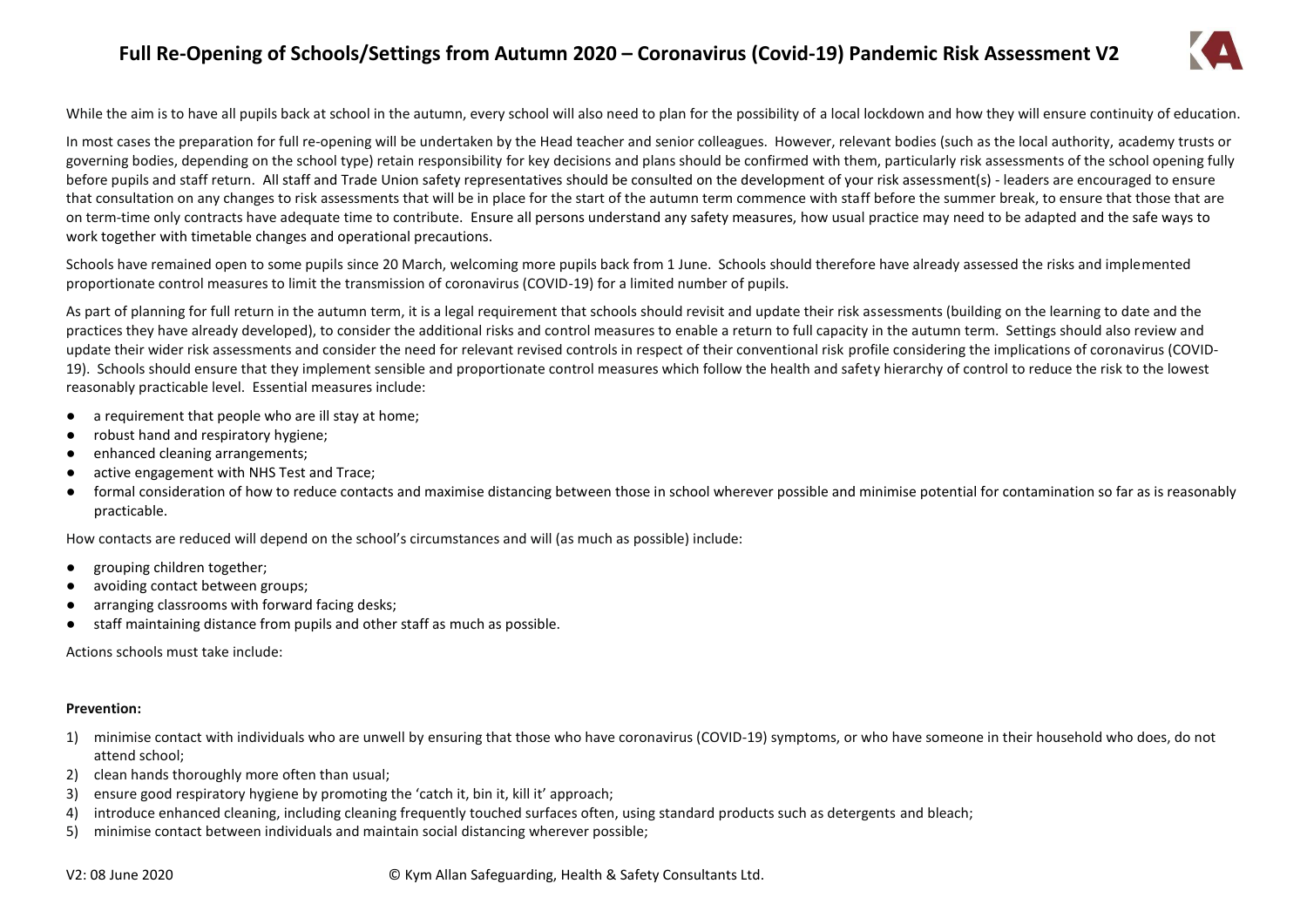6) where necessary, wear appropriate personal protective equipment (PPE).

Numbers 1 to 4 must be in place in all schools, all the time.

Number 5 must be properly considered and schools must put in place measures that suit their particular circumstances.

Number 6 applies in specific circumstances.

### **Response to any infection:**

- 7) engage with the NHS Test and Trace process;
- 8) manage confirmed cases of coronavirus (COVID-19) amongst the school community;
- 9) contain any outbreak by following local health protection team advice.

Numbers 7 to 9 must be followed in every case where they are relevant.

The control measures listed in the following risk assessment are a guide to help and support you. It is divided into 2 parts:

- **Part 1** Staff and pupil management issues to support full re-opening of the school
- **Part 2** Premises and maintenance issues required prior to and during full opening *(although much of this will have been completed prior to partial re-opening in June)*

Control measures in both parts will need to be considered. Some of the information can simply be deleted where it does not apply to your setting or where you have devised your own particular control measure to reduce the risks. So although it may look onerous, much of it is made up of possible practical solutions and measures you will already have considered.

This risk assessment **may well be subject to change** as we move through the weeks and months to come, but we will highlight any changes to make life easier for you. Please be assured that we continue to be here to support you during the next couple of weeks and beyond. We will be available over the summer break if you need to contact us for help or advice. If you have any queries, please do not hesitate to get in touch.

Stay safe, keep well and take care.

Kym Allar.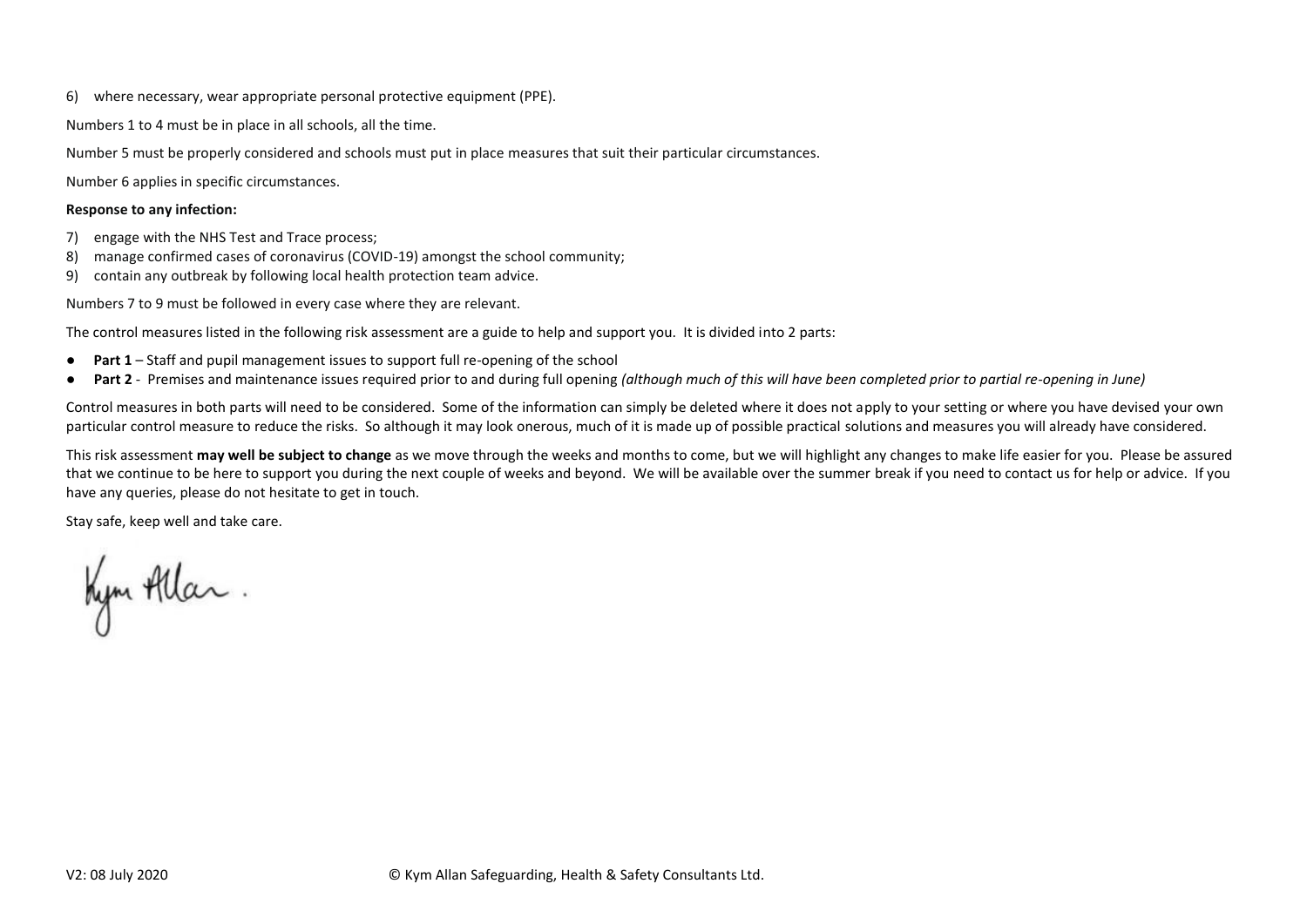# **Full Re-Opening of Schools/Settings from Autumn 2020 – Coronavirus (Covid-19) Pandemic Risk Assessment V2**



| <b>Activity:</b> | Full Re-Opening of Schools/Settings from Autumn 2020 during Coronavirus (Covid-19) Pandemic | Location:       | Tatham Fells                 |                               |               |           |
|------------------|---------------------------------------------------------------------------------------------|-----------------|------------------------------|-------------------------------|---------------|-----------|
| Assessor:        | Fiona Ip                                                                                    | <b>Ref No.:</b> |                              |                               | Distribution: | All staff |
| Date:            | 9.9.20                                                                                      |                 | <b>Proposed Review Date:</b> | As required but by<br>1.11.20 | Signed:       | F.Ip      |

All pupils, in all year groups should return to school full-time from the beginning of the autumn term 2020. Th[e Actions for schools during the coronavirus outbreak from the start of the autumn term](https://www.gov.uk/government/publications/actions-for-schools-during-the-coronavirus-outbreak/guidance-for-full-opening-schools) is intended to support schools, both mainstream and alternative provision. It applies to primary, secondary (including sixth forms), infant, junior, middle, upper, school-based nurseries and boarding schools. Independent schools are expected to follow the control measures set out in this document in the same way. The guidance also covers expectations for children with SEND, including those with education, health and care plans, in mainstream schools. Separate guidance is available fo[r Early years and childcare providers](https://www.gov.uk/government/publications/coronavirus-covid-19-early-years-and-childcare-closures/coronavirus-covid-19-early-years-and-childcare-closures) and fo[r Special schools and other specialist settings.](https://www.gov.uk/government/publications/guidance-for-full-opening-special-schools-and-other-specialist-settings?utm_source=02a881e2-265a-4b6d-a67d-38470d12440a&utm_medium=email&utm_campaign=govuk-notifications&utm_content=immediate)

**Separate Risk Assessments are available on the KAHSC website for [Cleaning Schools during Coronavirus Pandemic](https://www.kymallanhsc.co.uk/Document/DownloadDocument/9608) an[d School Catering Operations during the](https://www.kymallanhsc.co.uk/Document/DownloadDocument/9790)  [Coronavirus Pandemic.](https://www.kymallanhsc.co.uk/Document/DownloadDocument/9790)**

### **PART 1 – STAFF AND PUPIL MANAGEMENT ISSUES TO SUPPORT RE-OPENING OF THE SCHOOL/SETTING**

| Hazard                                        | <b>Risk</b>                              | <b>Individuals</b><br>at risk                                                                            | <b>Risk</b><br>Rating | <b>Control Measures</b><br>What are we doing now?                                                                                                                                                                                                                                                                                                                                                                                                                                                                                                                                                                                                                                                                                                                                                                                                                                                                                                                                                                                                                                                                                                                                                                                                                                                                                                                                  | <b>Notes/Additional Control Measures</b><br>What more do we need to<br>explain/do?                                                                                                                                                                                                                                                                     | <b>Residual</b><br><b>Risk</b> |
|-----------------------------------------------|------------------------------------------|----------------------------------------------------------------------------------------------------------|-----------------------|------------------------------------------------------------------------------------------------------------------------------------------------------------------------------------------------------------------------------------------------------------------------------------------------------------------------------------------------------------------------------------------------------------------------------------------------------------------------------------------------------------------------------------------------------------------------------------------------------------------------------------------------------------------------------------------------------------------------------------------------------------------------------------------------------------------------------------------------------------------------------------------------------------------------------------------------------------------------------------------------------------------------------------------------------------------------------------------------------------------------------------------------------------------------------------------------------------------------------------------------------------------------------------------------------------------------------------------------------------------------------------|--------------------------------------------------------------------------------------------------------------------------------------------------------------------------------------------------------------------------------------------------------------------------------------------------------------------------------------------------------|--------------------------------|
| Contact with<br>individuals who<br>are unwell | Serious<br>respiratory<br>illness, death | All building<br>users,<br>including<br>visitors/<br>parents,<br>contractors/<br>maintenance<br>personnel | High                  | Ensure that pupils, staff and other adults do not come into school if<br>$\Box$<br>they have coronavirus (COVID-19) symptoms (a new continual cough, a<br>temperature in excess of 37.8°C or a loss of, or change in their normal<br>sense of taste or smell (anosmia)) or have tested positive in the last 7<br>days, and ensure anyone developing those symptoms during the<br>school day is sent home (Stay at home guidance for households with<br>possible Covid-19 infection).<br>$\Box$ If anyone in the school becomes unwell with coronavirus symptoms,<br>they must be sent home and advised to follow the above Stay at home<br>guidance, which sets out that they must self-isolate for at least 7 days<br>and should arrange to have a test. Other members of their household<br>(including any siblings) should self-isolate for 14 days from when the<br>symptomatic person first had symptoms.<br>$\Box$ If someone in a child or staff member's support bubble is showing<br>coronavirus symptoms, or otherwise self-isolating, everyone in that<br>support bubble should stay home. If the child/staff member or a<br>member of their support bubble is contacted as part of the NHS Test<br>and Trace programme, the individual contacted should stay at home.<br>If the individual becomes symptomatic, everyone in the support<br>bubble should then isolate. | Ensure all staff and parents are made<br>aware.<br>Public Health England is clear that<br>routinely taking the temperature of pupils<br>is not recommended as this is an<br>unreliable method for identifying<br>coronavirus (COVID-19).<br>The school will operate as one bubble for<br>test purposes with distancing within<br>school where possible |                                |
|                                               |                                          |                                                                                                          |                       | $\Box$ If a child is awaiting collection, they will be moved, if possible, to a<br>room where they can be isolated behind a closed door, depending on<br>the age and needs of the child, with appropriate adult supervision if                                                                                                                                                                                                                                                                                                                                                                                                                                                                                                                                                                                                                                                                                                                                                                                                                                                                                                                                                                                                                                                                                                                                                     | Head's office will be used                                                                                                                                                                                                                                                                                                                             |                                |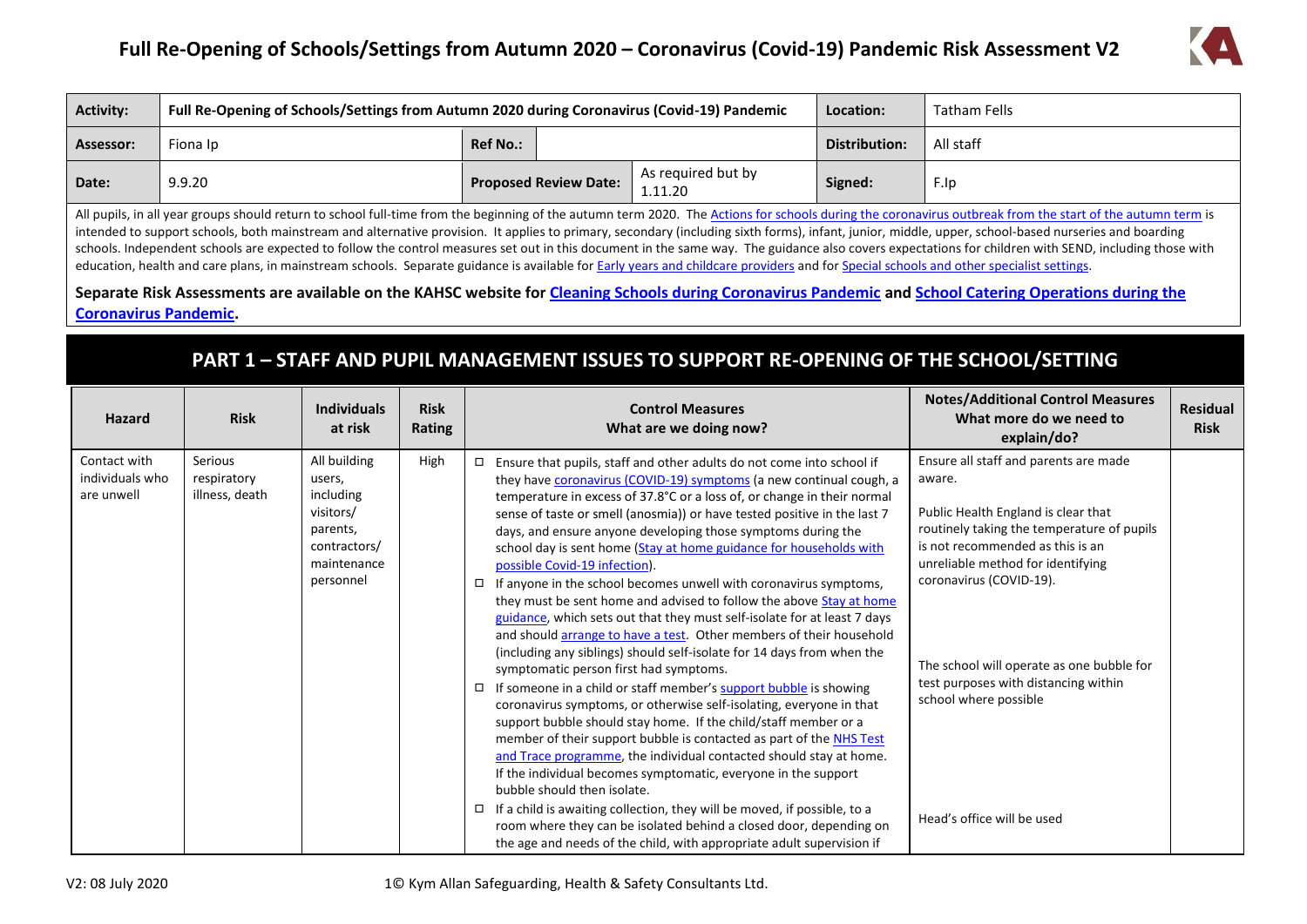|                                  |                                                                            |                                                                                                          |      | required. Ideally, a window should be opened for ventilation. If it is<br>not possible to isolate them, we will move them to an area which is at<br>least 2 metres away from other people.<br>$\Box$ If they need to go to the bathroom while waiting to be collected, they<br>should use a separate bathroom if possible. The bathroom will be<br>cleaned and disinfected using standard cleaning products before use<br>by anyone else.<br>$\Box$ If a child needs direct personal care until they can return home, a fluid-<br>resistant surgical face mask will be worn by the supervising adult if a<br>distance of 2m cannot be maintained. If contact with the child is<br>necessary, then disposable gloves and a disposable apron will also be<br>worn by the supervising adult. If a risk assessment determines that<br>there is a risk of splashing to the eyes, e.g. from coughing, spitting, or<br>vomiting, then eye protection will also be worn. Refer to safe working<br>in education, childcare and children's social care settings, including the<br>use of personal protective equipment (PPE)                      | A supply of fluid-resistant surgical face<br>masks is available in school<br>Full PPE mentioned is ready to use in<br>the office                                                               |  |
|----------------------------------|----------------------------------------------------------------------------|----------------------------------------------------------------------------------------------------------|------|-----------------------------------------------------------------------------------------------------------------------------------------------------------------------------------------------------------------------------------------------------------------------------------------------------------------------------------------------------------------------------------------------------------------------------------------------------------------------------------------------------------------------------------------------------------------------------------------------------------------------------------------------------------------------------------------------------------------------------------------------------------------------------------------------------------------------------------------------------------------------------------------------------------------------------------------------------------------------------------------------------------------------------------------------------------------------------------------------------------------------------------------|------------------------------------------------------------------------------------------------------------------------------------------------------------------------------------------------|--|
|                                  |                                                                            |                                                                                                          |      | □ In an emergency, call 999 if someone is seriously ill, injured or their life<br>is at risk.<br>$\Box$ Anyone who has helped someone with symptoms and any pupils who<br>have been in close contact with them do not need to go home to self-<br>isolate unless they develop symptoms themselves (in which case, they<br>should arrange a test) or if the symptomatic person subsequently tests<br>positive or they have been requested to do so by NHS Test & Trace.<br>$\Box$ Everyone must wash their hands thoroughly for 20 seconds with soap<br>and running water or use hand sanitiser after any contact with<br>someone who is unwell. The area around the person with symptoms<br>must be cleaned with normal household disinfectant after they have<br>left to reduce the risk of passing the infection on to other people. Refer<br>to COVID-19: cleaning of non-healthcare settings guidance.<br>$\Box$ If a child starts displaying coronavirus symptoms while at their school<br>or setting they must, wherever possible, be collected by a member of<br>their family or household. School will not transport them home. | Anyone with coronavirus (COVID-19)<br>symptoms should not visit the GP,<br>pharmacy, urgent care centre or a<br>hospital.                                                                      |  |
| Poor response<br>to an infection | Infection spread<br>leading to<br>serious<br>respiratory<br>illness, death | All building<br>users,<br>including<br>visitors/<br>parents,<br>contractors/<br>maintenance<br>personnel | High | $\Box$ We will ensure all staff understand the NHS Test and Trace process.<br>We will ensure that staff and parents/carers understand that they will<br>need to be ready and willing to:<br>book a test if they are displaying symptoms (or order via Tel No.<br>119). Staff and pupils must not come into the school if they have<br>symptoms and must be sent home to self-isolate if they develop<br>them in school. All children can be tested, including children under<br>5, but children aged 11 and under will need to be helped by their<br>parents/carers if using a home testing kit;<br>provide details of anyone they have been in close contact with if<br>they were to test positive for coronavirus (COVID-19) or if asked by<br>NHS Test & Trace;                                                                                                                                                                                                                                                                                                                                                                      | If any individual with symptoms is<br>believed to have contracted the COVID-19<br>virus 'whilst at work', the relevant<br>information must be reported to the HSE<br>under RIDDOR legislation. |  |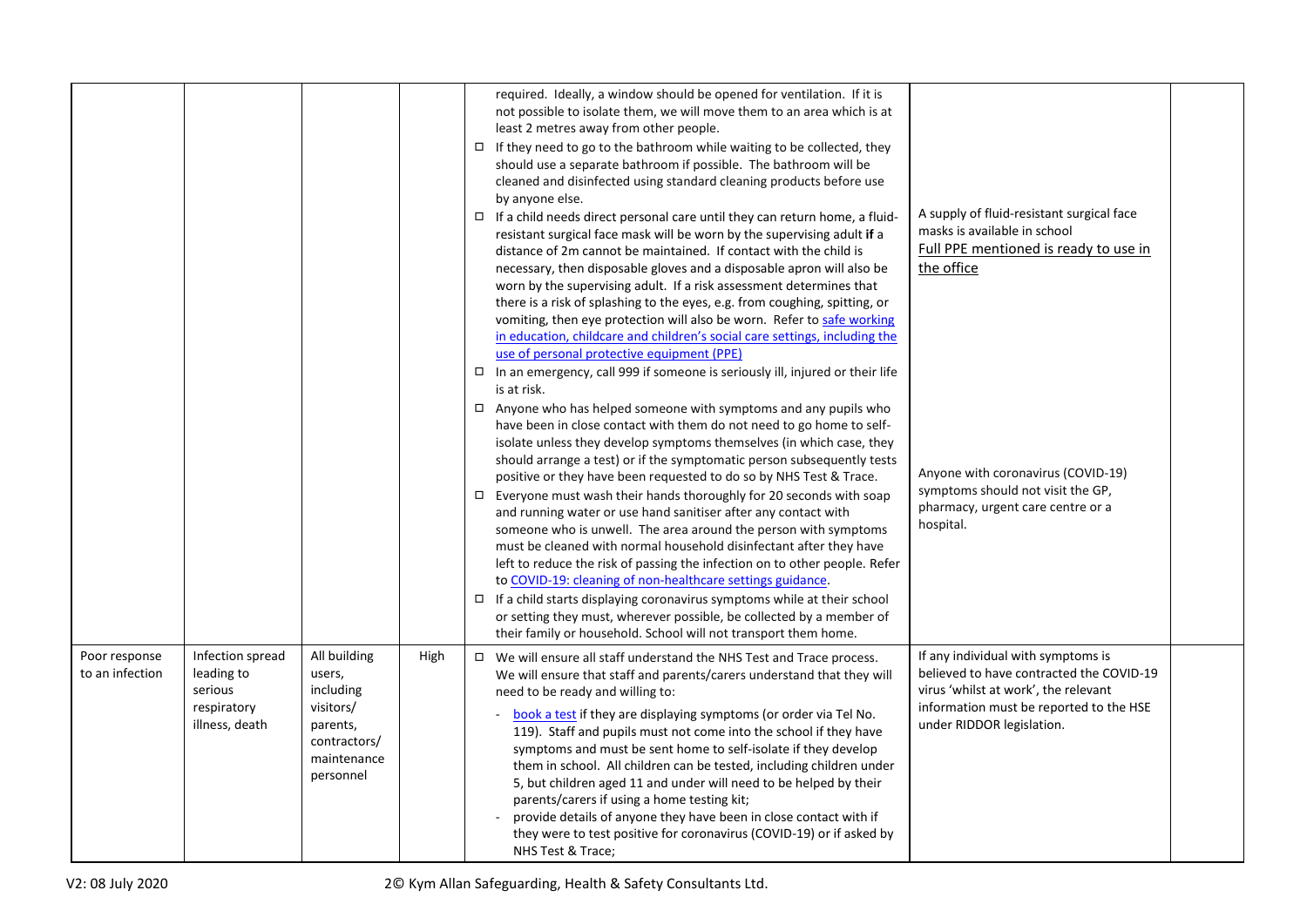|                                                                                      |                                                                            |                                                                              |      | self-isolate if they have been in close contact with someone who<br>develops coronavirus (COVID-19) symptoms or someone who tests<br>positive for coronavirus (COVID-19).<br>The Food Standards Agency's Fitness to<br>$\Box$ By the autumn term, all schools will be provided with a small number<br>work guidance for staff who handle food<br>of home testing kits that we can give directly to parents/carers<br>products provides advice on managing<br>collecting a child who has developed symptoms at school, or staff who<br>sickness in a food business.<br>have developed symptoms at school, where we think providing one<br>will significantly increase the likelihood of them getting tested.<br>$\Box$ We will ask parents and staff to inform us immediately of the results of<br>a test:<br>- if a child or member of staff tests negative, if they feel well and no<br>longer have symptoms similar to coronavirus (COVID-19), they can<br>stop self-isolating although it is still best to avoid contact with other<br>people until they are better. Other members of their household<br>can stop self-isolating.<br>- if a child or member of staff tests positive, they should follow the<br>'stay at home: guidance for households with possible or confirmed<br>coronavirus (COVID-19) infection' and must continue to self-isolate<br>for at least 7 days from the onset of their symptoms and then<br>return to school only if they do not have symptoms other than<br>cough or loss of sense of smell/taste (a cough or anosmia can last<br>for several weeks once the infection has gone). The 7-day period<br>starts from the day when they first became ill. If they still have a<br>high temperature, they should keep self-isolating until their<br>temperature returns to normal. Other members of their household<br>should continue self-isolating for the full 14 days.<br>$\Box$ At this stage, all those who have been in close contact with the pupil or<br>member of staff in their group or bubble will be asked to self-isolate<br>for 14 days.<br>If a further child who is self-isolating develops symptoms, they should<br>be tested for COVID-19. If this result is positive, they will begin the 7<br>day isolation from the day they became ill. All those in the second |  |
|--------------------------------------------------------------------------------------|----------------------------------------------------------------------------|------------------------------------------------------------------------------|------|-------------------------------------------------------------------------------------------------------------------------------------------------------------------------------------------------------------------------------------------------------------------------------------------------------------------------------------------------------------------------------------------------------------------------------------------------------------------------------------------------------------------------------------------------------------------------------------------------------------------------------------------------------------------------------------------------------------------------------------------------------------------------------------------------------------------------------------------------------------------------------------------------------------------------------------------------------------------------------------------------------------------------------------------------------------------------------------------------------------------------------------------------------------------------------------------------------------------------------------------------------------------------------------------------------------------------------------------------------------------------------------------------------------------------------------------------------------------------------------------------------------------------------------------------------------------------------------------------------------------------------------------------------------------------------------------------------------------------------------------------------------------------------------------------------------------------------------------------------------------------------------------------------------------------------------------------------------------------------------------------------------------------------------------------------------------------------------------------------------------------------------------------------------------------------------------------------------------------------------------------------------------------------------------------------------------------|--|
|                                                                                      |                                                                            |                                                                              |      | child's household will need to self-isolate for 14 days from the onset of<br>the symptoms. If the result is negative, the second child will continue<br>with their 14 day isolation period as a result of being in contact with<br>the first child. For further information see page 5 (1 <sup>st</sup> bullet point).                                                                                                                                                                                                                                                                                                                                                                                                                                                                                                                                                                                                                                                                                                                                                                                                                                                                                                                                                                                                                                                                                                                                                                                                                                                                                                                                                                                                                                                                                                                                                                                                                                                                                                                                                                                                                                                                                                                                                                                                  |  |
| There is a<br>confirmed case<br>of coronavirus<br>amongst the<br>school<br>community | Infection spread<br>leading to<br>serious<br>respiratory<br>illness, death | All building<br>users,<br>including<br>visitors/<br>parents,<br>contractors/ | High | $\Box$ We will take swift action when we become aware that someone who<br>has attended has tested positive for coronavirus (COVID-19). We will<br>contact the local health protection team. This team will also contact us<br>directly if they become aware that someone who has tested positive<br>for coronavirus (COVID-19) attended the school - as identified by NHS<br>Test and Trace.                                                                                                                                                                                                                                                                                                                                                                                                                                                                                                                                                                                                                                                                                                                                                                                                                                                                                                                                                                                                                                                                                                                                                                                                                                                                                                                                                                                                                                                                                                                                                                                                                                                                                                                                                                                                                                                                                                                            |  |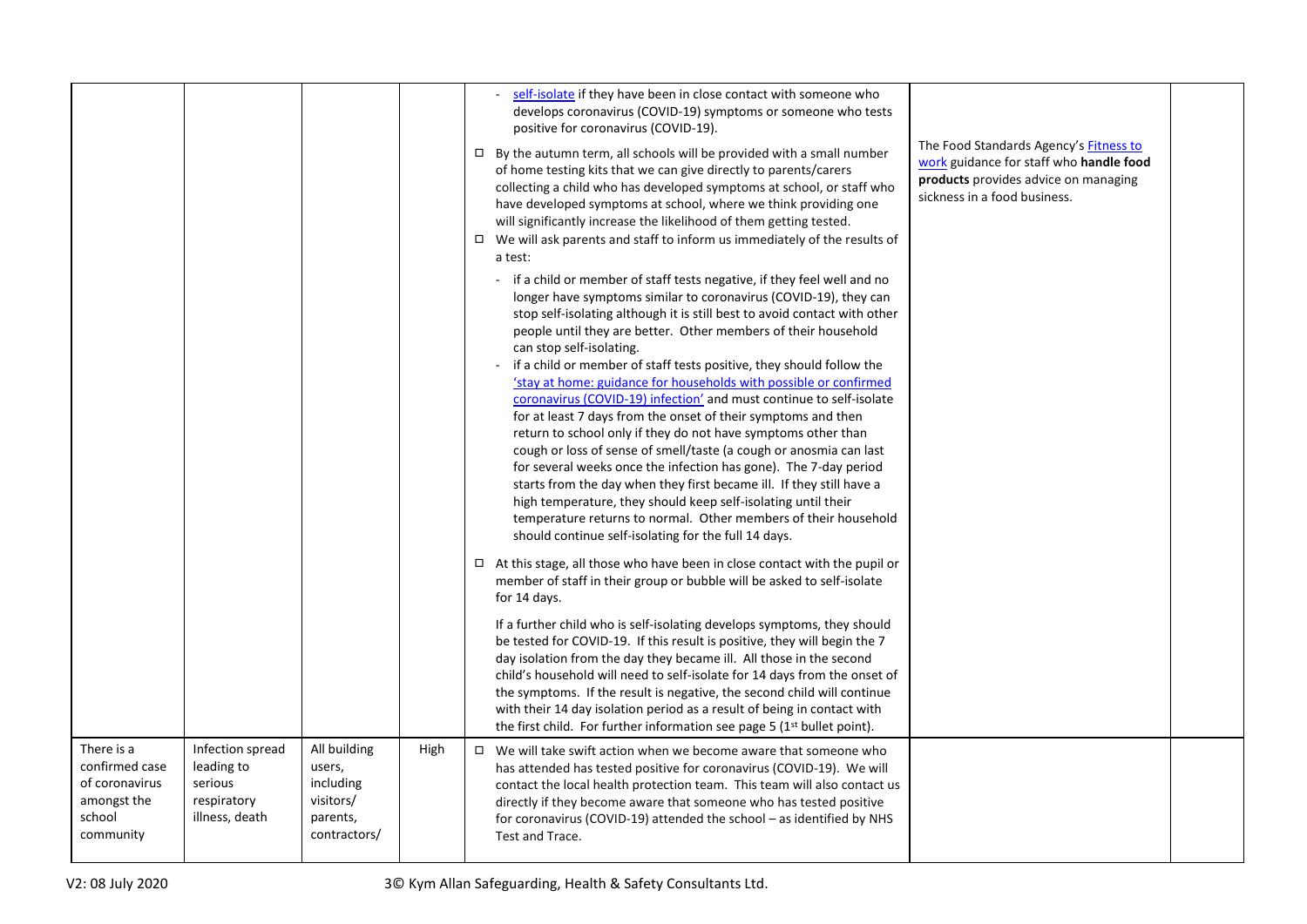|  | maintenance<br>personnel | $\Box$ The health protection team will carry out a rapid risk assessment to<br>confirm who has been in close contact with the person during the<br>period that they were infectious, and ensure they are asked to self-<br>isolate.<br>$\Box$ The health protection team will work with us in this situation to guide<br>us through the actions we need to take. Based on the advice from the<br>health protection team, we must send home those people who have<br>been in close contact with the person who has tested positive, advising<br>them to self-isolate for 14 days since they were last in close contact<br>with that person when they were infectious. Close contact means:                                                                     |
|--|--------------------------|---------------------------------------------------------------------------------------------------------------------------------------------------------------------------------------------------------------------------------------------------------------------------------------------------------------------------------------------------------------------------------------------------------------------------------------------------------------------------------------------------------------------------------------------------------------------------------------------------------------------------------------------------------------------------------------------------------------------------------------------------------------|
|  |                          | direct close contacts - face to face contact with an infected<br>individual for any length of time, within 1 metre, including being<br>coughed on, a face to face conversation, or unprotected physical<br>contact (skin-to-skin);<br>proximity contacts - extended close contact (within 1 to 2m for<br>more than 15 minutes) with an infected individual;<br>travelling in a small vehicle, like a car, with an infected person.                                                                                                                                                                                                                                                                                                                            |
|  |                          | $\Box$ The health protection team will provide definitive advice on who must<br>We will ensure our privacy notices for<br>be sent home. To support them, we will keep a record of pupils and<br>both parents/pupils and staff are updated<br>staff in each group, and any close contact that takes places between<br>accordingly.<br>children and staff in different groups. This will be a proportionate<br>recording process - we do not need to ask pupils to record everyone<br>they have spent time with each day or ask staff to keep definitive<br>records in a way that is overly burdensome.<br>$\Box$ A template letter will be provided to us, on the advice of the health<br>protection team, to send to parents and staff if needed. We will not |
|  |                          | share the names or details of people with coronavirus (COVID-19)<br>unless essential to protect others.<br>$\Box$ Household members of those contacts who are sent home do not need<br>to self-isolate themselves unless the child, young person or staff<br>member who is self-isolating subsequently develops symptoms. If<br>someone in a class or group that has been asked to self-isolate<br>develops symptoms themselves within their 14-day isolation period<br>they should follow 'stay at home: guidance for households with<br>possible or confirmed coronavirus (COVID-19) infection'. They should<br>get a test, and:                                                                                                                            |
|  |                          | - if the test delivers a negative result, they must remain in isolation<br>for the remainder of the 14-day isolation period. This is because<br>they could still develop the coronavirus (COVID-19) within the<br>remaining days.<br>if the test result is positive, they should inform school immediately,<br>and must isolate for at least 7 days from the onset of their<br>symptoms (which could mean the self-isolation ends before or after                                                                                                                                                                                                                                                                                                             |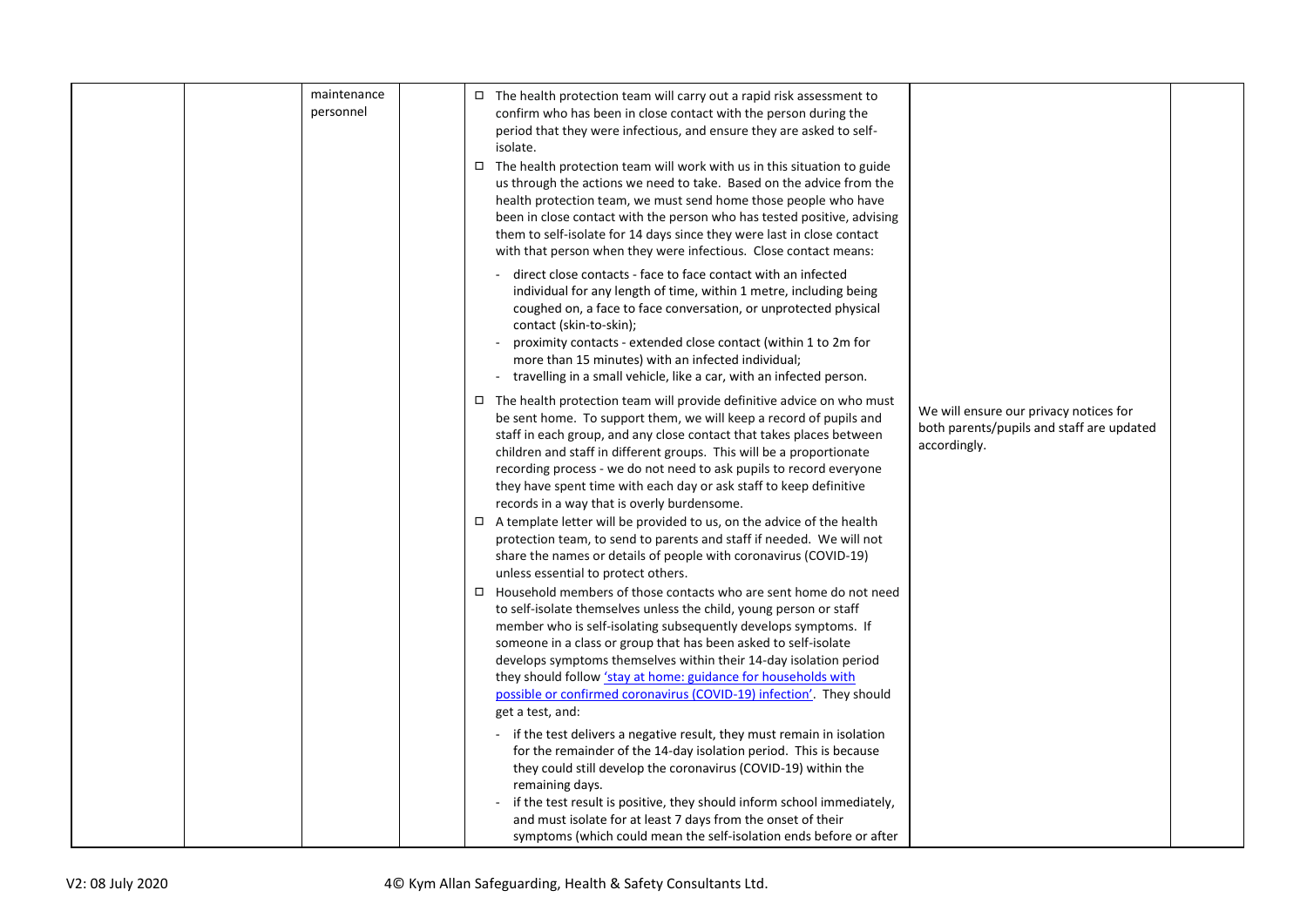|                                                                                                           |                                                                            |                                                                                             |      | the original 14-day isolation period). Their household should self-<br>isolate for at least 14 days from when the symptomatic person first<br>had symptoms, following 'stay at home: guidance for households<br>with possible or confirmed coronavirus (COVID-19) infection'<br>$\Box$ We will not request evidence of negative test results or other medical<br>evidence before admitting children or welcoming them back after a<br>period of self-isolation.                                                                                                                                                                                                                                                                                                                                                                                                                                                                                                                                                                                                                                                                                                                        |                                                                                                                                                                                                                                                                                                                                                                                                                                                                                                                                                                                                                                                          |  |
|-----------------------------------------------------------------------------------------------------------|----------------------------------------------------------------------------|---------------------------------------------------------------------------------------------|------|----------------------------------------------------------------------------------------------------------------------------------------------------------------------------------------------------------------------------------------------------------------------------------------------------------------------------------------------------------------------------------------------------------------------------------------------------------------------------------------------------------------------------------------------------------------------------------------------------------------------------------------------------------------------------------------------------------------------------------------------------------------------------------------------------------------------------------------------------------------------------------------------------------------------------------------------------------------------------------------------------------------------------------------------------------------------------------------------------------------------------------------------------------------------------------------|----------------------------------------------------------------------------------------------------------------------------------------------------------------------------------------------------------------------------------------------------------------------------------------------------------------------------------------------------------------------------------------------------------------------------------------------------------------------------------------------------------------------------------------------------------------------------------------------------------------------------------------------------------|--|
| Poor<br>containment of<br>an outbreak by<br>not following<br>local health<br>protection team<br>advice    | Infection spread<br>leading to<br>serious<br>respiratory<br>illness, death | All building<br>users,<br>visitors/<br>parents,<br>contractors/<br>maintenance<br>personnel | High | $\Box$ If we have 2 or more confirmed cases within 14 days, or an overall rise<br>in sickness absence where coronavirus (COVID-19) is suspected, we<br>may have an outbreak, and will continue to work with the local health<br>protection team who will advise if additional action is required.<br>$\Box$ In some cases, health protection teams may recommend that a larger<br>number of other pupils self-isolate at home as a precautionary<br>measure – perhaps the whole site or year group. If we implement the<br>controls from this risk assessment, whole school closure based on<br>cases within the school will not generally be necessary and should not<br>be considered except on the advice of health protection teams.<br>$\Box$ In consultation with the local Director of Public Health, where an<br>outbreak in our school is confirmed, a mobile testing unit may be<br>dispatched to test others who may have been in contact with the<br>person who has tested positive. Testing will first focus on the person's<br>class, followed by their year group, then the whole school if necessary,<br>in line with routine public health outbreak control practice. |                                                                                                                                                                                                                                                                                                                                                                                                                                                                                                                                                                                                                                                          |  |
| Clinically<br>vulnerable or<br>extremely<br>clinically<br>vulnerable<br>persons<br>returning to<br>school | Serious<br>respiratory<br>illness, death                                   | Clinically<br>vulnerable &<br>extremely<br>clinically<br>vulnerable<br>staff and<br>pupils  | High | Pupils who are shielding or self-isolating<br>There will be far fewer children advised to shield and the majority of pupils<br>will be able to return to school. However:<br>$\Box$ A small number of pupils will still be unable to attend in line with<br>public health advice as they are self-isolating and have had symptoms<br>or a positive test result themselves; or because they are a close contact<br>of someone who has coronavirus (COVID-19);<br>$\Box$ If rates of the disease rise in local areas, children (or family members)<br>from that area, and that area only, will be advised to shield during the<br>period where rates remain high and therefore they may be temporarily<br>absent (see below);<br>$\Box$ Some pupils no longer be required to shield but who generally remain<br>under the care of a specialist health professional may need to discuss<br>their care with their health professional before returning to school in<br>September (usually at their next planned clinical appointment).<br>$\Box$ Where a pupil is unable to attend school because they are complying<br>with clinical and/or public health advice, we will be able to      | Shielding advice for all adults and children<br>will pause on 01/08/20, subject to a<br>continued decline in the rates of<br>community transmission of coronavirus<br>(COVID-19). This means that even the<br>small number of pupils who will remain on<br>the shielded patient list can also return to<br>school, as can those who have family<br>members who are shielding. Refer to<br>current advice on shielding<br>More advice is available from the Royal<br>College of Paediatrics and Child Health<br>Where children don't attend school as<br>parents are following clinical and/or public<br>health advice, absence will not be<br>penalised. |  |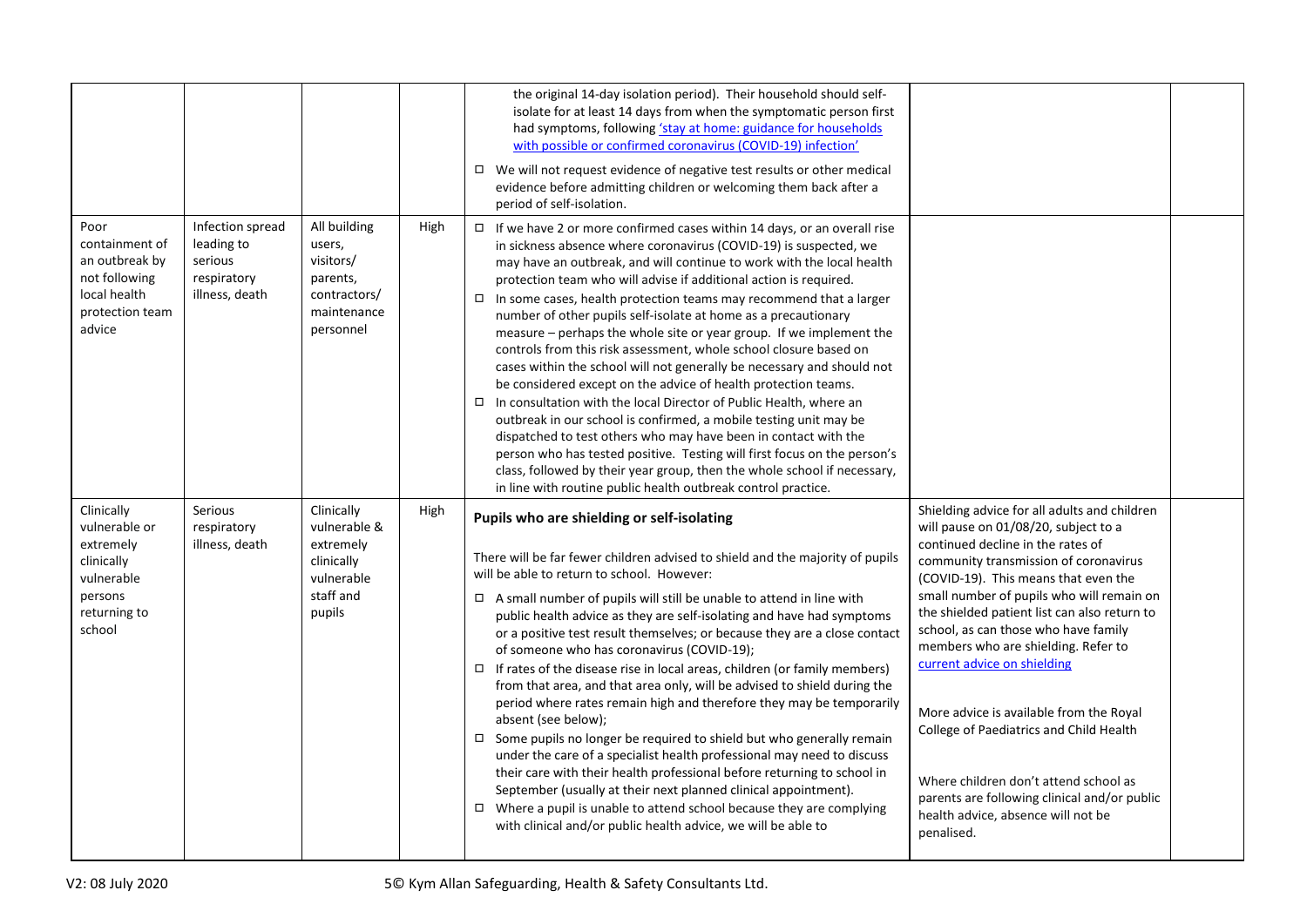| immediately offer them access to remote education and we will<br>monitor engagement with this activity.                                                                                                                                                                                                                                                                                                                                                                                                                                                                                                                                                                                                                                                                                                                                                                                                                                                                                                                                                                                                                                                    |                                                                                                                               |
|------------------------------------------------------------------------------------------------------------------------------------------------------------------------------------------------------------------------------------------------------------------------------------------------------------------------------------------------------------------------------------------------------------------------------------------------------------------------------------------------------------------------------------------------------------------------------------------------------------------------------------------------------------------------------------------------------------------------------------------------------------------------------------------------------------------------------------------------------------------------------------------------------------------------------------------------------------------------------------------------------------------------------------------------------------------------------------------------------------------------------------------------------------|-------------------------------------------------------------------------------------------------------------------------------|
| <b>School workforce</b>                                                                                                                                                                                                                                                                                                                                                                                                                                                                                                                                                                                                                                                                                                                                                                                                                                                                                                                                                                                                                                                                                                                                    |                                                                                                                               |
| $\Box$ Following the reduction in the prevalence of coronavirus (COVID-19)<br>and relaxation of shielding measures from 01/08/20, we expect that all<br>staff will attend school.                                                                                                                                                                                                                                                                                                                                                                                                                                                                                                                                                                                                                                                                                                                                                                                                                                                                                                                                                                          | We will provide equipment for people to<br>work at home safely and effectively, for<br>example, remote access to work systems |
| $\Box$ However, those who can work from home should do so. This will not<br>be applicable to most school staff, but where a role may be conducive<br>to home working e.g. some administrative roles, we will consider what<br>is feasible and appropriate.                                                                                                                                                                                                                                                                                                                                                                                                                                                                                                                                                                                                                                                                                                                                                                                                                                                                                                 |                                                                                                                               |
| Staff who are clinically vulnerable or extremely clinically vulnerable                                                                                                                                                                                                                                                                                                                                                                                                                                                                                                                                                                                                                                                                                                                                                                                                                                                                                                                                                                                                                                                                                     |                                                                                                                               |
| $\Box$ Where we apply the full measures in this risk assessment, the risks to<br>all staff will be mitigated significantly, including those who are<br>extremely clinically vulnerable and clinically vulnerable. We expect<br>this will allow most staff to return to the workplace, although we<br>advise those in the most at risk categories to take particular care while<br>community transmission rates continue to fall. Refer to <i>clinically-</i><br>vulnerable, including pregnant women.<br>$\Box$ Individuals who were considered to be clinically extremely vulnerable<br>and received a letter advising them to shield are now advised that they<br>can return to work from 01/08/20 as long as they maintain social<br>distancing. Refer to guidance on shielding and protecting people who<br>are clinically extremely vulnerable from COVID-19.<br>$\Box$ We will be flexible in how these members of staff are deployed to<br>enable them to work remotely where possible or in roles in school<br>where it is possible to maintain social distancing.<br>$\Box$ People who live with those who are clinically extremely vulnerable or |                                                                                                                               |
| clinically vulnerable can attend the workplace.                                                                                                                                                                                                                                                                                                                                                                                                                                                                                                                                                                                                                                                                                                                                                                                                                                                                                                                                                                                                                                                                                                            |                                                                                                                               |
| Staff who are pregnant                                                                                                                                                                                                                                                                                                                                                                                                                                                                                                                                                                                                                                                                                                                                                                                                                                                                                                                                                                                                                                                                                                                                     |                                                                                                                               |
| As a general principle, pregnant women are in the 'clinically vulnerable'<br>category and are advised to follow the relevant guidance available for<br>clinically-vulnerable people. However, they may return to school if strict<br>social distancing guidelines can be adhered to.                                                                                                                                                                                                                                                                                                                                                                                                                                                                                                                                                                                                                                                                                                                                                                                                                                                                       | Refer toCOVID-19: review of disparities in<br>risks and outcomes report and Schools                                           |
| Staff who may otherwise be at increased risk from coronavirus                                                                                                                                                                                                                                                                                                                                                                                                                                                                                                                                                                                                                                                                                                                                                                                                                                                                                                                                                                                                                                                                                              | and COVID-19: guidance for Black, Asian                                                                                       |
| $\Box$ We will discuss staff concerns and explain the measures we are putting<br>in place to reduce risks to people with particular characteristics such as<br>those from the Black, Asian, Ethnic Minority community (BAME) who<br>may be at comparatively increased risk from coronavirus (COVID-19.<br>We will try as far as practically possible to accommodate additional<br>measures where appropriate.<br>People who live with those who have comparatively increased risk<br>$\Box$<br>from coronavirus (COVID-19) can attend school.                                                                                                                                                                                                                                                                                                                                                                                                                                                                                                                                                                                                              | and minority ethnic (BAME) staff and their<br>employers in school settings                                                    |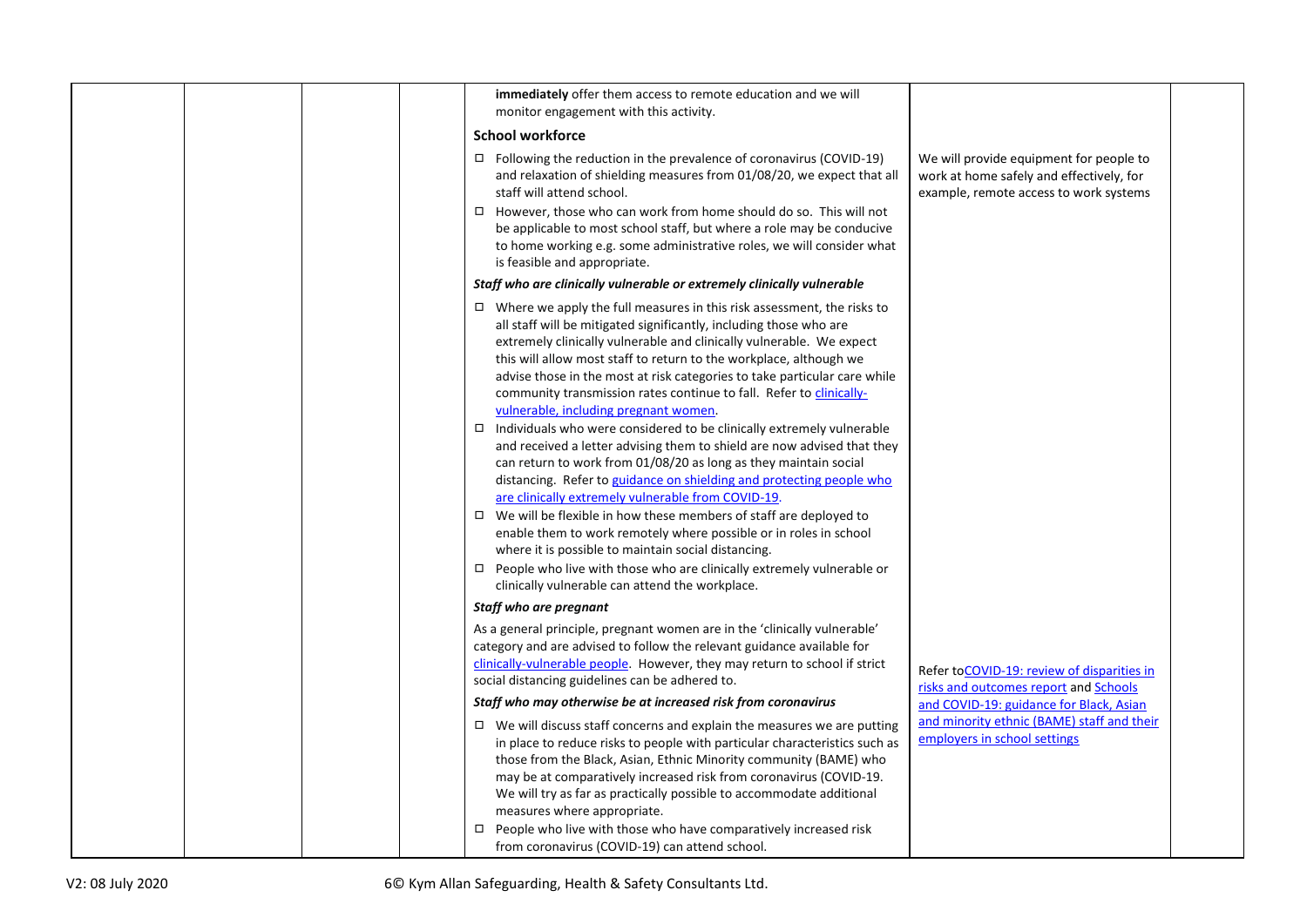| Inadequate<br>hand and<br>respiratory<br>hygiene leading<br>to spread of<br>Covid-19 virus | Infection spread<br>leading to<br>serious<br>respiratory<br>illness, death | All building<br>users,<br>visitors/<br>parents,<br>contractors/<br>maintenance | High | Ensure all attending understand how to<br>$\Box$ Everyone will be reminded to wash their hands before leaving home,<br>wash hands correctly - Posters around the<br>on arrival at school, on return from breaks, when they change rooms<br>school as appropriate.<br>and before and after handling cleaning chemicals, eating/drinking,<br>using the toilet, sports activities, using public transport and after<br>coughing or sneezing and not to touch face (eyes, mouth, nose) with<br>hands that are not clean.                                                                                                                                                                             |
|--------------------------------------------------------------------------------------------|----------------------------------------------------------------------------|--------------------------------------------------------------------------------|------|--------------------------------------------------------------------------------------------------------------------------------------------------------------------------------------------------------------------------------------------------------------------------------------------------------------------------------------------------------------------------------------------------------------------------------------------------------------------------------------------------------------------------------------------------------------------------------------------------------------------------------------------------------------------------------------------------|
|                                                                                            |                                                                            | personnel                                                                      |      | Ensure all sinks have necessary stock &<br>Wash with liquid soap & water for a minimum of 20 seconds (see hand<br>$\Box$<br>restock as necessary. School has supplies<br>wash guidance). Alcohol based hand cleansers/gels (containing at least<br>of appropriate hand sanitiser and cleaning<br>60% alcohol) can be used if soap and water are not available. We will<br>materials for staff use only<br>ensure there are sufficient hand washing 'stations' available<br>throughout school for staff and pupils                                                                                                                                                                                |
|                                                                                            |                                                                            |                                                                                |      | $\Box$ Small children and pupils with complex needs will continue to be<br>We will build these routines into school<br>helped to clean their hands properly.<br>culture, supported by behaviour<br>$\Box$ Hands must be dried properly to prevent infection and drying out. Pat<br>expectations and help ensure younger<br>dry rather than rub to avoid discomfort. Hand cream (aqueous cream<br>children and those with complex needs<br>or similar) will be available to help prevent soreness.<br>understand the need to follow them.<br>$\Box$ Where in place, toilet lids should be closed prior to flushing and remain<br>closed after use. Where not in place, staff and children will be |
|                                                                                            |                                                                            |                                                                                |      | instructed to move away from the toilet as soon as it has been flushed,<br>Ensure stocks of disposable paper towels<br>more frequent cleaning of the toilets and most importantly, ensuring<br>are available in all toilet areas. Staff to<br>that strict hand hygiene measures are observed following every visit to<br>monitor<br>the toilet.                                                                                                                                                                                                                                                                                                                                                  |
|                                                                                            |                                                                            |                                                                                |      | $\Box$ Different groups do not need to be allocated their own toilet blocks,<br>Staff will continue to clean the toilet areas<br>but toilets will be cleaned regularly and pupils encouraged to clean<br>alongside regular class cleaning<br>their hands thoroughly after using the toilet.                                                                                                                                                                                                                                                                                                                                                                                                      |
|                                                                                            |                                                                            |                                                                                |      | □ The 'catch it, bin it, kill it' approach will continue. Everyone will be<br>We will ensure there are enough tissues<br>reminded to sneeze into a tissue or sleeve NEVER into hands and to<br>and bins available in school to support<br>wash hands immediately after (as above). 'Catch it, bin it, kill it'<br>pupils and staff to follow this routine<br>posters to be displayed in relevant areas.                                                                                                                                                                                                                                                                                          |
|                                                                                            |                                                                            |                                                                                |      | $\Box$ Used tissues will be put in a bin immediately - all waste bins to be lined<br>Songs and rhymes will be used to<br>-and should be lidded and foot operated and emptied regularly<br>encourage hand washing in early years                                                                                                                                                                                                                                                                                                                                                                                                                                                                  |
|                                                                                            |                                                                            |                                                                                |      | $\Box$ As with hand cleaning, we will ensure younger children and those with<br>e-Bug has produced a series of helpful<br>complex needs are helped to get this right, and all pupils understand<br>coronavirus posters (or others you think<br>that this is now part of how school operates.<br>are suitable) for display in every classroom<br>to be used, at the main entrance or front<br>office, in places visible to those at the<br>school gate if possible, in the staffroom<br>and in all toilets.:                                                                                                                                                                                      |
|                                                                                            |                                                                            |                                                                                |      | <b>Horrid hands</b><br><b>Super sneezes</b><br><b>Hand hygiene</b><br><b>Respiratory hygiene</b><br>Microbe mania                                                                                                                                                                                                                                                                                                                                                                                                                                                                                                                                                                                |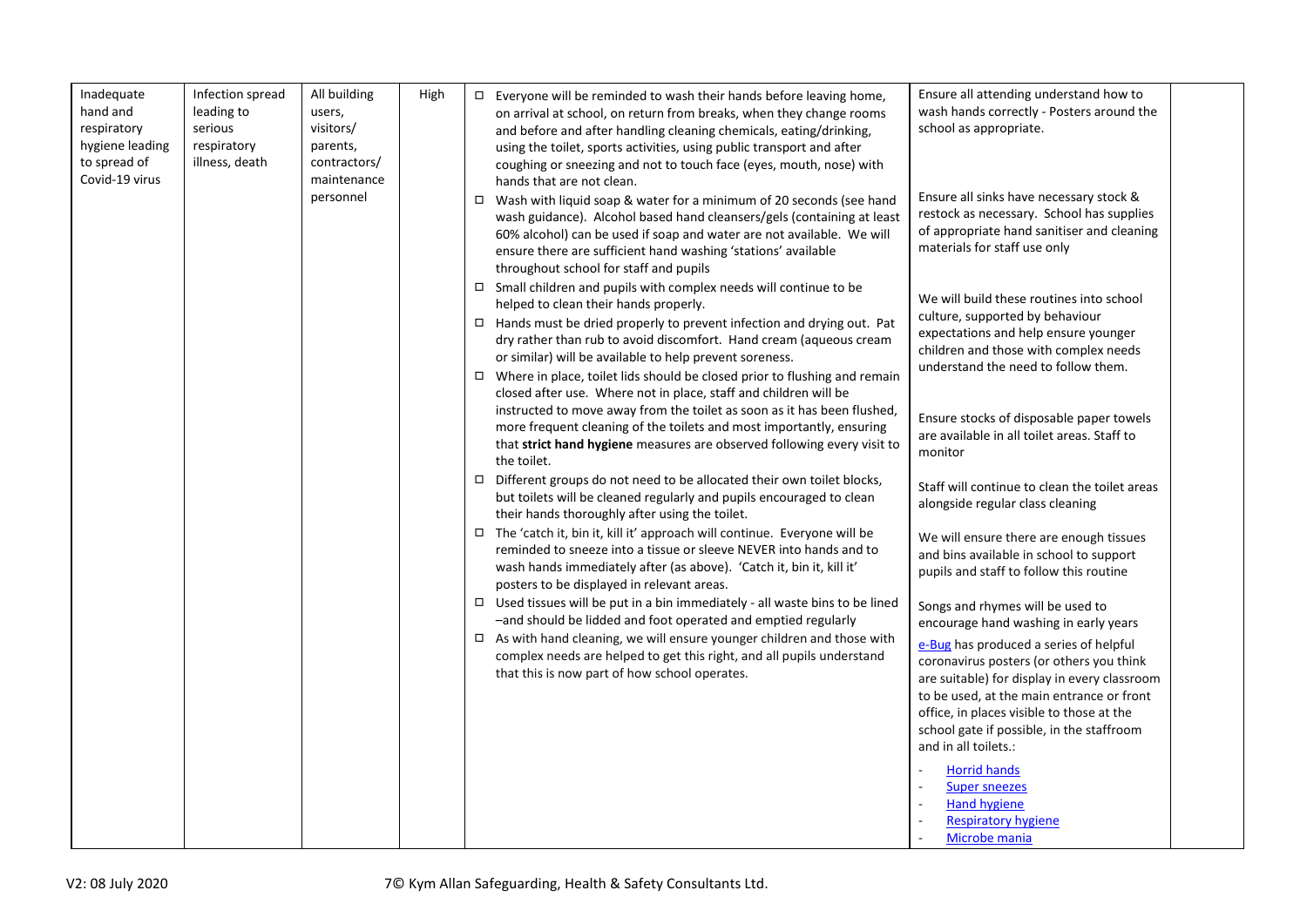| Inadequate<br>personal<br>protection &<br>PPE & spread of<br>Covid-19 virus | Infection spread<br>leading to<br>serious<br>respiratory<br>illness, death      | All building<br>users<br>(particularly<br>those staff<br>performing<br>personal and<br>intimate care) | High | $\Box$ Determine what PPE will be required and in what quantities - ensure<br>adequate PPE ordered as necessary in advance of setting re-opening<br>and where necessary, supplies maintained.<br>$\Box$ When PPE is used, it is essential that it is used properly. This includes<br>scrupulous hand hygiene and following guidance on how to put PPE on<br>and take it off safely in order to reduce self-contamination.<br>$\Box$ Removal, cleaning and disposal – as in the cleaning section above.<br>$\Box$ Where staff are performing intimate care procedures and/or nappy<br>changing, the normal procedures and usual PPE will be used -<br>disposable apron and disposable gloves. If a child shows symptoms of<br>COVID-19 they must not attend the school and stay at home.                                                    | Adequate bins (lidded and foot operated<br>where possible) and tissues are available.<br>School has a stock of rubber gloves and if<br>needed, disposable gloves / aprons /<br>facemasks.<br>'Donning and doffing of PPE' guidance will<br>be followed. In line with poster displayed<br>within PPE package. In Head's room |
|-----------------------------------------------------------------------------|---------------------------------------------------------------------------------|-------------------------------------------------------------------------------------------------------|------|--------------------------------------------------------------------------------------------------------------------------------------------------------------------------------------------------------------------------------------------------------------------------------------------------------------------------------------------------------------------------------------------------------------------------------------------------------------------------------------------------------------------------------------------------------------------------------------------------------------------------------------------------------------------------------------------------------------------------------------------------------------------------------------------------------------------------------------------|-----------------------------------------------------------------------------------------------------------------------------------------------------------------------------------------------------------------------------------------------------------------------------------------------------------------------------|
|                                                                             |                                                                                 |                                                                                                       |      | $\Box$ When changing children, and where the child can understand, ask the<br>child to turn their head to the side during the changing process.<br>$\Box$ For further information on the use of PPE for supervising a child who<br>has become unwell see section on 'Contact with individuals who are<br>unwell' - page 2 above.                                                                                                                                                                                                                                                                                                                                                                                                                                                                                                           | Pack in Head's office contains PPE and<br>instructions on what to do                                                                                                                                                                                                                                                        |
|                                                                             |                                                                                 |                                                                                                       |      | $\Box$ If non-symptomatic children present behaviours which may increase<br>the risk of droplet transmission (such as spitting), they will continue to<br>receive care in the same way, including any existing routine use of PPE.<br>□ Public Health England does not currently recommend the use of face<br>coverings in schools as pupils and staff are mixing in consistent groups,<br>and because misuse may inadvertently increase the risk of<br>transmission. There may also be negative effects on communication<br>and thus education.<br>□ In line with Coronavirus Covid-19 safer travel guidance for passengers<br>it is mandatory to wear a face covering if you need to use public<br>transport or when attending a hospital as a visitor or outpatient. Note:<br>children aged 3 to 10 years are exempt from the mandatory |                                                                                                                                                                                                                                                                                                                             |
|                                                                             |                                                                                 |                                                                                                       |      | requirement to wear a face covering on public transport. KAHSC<br>would, however, consider this to be best practice where the child<br>understands how to wear a mask properly. It is important to use face<br>coverings properly (How to wear & make a cloth face covering) and<br>wash your hands before putting them on and after taking them off.<br>$\Box$ Responsible adults or carers travelling with children on public<br>transport must follow this guidance, wear face coverings, minimise the<br>surfaces they touch and maintain their distance from others, where<br>possible.<br>$\Box$ Children under the age of 3 should not wear face coverings.                                                                                                                                                                         | Not attending swimming lessons or any<br>school visits this term.                                                                                                                                                                                                                                                           |
| Failure to<br>adequately<br>identify<br>vulnerable                          | Vulnerable pupils<br>do not receive<br>appropriate<br>support and<br>protection | All pupils<br>classed as<br>vulnerable<br>either by DfE                                               | High | □ We will continue to have regard to statutory guidance Keeping<br>Children Safe in Education (from September 2020).<br>□ We will review/update our child protection policy (led by the DSL) to<br>reflect the return of more pupils.                                                                                                                                                                                                                                                                                                                                                                                                                                                                                                                                                                                                      | Refer to the coronavirus (COVID-19):<br>safeguarding in schools, colleges and<br>other providers guidance. Refer to the<br>model 'Covid-19 Addendum to the Child<br>Protection Policy' on the KAHSC website.                                                                                                                |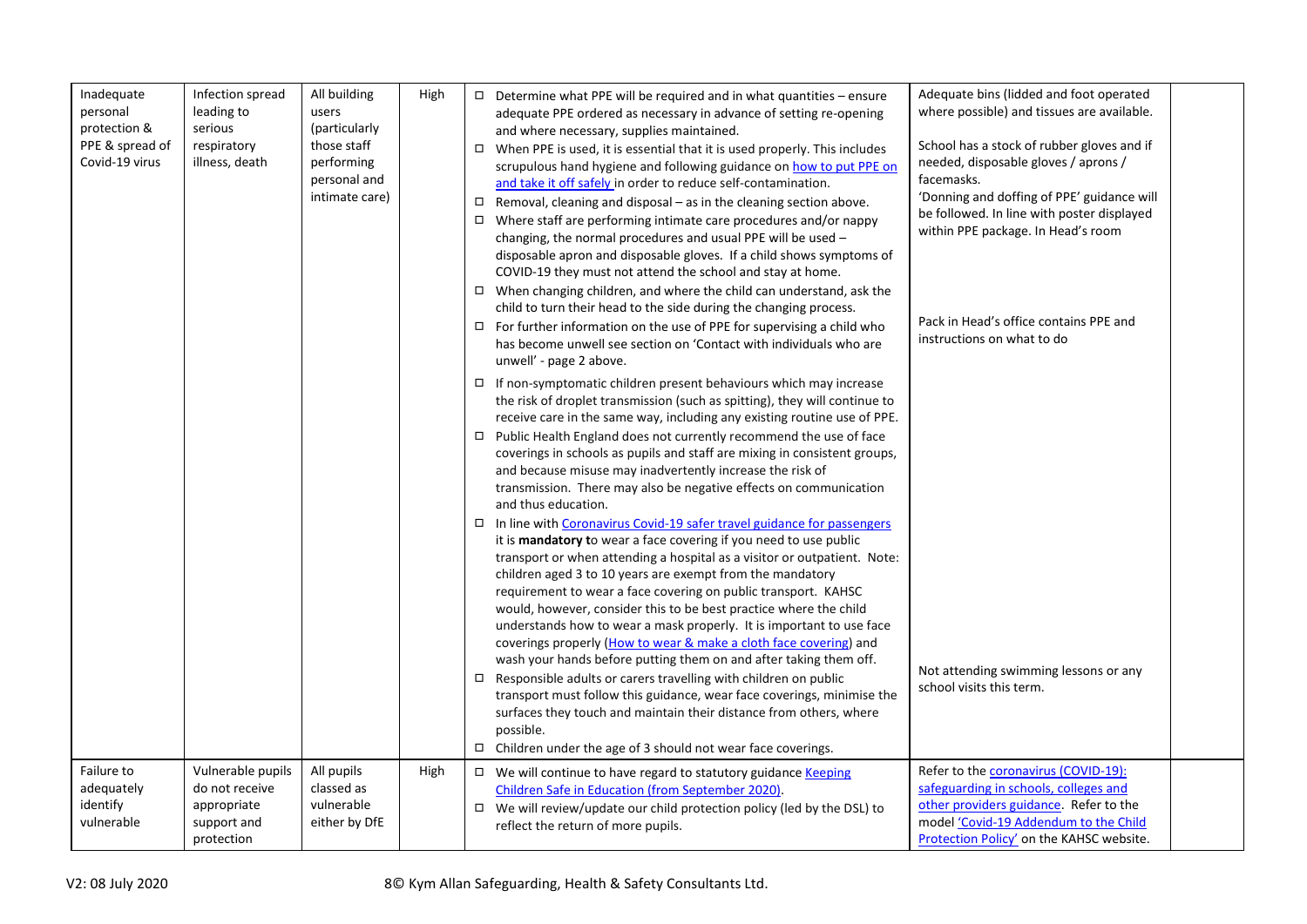| pupils/<br>safeguarding                                                       |                                                                            | guidance, LA<br>or school |      | $\Box$ We will identify all those children whom we believe to be vulnerable in<br>addition to those classed as vulnerable under current DfE guidance.<br>This will include children on the edge of receiving support from<br>children's social care, adopted children, those at risk of becoming<br>NEET, those living in temporary accommodation and those who are<br>young carers.<br>$\Box$ We will take the opportunity to contact all parents to confirm correct<br>emergency numbers and ask for additional emergency contacts where<br>these are available.                                                                                                                                                                                                                                                                                                                                                                                                                                                                                                                                                                                                                                                                                                                                                                      | All staff are up to date with the latest<br>safeguarding guidance following Inset day<br>1.9.20<br>Contact details will be updated as part of<br>return to school protocols                                                                                                                                                                                                                                                                                                                                                                                                                                                                                                                                                                                                                        |  |
|-------------------------------------------------------------------------------|----------------------------------------------------------------------------|---------------------------|------|-----------------------------------------------------------------------------------------------------------------------------------------------------------------------------------------------------------------------------------------------------------------------------------------------------------------------------------------------------------------------------------------------------------------------------------------------------------------------------------------------------------------------------------------------------------------------------------------------------------------------------------------------------------------------------------------------------------------------------------------------------------------------------------------------------------------------------------------------------------------------------------------------------------------------------------------------------------------------------------------------------------------------------------------------------------------------------------------------------------------------------------------------------------------------------------------------------------------------------------------------------------------------------------------------------------------------------------------|----------------------------------------------------------------------------------------------------------------------------------------------------------------------------------------------------------------------------------------------------------------------------------------------------------------------------------------------------------------------------------------------------------------------------------------------------------------------------------------------------------------------------------------------------------------------------------------------------------------------------------------------------------------------------------------------------------------------------------------------------------------------------------------------------|--|
|                                                                               |                                                                            |                           |      | $\Box$ The DSL (and deputies) will be provided with more time, especially in<br>the first few weeks of term, to help provide support to staff and<br>children regarding any new safeguarding and welfare concerns and the<br>handling of referrals to children's social care and other agencies where<br>these are appropriate, and agencies and services should prepare to<br>work together to actively look for signs of harm.<br>$\Box$ Communication with school nurses is important for safeguarding and<br>supporting wellbeing, as they have continued virtual support to pupils<br>who have not been in school.                                                                                                                                                                                                                                                                                                                                                                                                                                                                                                                                                                                                                                                                                                                 | School has suitable links with the nursing<br>service                                                                                                                                                                                                                                                                                                                                                                                                                                                                                                                                                                                                                                                                                                                                              |  |
| Inappropriate<br>arrangements<br>for opening the<br>school to pupil<br>groups | Infection spread<br>leading to<br>serious<br>respiratory<br>illness, death | All building<br>users     | High | Preparations will need to be agreed with Governors and staff<br>prior to re-occupation by pupils and staff.<br>Minimise contact between individuals and maintain social<br>distancing wherever possible<br>$\Box$ Reduce the number of contacts between children and staff.<br>$\Box$ Maintain distinct groups or 'bubbles' that do not mix with other<br>bubbles.<br>$\Box$ For younger children, the emphasis will be on separating groups (class<br>bubbles), and for older children it will be on distancing. Children old<br>enough will be supported to maintain distance and not touch staff<br>where possible.<br>$\Box$ At primary school, and in the younger years at secondary (KS3),<br>implement smaller groups the size of a full class where possible.<br>$\Box$ All children will be encouraged to keep their distance within<br>groups/bubbles although it is acceptable for younger children not to<br>distance within their group.<br>$\Box$ We will try to keep children in their class groups for the majority of the<br>classroom time but will also need to allow mixing into wider groups for<br>wraparound care. We will endeavour to keep these groups at least<br>partially separate and minimise contacts between children.<br>$\Box$ All teachers and other staff can operate across different classes and | Provide ongoing health and safety<br>information not only to staff through<br>induction, training and regular<br>updates/reminders but also for children<br>and young people and parents/carers<br>where applicable. Induction<br>checklist/staff handbook or code of<br>conduct to be updated in line with COVID-<br>19 risk assessment and information for<br>parents displayed on the school website.<br>HSE: Staying Covid-19 Secure poster to be<br>displayed. Consideration must be given to<br>ensuring our plans are communicated to<br>those parents who have English as an<br>additional language and parents of<br>vulnerable children including young<br>carers.<br>Some staff will need to work across class<br>groups for wraparound care, dinner duties<br>and specialist teaching. |  |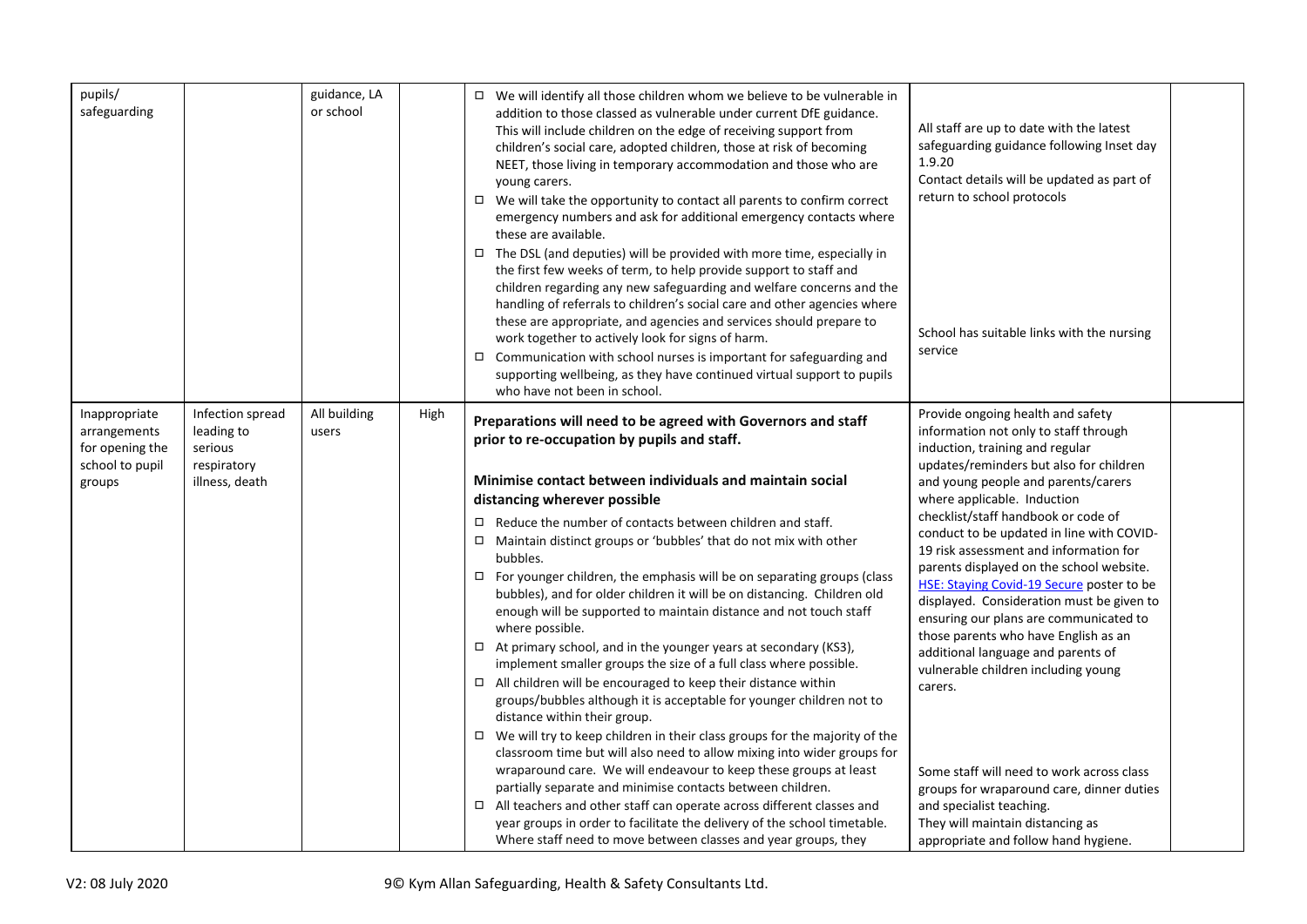|  |  | should try and keep their distance from pupils and other staff as much<br>as they can, ideally 2m from other adults. This is not likely to be<br>possible with younger children and teachers in primary schools can still<br>work across groups if that is needed to enable a full educational offer.                                                                                                                                                                                                                                                                                                                                                                                                                                 |                                                                                                                                                              |  |
|--|--|---------------------------------------------------------------------------------------------------------------------------------------------------------------------------------------------------------------------------------------------------------------------------------------------------------------------------------------------------------------------------------------------------------------------------------------------------------------------------------------------------------------------------------------------------------------------------------------------------------------------------------------------------------------------------------------------------------------------------------------|--------------------------------------------------------------------------------------------------------------------------------------------------------------|--|
|  |  | <b>Measures within the classroom</b>                                                                                                                                                                                                                                                                                                                                                                                                                                                                                                                                                                                                                                                                                                  |                                                                                                                                                              |  |
|  |  | $\Box$ Staff must maintain distance from pupils, staying at the front of the<br>class, and away from colleagues where possible. Ideally, adults should<br>maintain 2m distance from each other, and from children, although<br>this will not always be possible with younger children.<br>$\Box$ Avoid close face to face contact and minimise time spent within 1m of<br>anyone. This will not be possible when working with pupils who have<br>complex needs or who need close contact care. These pupils'<br>educational and care support should be provided as normal.<br>$\Box$ Children old enough, will be supported to maintain distance and not<br>touch staff and their peers where possible. This will not be possible for | Measures as above will be used to                                                                                                                            |  |
|  |  | the youngest children and some children with complex needs.<br>$\Box$ When staff or children cannot maintain distancing, particularly with<br>younger children in primary schools, we will reduce risks by keeping<br>pupils in the smaller, class-sized groups described above.<br>$\Box$ We will endeavour to make small adaptations to the classroom to<br>support distancing where possible e.g. seating pupils side by side and<br>facing forwards, rather than face to face or side on, and moving<br>unnecessary furniture out of classrooms to make more space.<br>$\Box$ Spaces used will be well ventilated using natural ventilation where                                                                                 | maintain measures when staff move<br>between bubbles.                                                                                                        |  |
|  |  | possible.<br>$\Box$ Doors may be held open to avoid them being touched by those coming<br>and going from the classroom. This will also aid ventilation. This is<br>only permitted where the room is occupied and doors must be closed<br>once the group has left the room. At the end of the day, all doors to all<br>rooms must be closed for fire purposes.<br>$\Box$ Pupils will use the same classroom or area throughout the day, with a<br>thorough cleaning of the rooms at the end of the day. Consideration<br>will be given to seating the pupils at the same desk each day where<br>possible.                                                                                                                              | This will be considered for children<br>moving from one room to another to work<br>in groups                                                                 |  |
|  |  | $\Box$ Pupils and staff will be asked to bring in their own water bottles. Staff<br>may fill their bottles from the staffroom (observing social distancing)<br>and must clean areas touched after each use. Pupils may use taps in<br>the classroom which will be disinfected after use by each cohort.<br>$\Box$ Sand and water trays to be taken out of use unless ONLY being used by<br>one particular class/group. Malleable resources such as play dough<br>will not be shared between different classes/groups.<br>$\Box$ All soft toys and toys with intricate parts will be removed from the<br>classroom unless ONLY being used by one particular class/group.                                                               | Small numbers of EYFS/KS1 children<br>means all infants are in 1 bubble and can<br>share resources<br>Only toys capable of being disinfected will<br>be used |  |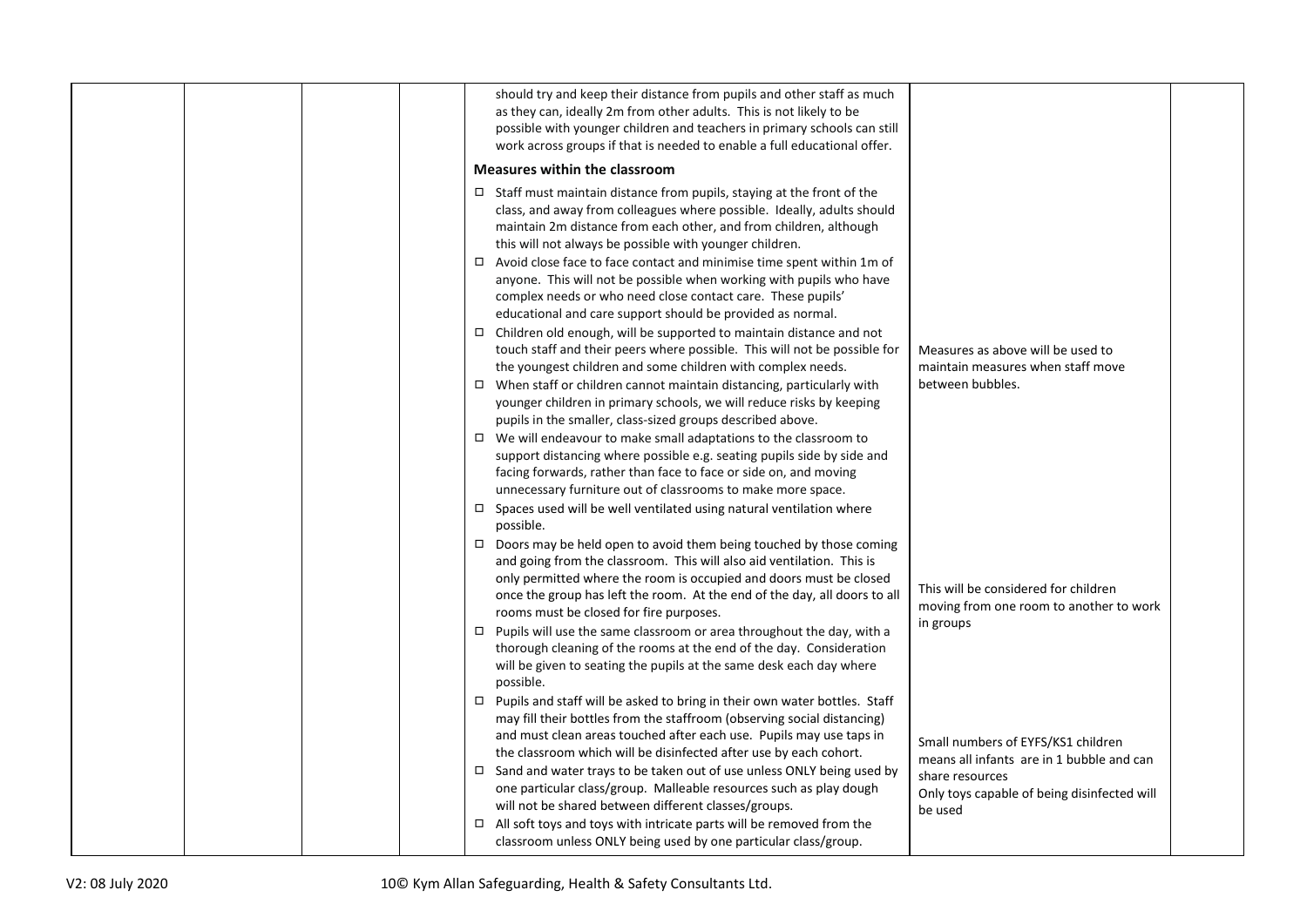| Consideration will also be given to reducing soft furnishings such as<br>pillows, beanbags and rugs unless ONLY being used by one particular<br>class/group.<br>$\Box$ Dressing up clothing and other fabric items can be used if used<br>intermittently - every 3 days - to reduce the risk of cross<br>contamination or reserved for one class/group.<br>$\Box$ Where possible (weather permitting) children will make use of outdoor<br>spaces and outdoor equipment. Only one group at a time may use<br>play equipment externally. Again, equipment will be kept to a<br>minimum and disinfected with spray after use by each cohort.<br>$\Box$ Practical lessons can go ahead if equipment can be cleaned thoroughly<br>and the classroom or other learning environment is occupied by the<br>same children in one day, or properly cleaned between bubbles.<br>□ Where possible, external doors from classrooms will be used to access<br>outside areas thus reducing the need to use internal areas.                       | A rotation of resources will be put into<br>use.<br>Selgiene Ultra anti-viral spray is available<br>in each class to use. |
|------------------------------------------------------------------------------------------------------------------------------------------------------------------------------------------------------------------------------------------------------------------------------------------------------------------------------------------------------------------------------------------------------------------------------------------------------------------------------------------------------------------------------------------------------------------------------------------------------------------------------------------------------------------------------------------------------------------------------------------------------------------------------------------------------------------------------------------------------------------------------------------------------------------------------------------------------------------------------------------------------------------------------------|---------------------------------------------------------------------------------------------------------------------------|
| <b>Measures for break and lunchtimes</b><br>$\Box$ We will stagger pupil break and lunch times<br>$\Box$ Separate dining areas will be assigned for each class<br>$\Box$ Lunches will be ordered in advance (by staff and pupils). Alternatively,<br>pupils may bring their own packed lunch.<br>$\Box$ Playgrounds will be divided to minimise mixing between classes where<br>possible.<br>$\Box$ Shared staff spaces will be set up to help staff to distance from each<br>other. Use of staff rooms will be minimised, although staff must still<br>have a break of a reasonable length during the<br>$\Box$ Use safe outdoor areas for staff breaks.                                                                                                                                                                                                                                                                                                                                                                          |                                                                                                                           |
| <b>Measures elsewhere</b><br>$\Box$ Classes will be kept apart – we will avoid large gatherings such as<br>assemblies or collective worship with more than one group.<br>$\Box$ There may be an additional risk of infection when singing, chanting,<br>playing wind or brass instruments or shouting even if individuals are at<br>a distance. We will consider how to reduce the risk, particularly when<br>pupils are playing instruments or singing in small groups such as in<br>music lessons by, for example, physical distancing and playing outside<br>wherever possible, limiting group sizes to no more than 15, positioning<br>pupils back-to-back or side-to-side, avoiding sharing of instruments,<br>and ensuring good ventilation. Singing, wind and brass playing will not<br>take place in larger groups such as school choirs and ensembles, or<br>school assemblies.<br>$\Box$ While passing briefly in the corridor or playground is low risk, we will<br>avoid creating busy corridors, entrances and exits. | Music lessons to take account of this<br>guidance                                                                         |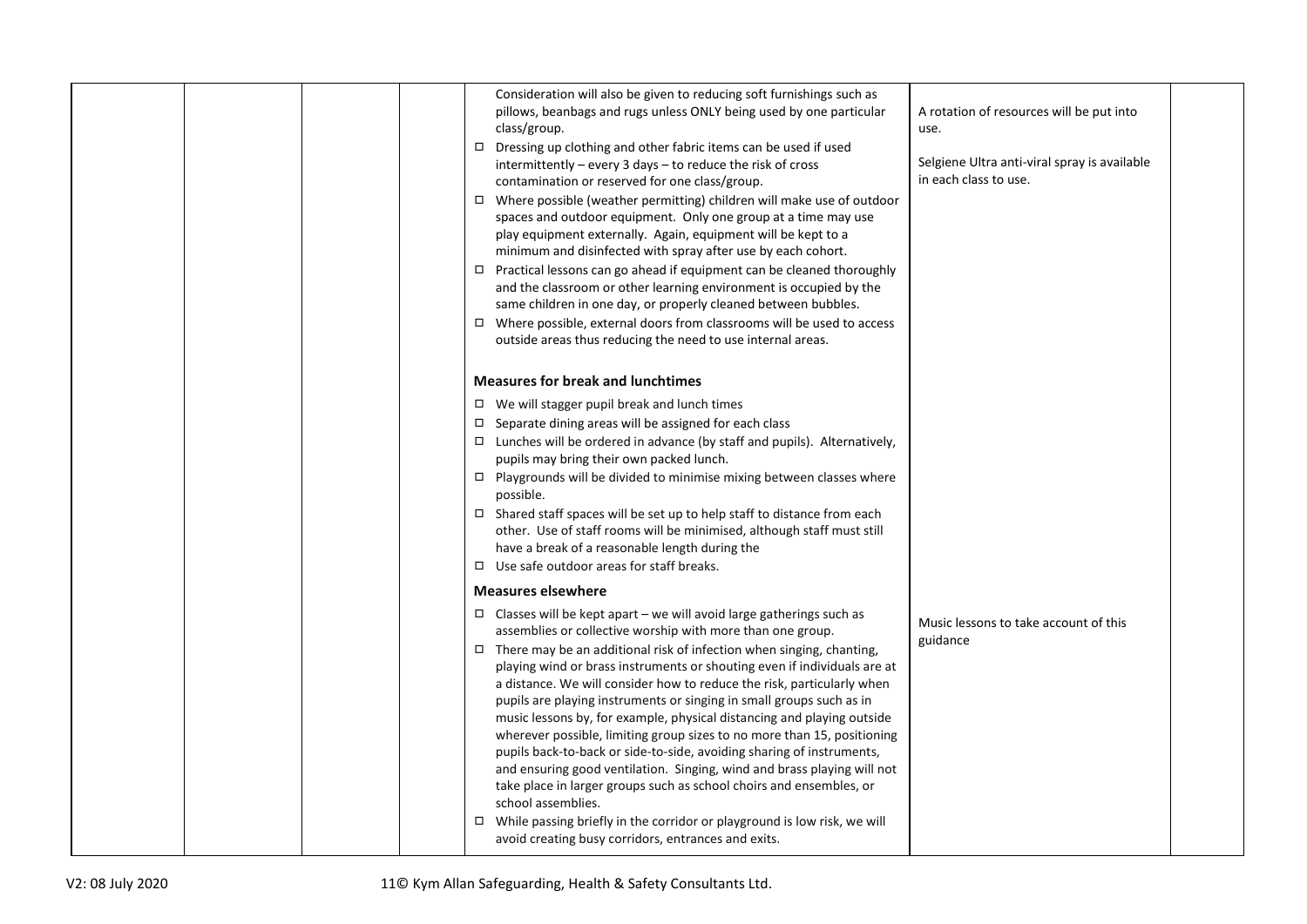| $\Box$ Normal shielding will be used for reception staff - where this is not in<br>place, an area will be marked over which any visitors will be informed<br>not to cross.<br>□ Maintain social distancing between people who work in one place such<br>Photocopier used in larger communal area<br>as office or reception staff.<br>to improve distancing<br>□ Office staff to continue to work in separate offices.<br>$\Box$ Desks should allow staff to maintain social distancing wherever<br>possible.<br>Wipes available for cleaning computer<br>- floor tape to mark areas to help workers keep to a 2m (or 1m with<br>keyboards when staff change<br>risk mitigation where 2m is not viable, is acceptable) distance;<br>- avoid use of hot desks and spaces and, where not possible, clean<br>and sanitise workstations between different occupants including<br>shared equipment. |  |
|-----------------------------------------------------------------------------------------------------------------------------------------------------------------------------------------------------------------------------------------------------------------------------------------------------------------------------------------------------------------------------------------------------------------------------------------------------------------------------------------------------------------------------------------------------------------------------------------------------------------------------------------------------------------------------------------------------------------------------------------------------------------------------------------------------------------------------------------------------------------------------------------------|--|
| $\Box$ Keep distance between individuals when speaking or sharing a room,<br>regularly wash hands and sanitise surfaces when the individual leaves<br>Wipes available to clean after use<br>including telephones, keyboards/mice etc.                                                                                                                                                                                                                                                                                                                                                                                                                                                                                                                                                                                                                                                         |  |
| $\Box$ Staff to observe social distancing when using communal equipment<br>such as photocopiers - key pads etc. on copying machines to be wiped<br>with anti-viral wipes after each use (pupils NOT to use copiers).                                                                                                                                                                                                                                                                                                                                                                                                                                                                                                                                                                                                                                                                          |  |
| $\Box$ Ensure that any keypads or electronic entry systems are regularly<br>sanitised throughout the day where different staff/visitors are entering<br>or leaving the school.                                                                                                                                                                                                                                                                                                                                                                                                                                                                                                                                                                                                                                                                                                                |  |
| $\Box$ Plan work to minimise contact between staff and avoid skin-to-skin<br>and face-to-face contact. Where possible, staff working together (such<br>as Teacher TA for example) should work side by side or facing away<br>from each other as opposed to face to face. Where face-to-face<br>contact is essential, this must be kept to a minimum.                                                                                                                                                                                                                                                                                                                                                                                                                                                                                                                                          |  |
| Office manager./ HT will administer post<br>$\Box$ As much as possible, keep groups of staff working together in teams<br>and deliveries<br>that are as small as possible (cohorting).                                                                                                                                                                                                                                                                                                                                                                                                                                                                                                                                                                                                                                                                                                        |  |
| $\Box$ Where staff are required to sign in/out, use your own pen and wash<br>your hands immediately after;                                                                                                                                                                                                                                                                                                                                                                                                                                                                                                                                                                                                                                                                                                                                                                                    |  |
| $\Box$ Reduce transmission through contact with objects that come into<br>Office manage/ hTr to be responsible for<br>school such as post and deliveries and limit those accepting and<br>this<br>putting away deliveries.                                                                                                                                                                                                                                                                                                                                                                                                                                                                                                                                                                                                                                                                    |  |
| $\Box$ Implement cleaning procedures for goods and merchandise entering<br>the site.                                                                                                                                                                                                                                                                                                                                                                                                                                                                                                                                                                                                                                                                                                                                                                                                          |  |
| $\Box$ Encourage increased handwashing and introducing more handwashing<br>facilities for staff handling goods and merchandise or providing hand<br>sanitiser where this is not practical.                                                                                                                                                                                                                                                                                                                                                                                                                                                                                                                                                                                                                                                                                                    |  |
| $\Box$ Restrict non-business deliveries, e.g. personal deliveries to workers.<br>$\Box$ Consider methods to reduce frequency of deliveries, e.g. by ordering<br>larger quantities less often.                                                                                                                                                                                                                                                                                                                                                                                                                                                                                                                                                                                                                                                                                                 |  |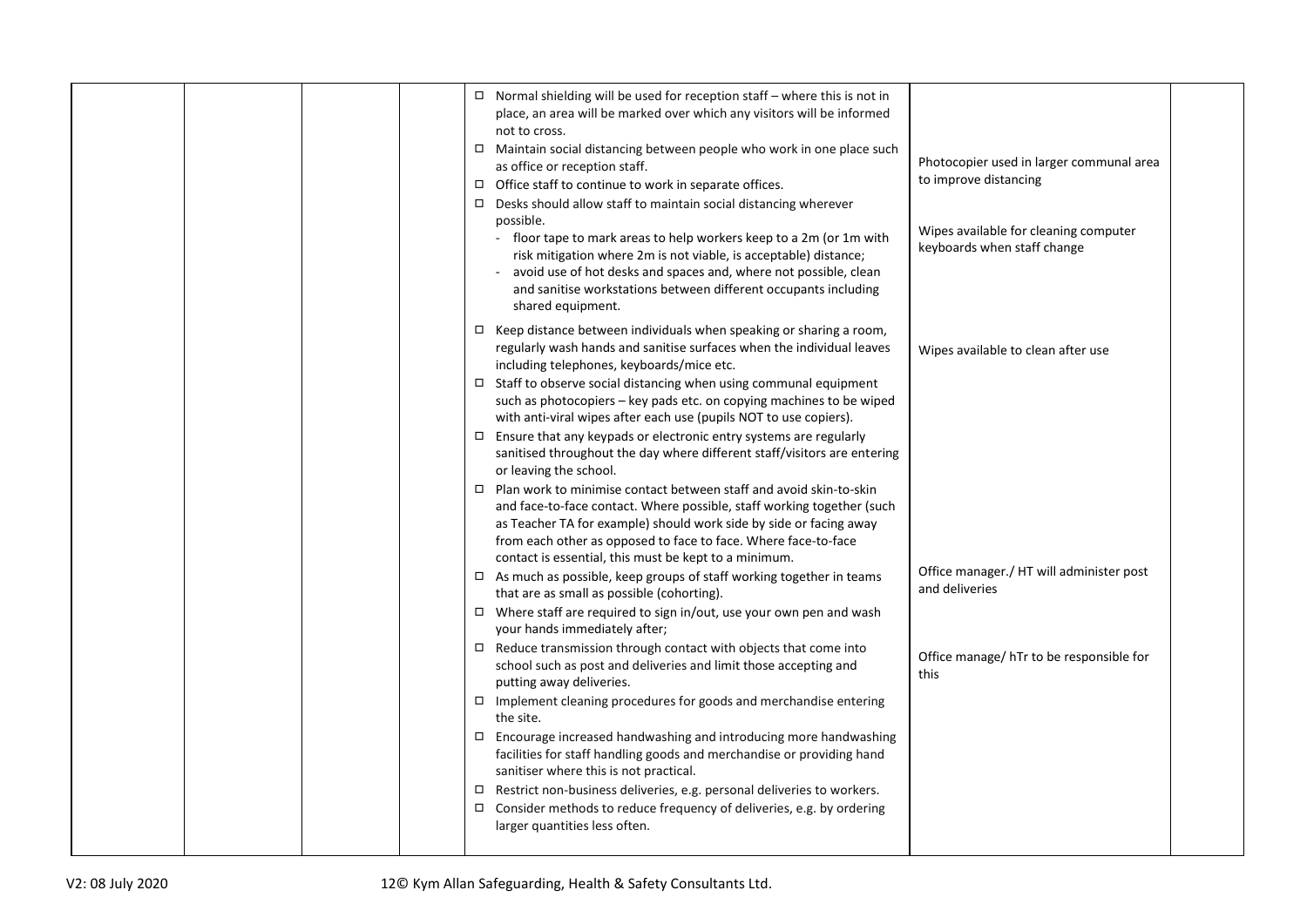| $\Box$ Minimise contact during payments and exchange of documentation,<br>for example, by using electronic payment methods and electronically<br>signed and exchanged documents.                                                                                                                                                                                                                                                                                                                                                                                                                                                                                                                                                                                                                                                                                                                                                                                                                                                    |
|-------------------------------------------------------------------------------------------------------------------------------------------------------------------------------------------------------------------------------------------------------------------------------------------------------------------------------------------------------------------------------------------------------------------------------------------------------------------------------------------------------------------------------------------------------------------------------------------------------------------------------------------------------------------------------------------------------------------------------------------------------------------------------------------------------------------------------------------------------------------------------------------------------------------------------------------------------------------------------------------------------------------------------------|
| Measures for arriving at and leaving school                                                                                                                                                                                                                                                                                                                                                                                                                                                                                                                                                                                                                                                                                                                                                                                                                                                                                                                                                                                         |
| $\Box$ Under no circumstances must anyone displaying symptoms of COVID-<br>19 attempt to enter the school site. This information will be included<br>in the letter to parents, suppliers and contractors prior to the school<br>opening. Notice to be displayed on the main school entrance door. All<br>parents will be asked to confirm this when dropping off their child.<br>$\Box$ We will encourage parents and pupils to walk or cycle to school where<br>possible.<br>$\Box$ Arrival and finish times will be staggered to keep groups apart as they<br>arrive and leave school (without reducing the amount of overall<br>teaching time) and parents/carers informed of their allotted<br>start/finish time and the days/hours their child should attend school.<br>$\Box$ Check details of who is eligible to drop off/collect children - they may<br>be different.<br>$\Box$ Parents will be advised that only one parent should bring the child/ren<br>to school where children cannot attend unaccompanied. Parents of |
| unaccompanied children will be informed of the entrance their child<br>must use.                                                                                                                                                                                                                                                                                                                                                                                                                                                                                                                                                                                                                                                                                                                                                                                                                                                                                                                                                    |
| $\Box$ Parents will be informed and, if necessary, regularly reminded that<br>they must maintain social distancing from the next adult or child at all<br>times when bringing their child to or collecting them from school.                                                                                                                                                                                                                                                                                                                                                                                                                                                                                                                                                                                                                                                                                                                                                                                                        |
| $\Box$ we will use separate entrance/exit doors / gates.<br>$\Box$ Children will be collected from the parent at their entrance by staff at<br>the beginning of their allotted session. Parents will then be asked to<br>leave immediately. Parents may only enter the site with agreement by<br>the Head teacher and appointments must be made prior to the visit.<br>Parents may, however, telephone the school at any time should they<br>have any concerns or issues of which the school need to be informed.                                                                                                                                                                                                                                                                                                                                                                                                                                                                                                                   |
| $\Box$ At the end of the allotted session, parents may collect their children<br>from the same entrance area where they will be supervised by staff.<br>$\Box$ Used PPE and any disposable face coverings that staff or children arrive<br>wearing will be placed in a refuse bag and disposed of as normal<br>domestic waste unless the wearer has symptoms of COVID-19 in which<br>case it will be disposed of in accordance with the guidance on cleaning<br>for non-healthcare settings. Any non-disposable washable cloth face<br>coverings that staff or children are wearing when they arrive at school                                                                                                                                                                                                                                                                                                                                                                                                                      |
| must be removed by the wearer and placed into a plastic bag that the<br>wearer has brought with them in order to take it home. The wearer<br>must then wash their hands. Staff, children and parents will be so                                                                                                                                                                                                                                                                                                                                                                                                                                                                                                                                                                                                                                                                                                                                                                                                                     |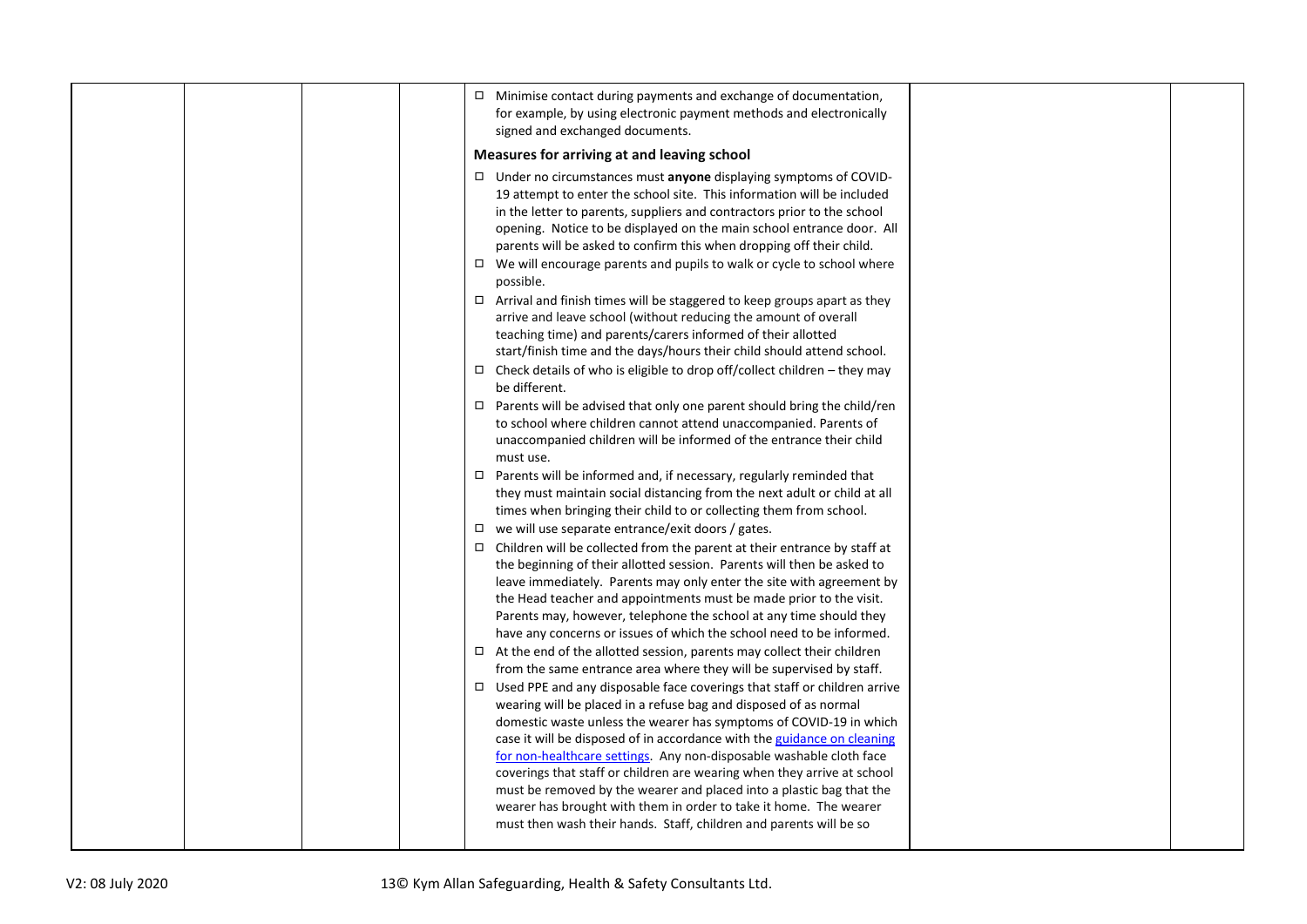|  |  | instructed. Refer to safe working in education, childcare and children's                                                                                                                                                                                                                                                                                                                                                                                                                                                                                                                                                                                                                                                                                                                                                                                                                                                                                                                                                                                            |                                                       |  |
|--|--|---------------------------------------------------------------------------------------------------------------------------------------------------------------------------------------------------------------------------------------------------------------------------------------------------------------------------------------------------------------------------------------------------------------------------------------------------------------------------------------------------------------------------------------------------------------------------------------------------------------------------------------------------------------------------------------------------------------------------------------------------------------------------------------------------------------------------------------------------------------------------------------------------------------------------------------------------------------------------------------------------------------------------------------------------------------------|-------------------------------------------------------|--|
|  |  | social care                                                                                                                                                                                                                                                                                                                                                                                                                                                                                                                                                                                                                                                                                                                                                                                                                                                                                                                                                                                                                                                         |                                                       |  |
|  |  | <b>Transport</b>                                                                                                                                                                                                                                                                                                                                                                                                                                                                                                                                                                                                                                                                                                                                                                                                                                                                                                                                                                                                                                                    |                                                       |  |
|  |  | <b>Wider public transport</b>                                                                                                                                                                                                                                                                                                                                                                                                                                                                                                                                                                                                                                                                                                                                                                                                                                                                                                                                                                                                                                       |                                                       |  |
|  |  | $\Box$ The use of public transport, particularly in peak times, should be kept<br>to an absolute minimum.<br>$\Box$ We will work with partners to consider staggered start times to enable<br>more journeys to take place outside of peak hours where possible.<br>$\Box$ We will encourage parents, staff and pupils to walk or cycle to school if<br>at all possible. Driving children to school will also be an option. Refer<br>to Coronavirus (COVID-19): safer travel guidance for passengers<br>$\Box$ Pupils using public transport unaccompanied will be reminded that all<br>passengers must wear a face covering. Children aged 3 to 10 years are<br>exempt from the mandatory requirement to wear a face covering on<br>public transport. We would, however, consider this to be best practice<br>where the child understands how to wear a mask properly.<br>$\Box$ Car sharing to and from work/school is not currently advised unless the<br>individuals are from the same household (or support bubble).                                            |                                                       |  |
|  |  | $\Box$ Ensure that a clear message is given to pupils about their general<br>socialising behaviour beyond the school gates i.e. not congregating in<br>large groups etc.                                                                                                                                                                                                                                                                                                                                                                                                                                                                                                                                                                                                                                                                                                                                                                                                                                                                                            |                                                       |  |
|  |  | <b>Other considerations</b>                                                                                                                                                                                                                                                                                                                                                                                                                                                                                                                                                                                                                                                                                                                                                                                                                                                                                                                                                                                                                                         |                                                       |  |
|  |  | $\Box$ Pupils with SEND will receive specific help and preparation for the<br>changes to routine that this will involve, so teachers and SENCo's will<br>plan to meet these needs, e.g. using social stories.<br>$\Box$ Supply teachers, peripatetic teachers and/or other temporary staff can<br>move between schools. They should ensure they minimise contact and<br>maintain as much distance as possible from other staff. Specialists,<br>therapists, clinicians and other support staff for pupils with SEND<br>should provide interventions as usual.<br>$\Box$ Where a child routinely attends more than one setting on a part time<br>basis, e.g. because they are dual registered at a mainstream school and<br>an alternative provision setting or special school, we will work through<br>the system of controls collaboratively, enabling us to address any risks<br>identified and allowing us to jointly deliver a broad and balanced<br>curriculum for the child.<br>$\Box$ For individual and very frequently used equipment, such as pencils and | Spray is available in each class for this<br>cleaning |  |
|  |  | pens, staff and pupils should have their own items that are not shared.<br>$\Box$ Classroom based resources, such as books and games, can be used and<br>shared within the bubble; these will be cleaned regularly, along with all<br>frequently touched surfaces.                                                                                                                                                                                                                                                                                                                                                                                                                                                                                                                                                                                                                                                                                                                                                                                                  |                                                       |  |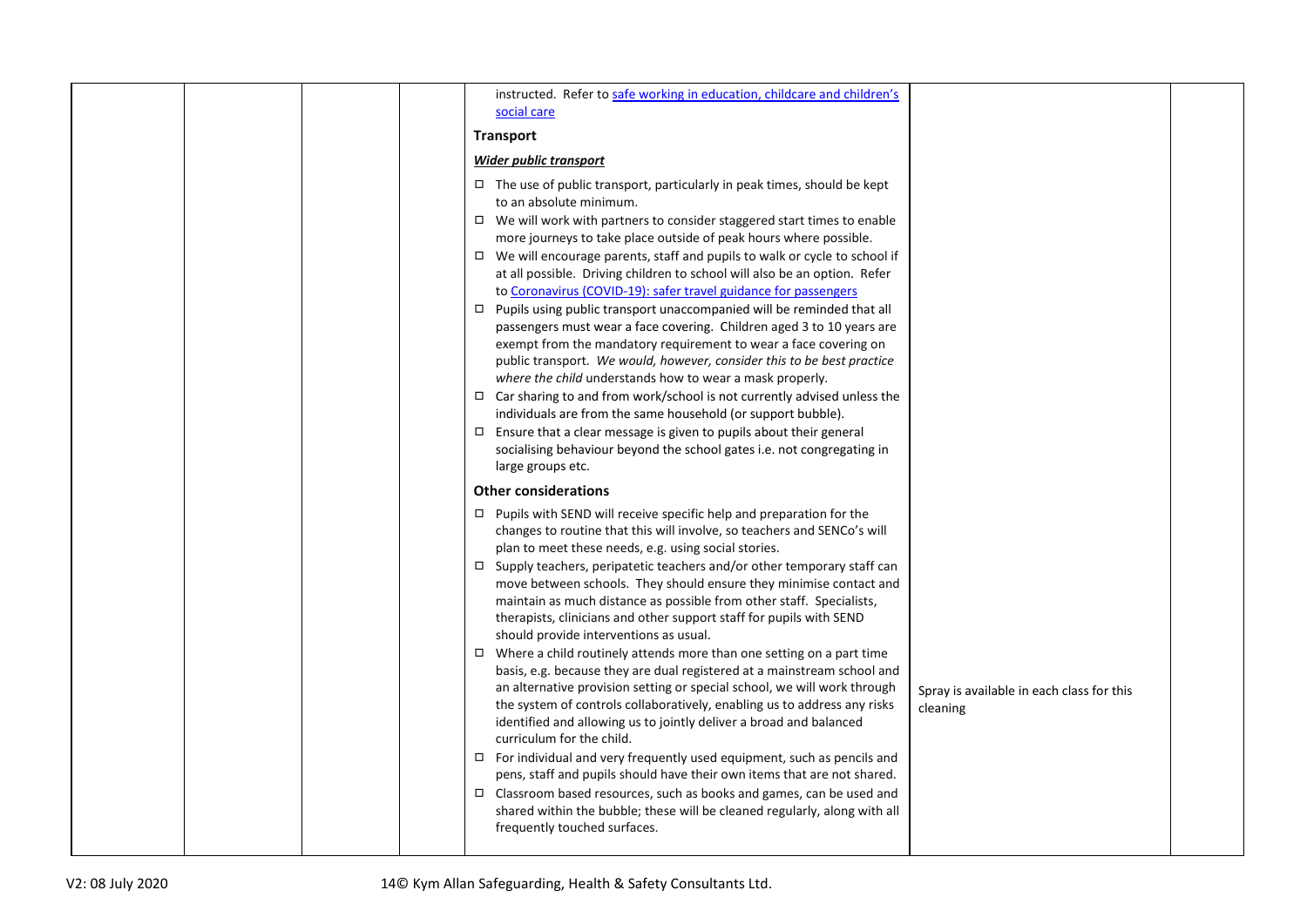|  |  | $\Box$ Resources that are shared between classes, such as sports, art and<br>science equipment will be cleaned frequently and meticulously and<br>always between or rotated to allow them to be left unused and out of<br>reach for a period of 48 hours (72 hours for plastics) between use by<br>different bubbles.<br>$\Box$ Outdoor playground equipment will be more frequently cleaned.<br>$\Box$ Pupils should still limit the amount of equipment they bring into school<br>each day to essentials such as lunch boxes, hats, coats, books,<br>stationery, sun protection. Bags are allowed.<br>$\Box$ Pupils and teachers can take books and other shared resources home,<br>although unnecessary sharing will be avoided, especially where this<br>does not contribute to pupil education and development. Similar rules<br>on hand cleaning, cleaning of the resources and rotation will apply to<br>these resources.<br>Cleaning throughout the day  | Office manager will carry out stock checks<br>in conjunction with cleaner. Staff to<br>inform about their own areas. |  |
|--|--|------------------------------------------------------------------------------------------------------------------------------------------------------------------------------------------------------------------------------------------------------------------------------------------------------------------------------------------------------------------------------------------------------------------------------------------------------------------------------------------------------------------------------------------------------------------------------------------------------------------------------------------------------------------------------------------------------------------------------------------------------------------------------------------------------------------------------------------------------------------------------------------------------------------------------------------------------------------|----------------------------------------------------------------------------------------------------------------------|--|
|  |  | $\Box$ Staff will define a cleaning schedule that ensures cleaning is generally<br>enhanced and includes more frequent cleaning of rooms / shared<br>areas that are used by different groups, frequently touched surfaces<br>being cleaned more often than normal.<br>□ Schedule frequent cleaning of resources (e.g. books, toys) shared<br>within groups.<br>$\Box$ Regularly check stocks of cleaning supplies and purchase additional<br>supplies as necessary.<br>$\Box$ Use disposable cloths or paper roll and disposable mop heads<br>wherever possible, disposing of after use.<br>$\Box$ Avoid creating splashes and spray when cleaning.<br>$\Box$ Classrooms will be decluttered with only the minimum items left on<br>work and other surfaces. This allows for more intensive cleaning and<br>reduces the risk of the virus landing on multiple surfaces.<br>$\Box$ Reduce the number or eliminate soft toys which are more difficult to<br>clean. | Office manager / HT to implement                                                                                     |  |
|  |  | □ Telephones, keyboards/mice, light switches, electronic entry systems,<br>iPads used by pupils and staff, etc., will be cleaned with anti-viral wipes<br>on a regular basis throughout the day.<br>$\Box$ Ensure that electronic entry systems and keypads are regularly<br>sanitised particularly first thing in the morning and where possible<br>after each use.<br>$\Box$ All tissue bins will be lidded and foot operated where possible, will be<br>lined and the liner removed at the end of the day, sealed/knotted and<br>placed in the main waste container.<br>$\Box$ Ensure disposable tissues are available in each room for both staff and<br>pupils.                                                                                                                                                                                                                                                                                             | Cleaner will dispose of rubbish daily unless<br>clinical and needs to be quarantined for<br>72 hours                 |  |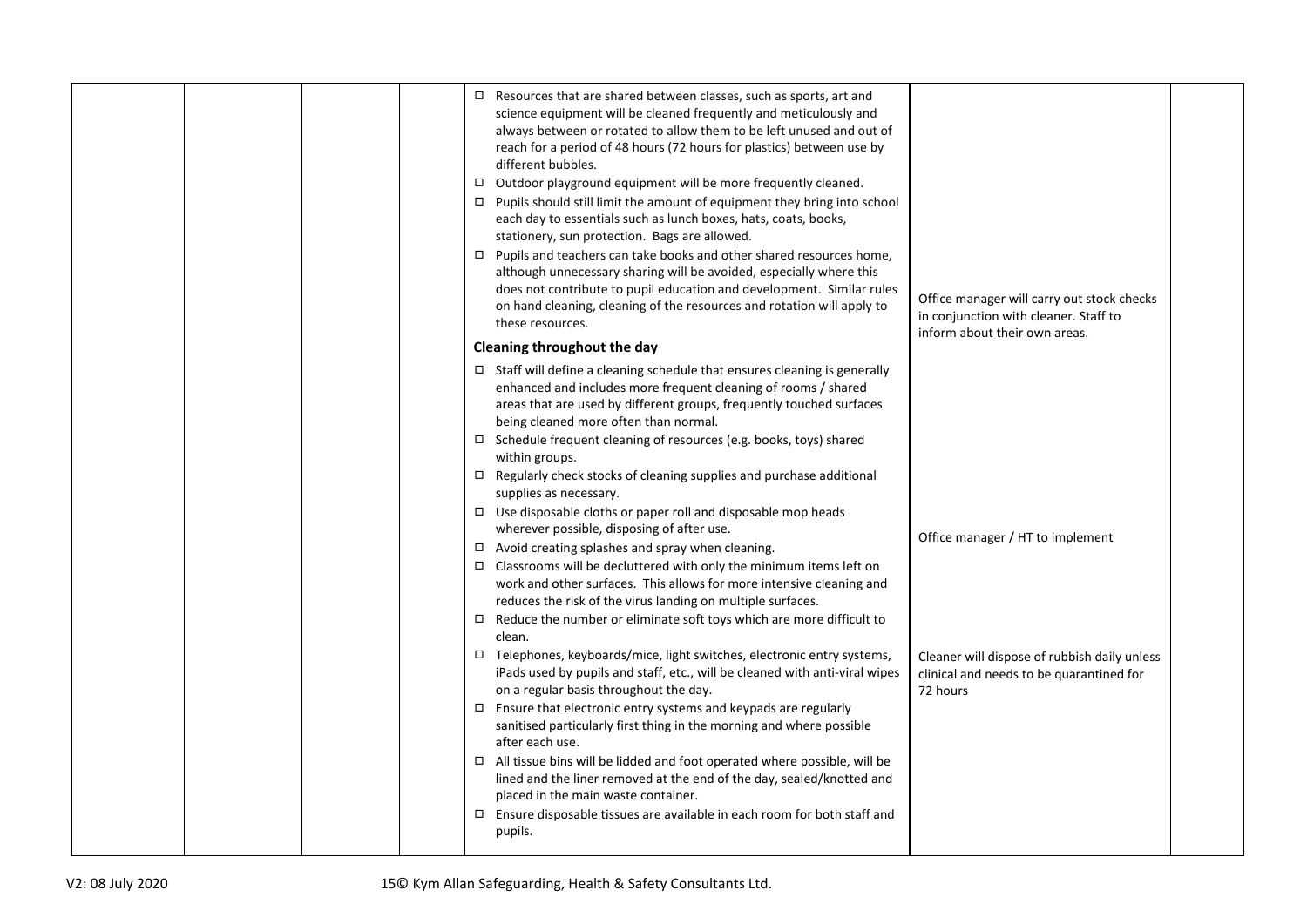| $\Box$ Ensure arrangements are in place for the disposal of clinical and<br>general waste where required.<br>$\Box$ For 'cleaning staff/activities and cleaning areas where a person with<br>possible or confirmed coronavirus (COVID-19) has spent time/passed<br>through', refer to the separate KAHSC Model Cleaning Schools during<br><b>Coronavirus Pandemic Risk Assessment.</b><br><b>School uniform</b>                                                                                                                                                                                                                                                                                                                                                                                                                                                                                                                                                                                                                                                                                                                                                                                                                                                                                                                                                                                                                                                                                                                                                                                                                                                                                                                                                                                                                                                                                                                                                                                                                                                                                                                                                                                                                                                                                                                                                                                                                                                                                                                                            |  |
|------------------------------------------------------------------------------------------------------------------------------------------------------------------------------------------------------------------------------------------------------------------------------------------------------------------------------------------------------------------------------------------------------------------------------------------------------------------------------------------------------------------------------------------------------------------------------------------------------------------------------------------------------------------------------------------------------------------------------------------------------------------------------------------------------------------------------------------------------------------------------------------------------------------------------------------------------------------------------------------------------------------------------------------------------------------------------------------------------------------------------------------------------------------------------------------------------------------------------------------------------------------------------------------------------------------------------------------------------------------------------------------------------------------------------------------------------------------------------------------------------------------------------------------------------------------------------------------------------------------------------------------------------------------------------------------------------------------------------------------------------------------------------------------------------------------------------------------------------------------------------------------------------------------------------------------------------------------------------------------------------------------------------------------------------------------------------------------------------------------------------------------------------------------------------------------------------------------------------------------------------------------------------------------------------------------------------------------------------------------------------------------------------------------------------------------------------------------------------------------------------------------------------------------------------------|--|
| $\Box$ Uniforms do not need to be cleaned any more often than usual, nor do<br>they need to be cleaned using methods which are different from<br>We will encourage school uniform daily<br>normal.<br>which is clean.<br>□ We will consider how pupil non-compliance is managed, taking a<br>mindful and considerate approach in relation to parents who may be<br>The Government are encouraging all<br>experiencing financial pressures.<br>schools to return to their usual uniform<br>policies in the autumn term.<br><b>Curriculum</b><br>Children to come in PE kit on PE day<br>$\Box$ In our regular communications with parents we will continue to<br>emphasise and promote online safety for those pupils who are not<br>Refer to Safeguarding children and<br>attending the school.<br>protecting professionals in early years<br>settings: online safety guidance for<br>$\Box$ Physical Education, School Sport and Physical Activity (PESSPA)<br>practitioners (also relevant for parents<br>$\Box$ We have the flexibility to decide how physical education, sport and<br>and carers).<br>physical activity will be provided whilst following the measures in our<br>system of controls although contact sports should not take place.<br>□ Pupils will be kept in consistent groups, sports equipment thoroughly<br>cleaned between each use by different individual groups, and contact<br>sports avoided.<br>$\Box$ Outdoor sports will be prioritised where possible, and large indoor<br>spaces used where it is not, maximising distancing between pupils and<br>paying scrupulous attention to cleaning and hygiene.<br>$\Box$ External facilities can also be used in line with government guidance<br>for the use of, and travel to and from, those facilities.<br>$\Box$ We are able to work with external coaches, clubs and organisations for<br>Refer to:<br>curricular and extra-curricular activities where we are satisfied that<br>this is safe to do so. We will consider carefully how such arrangements<br>• Guidance on the phased return of sport<br>can operate within our wider protective measures.<br>and recreation<br>$\Box$ Activities such as active miles, making break times and lessons active<br>• Sport England for grassroot sport<br>and encouraging active travel help enable pupils to be physically active<br>• Youth Sport Trust<br>while encouraging physical distancing.<br>• AfPE COVID-19: Interpreting the<br><b>Government Guidance in a PESSPA</b><br><b>Context and 'frequently asked</b> |  |
| questions' for PE staff.                                                                                                                                                                                                                                                                                                                                                                                                                                                                                                                                                                                                                                                                                                                                                                                                                                                                                                                                                                                                                                                                                                                                                                                                                                                                                                                                                                                                                                                                                                                                                                                                                                                                                                                                                                                                                                                                                                                                                                                                                                                                                                                                                                                                                                                                                                                                                                                                                                                                                                                                   |  |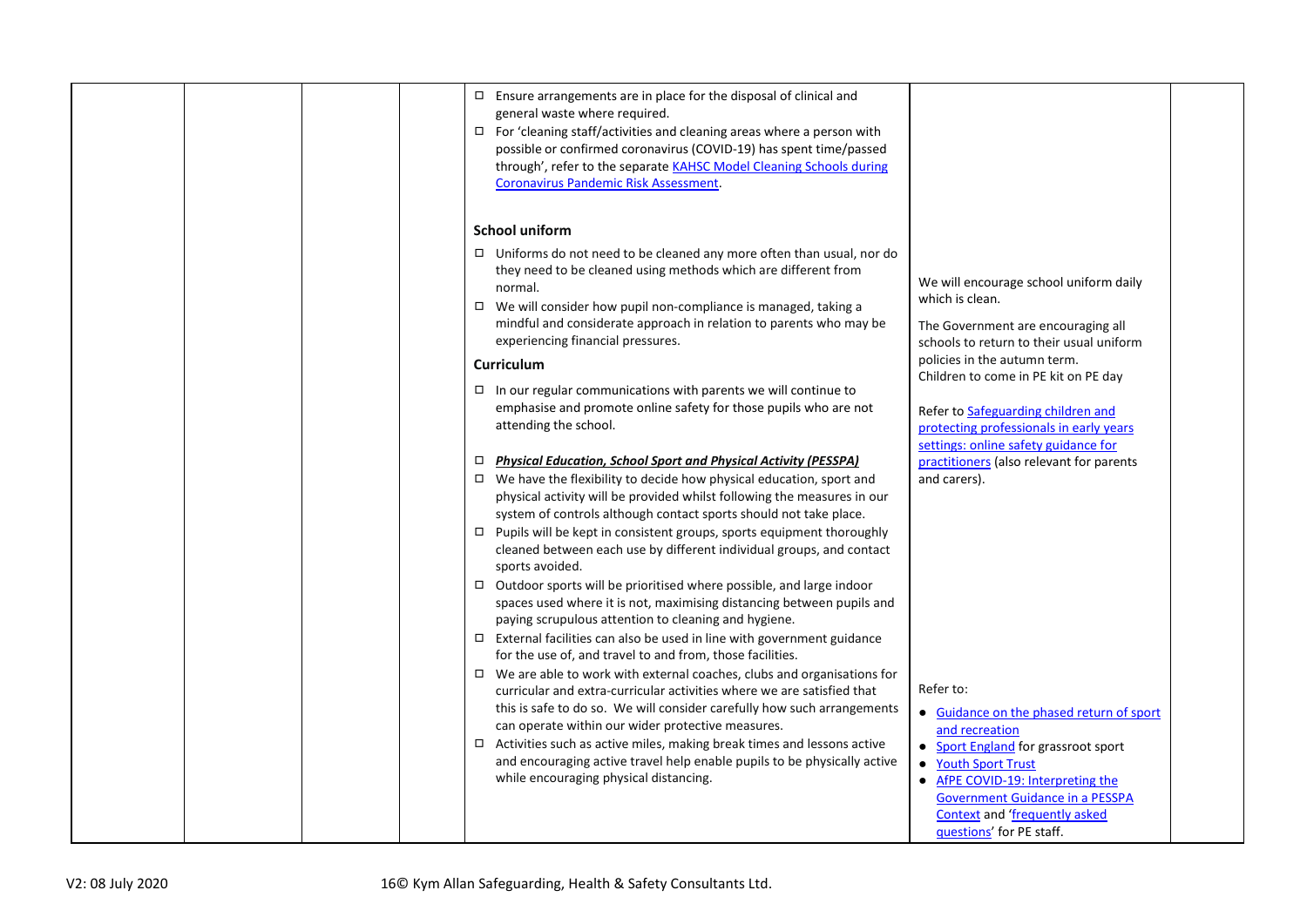| Inadequate<br>contingency<br>plans for | Inadequate<br>planning in place<br>for remaining                                                                                               | All staff and<br>students | High | While the aim is to have all pupils back at school in the autumn, we will<br>also need to plan for the possibility of a local lockdown and how we will<br>ensure continuity of education.                                                                                                                                                                                                                                                                                                                                                                                                                                                                                                                                                                                                                                                                                                                                                                                                                                                                 | Refer to Local lockdowns: guidance for<br>education and childcare settings                                                       |  |
|----------------------------------------|------------------------------------------------------------------------------------------------------------------------------------------------|---------------------------|------|-----------------------------------------------------------------------------------------------------------------------------------------------------------------------------------------------------------------------------------------------------------------------------------------------------------------------------------------------------------------------------------------------------------------------------------------------------------------------------------------------------------------------------------------------------------------------------------------------------------------------------------------------------------------------------------------------------------------------------------------------------------------------------------------------------------------------------------------------------------------------------------------------------------------------------------------------------------------------------------------------------------------------------------------------------------|----------------------------------------------------------------------------------------------------------------------------------|--|
| outbreaks and<br>local lockdown        | open for<br>vulnerable<br>children/children<br>of critical<br>workers and for<br>providing remote<br>education to<br>those students at<br>home |                           |      | $\Box$ For individuals or groups of self-isolating pupils, remote education<br>plans should be in place. These should meet the same expectations as<br>those for any pupils who cannot yet attend school at all due to<br>coronavirus (COVID-19 - refer to Section under 'Curriculum' above on<br>remote education support.<br>$\Box$ A local lockdown may involve a return to remaining open only for<br>vulnerable children and the children of critical workers and providing<br>remote education for all other pupils – plans must be developed to<br>ensure these can be staffed and managed.<br>$\Box$ Where a class, group or small number of pupils need to self-isolate, or<br>there is a local lockdown requiring pupils to remain at home, we will<br>ensure we have the capacity to offer immediate remote education.<br>□ Our Emergency/Contingency Plan(s) will be reviewed/updated to<br>reflect our plans should there be a spike in infections and schools are<br>advised to temporarily close (local lockdown). This must enable us to: |                                                                                                                                  |  |
|                                        |                                                                                                                                                |                           |      | use a curriculum sequence that allows access to high-quality online<br>and offline resources and teaching videos, and that is linked to the<br>school's curriculum expectations;<br>give access to high quality remote education resources;<br>select the online tools that will be consistently used across the<br>school in order to allow interaction, assessment and feedback, and<br>make sure staff are trained in their use;<br>provide printed resources, such as textbooks and workbooks, for<br>pupils who do not have suitable online access;<br>recognise that younger pupils and some pupils with SEND may not<br>be able to access remote education without adult support, and so<br>schools should work with families to deliver a broad and ambitious<br>curriculum.                                                                                                                                                                                                                                                                      |                                                                                                                                  |  |
|                                        |                                                                                                                                                |                           |      | $\Box$ When teaching pupils remotely, we will:<br>- set assignments so that pupils have meaningful and ambitious work<br>each day in a number of different subjects;<br>teach a planned and well-sequenced curriculum so that knowledge<br>and skills are built incrementally, with a good level of clarity about<br>what is intended to be taught and practised in each subject;<br>provide frequent, clear explanations of new content, delivered by a<br>teacher in the school or through high quality curriculum resources;<br>gauge how well pupils are progressing through the curriculum,<br>using questions and other suitable tasks and set a clear expectation<br>on how regularly teachers will check work;                                                                                                                                                                                                                                                                                                                                    | Refer to Remote education during<br>Coronavirus (Covid-19) and Resources to<br>support schools in delivering remote<br>education |  |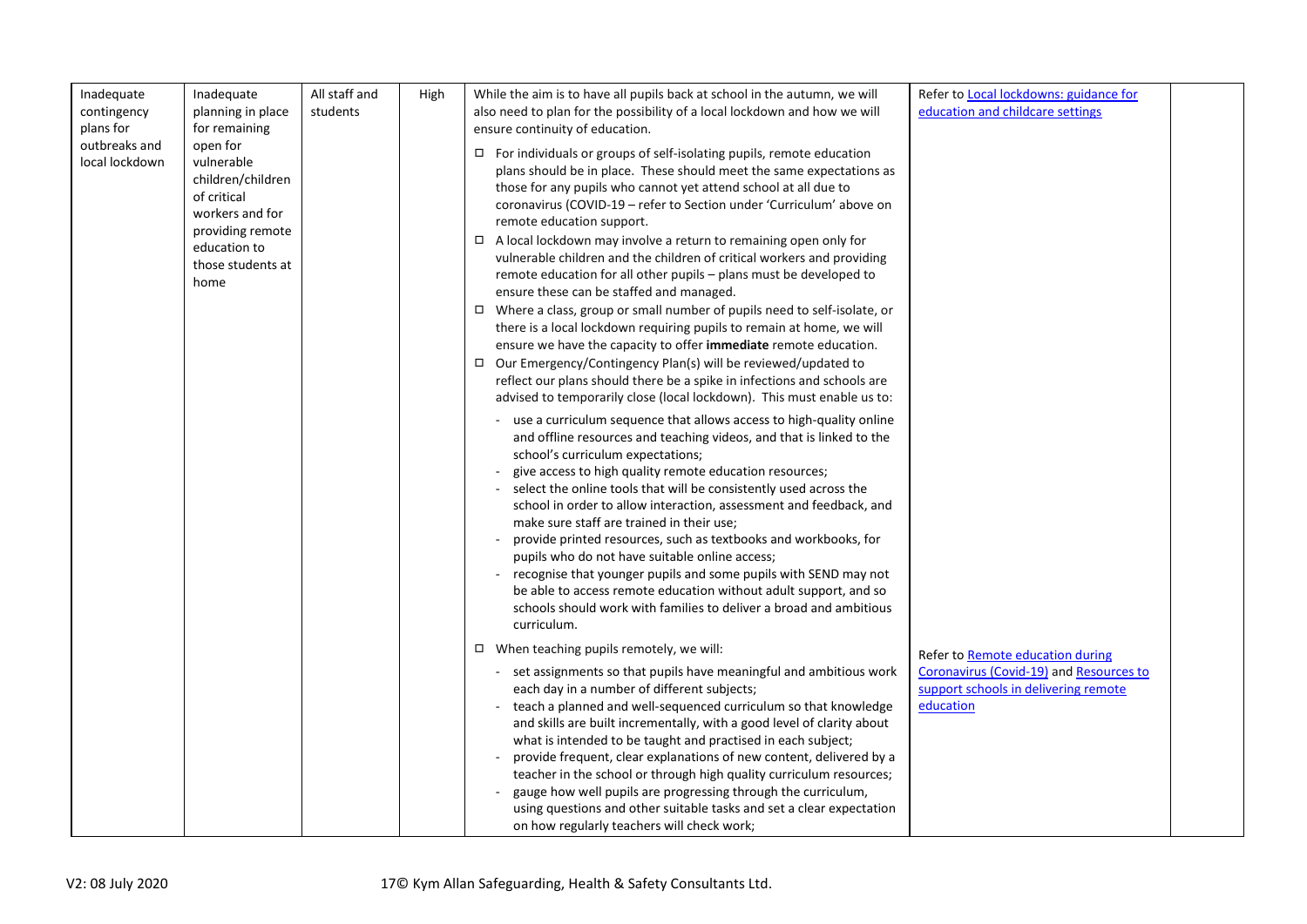|                                                         |                                                                            |                       |      | - enable teachers to adjust the pace or difficulty of what is being<br>taught in response to questions or assessments, including, where<br>necessary, revising material or simplifying explanations to ensure<br>pupils' understanding;<br>plan a programme that is of equivalent length to the core teaching<br>pupils would receive in school, ideally including daily contact with<br>teachers.<br>$\Box$ We will consider the above in relation to the pupils' age, stage of<br>development and/or special educational needs, e.g. where this would<br>place significant demands on parent's help or support. We will avoid<br>an over-reliance on long-term projects or internet research activities.                                                                                                                                                                                                                                                                                                                                                                                                                                                                                                                                                                                                                                                                                                                                                                                                                                                                                                                                                                                                                                                                                                                                                                                                                                                                                                                                                                                                                                             |                                                                                                                                                      |  |
|---------------------------------------------------------|----------------------------------------------------------------------------|-----------------------|------|--------------------------------------------------------------------------------------------------------------------------------------------------------------------------------------------------------------------------------------------------------------------------------------------------------------------------------------------------------------------------------------------------------------------------------------------------------------------------------------------------------------------------------------------------------------------------------------------------------------------------------------------------------------------------------------------------------------------------------------------------------------------------------------------------------------------------------------------------------------------------------------------------------------------------------------------------------------------------------------------------------------------------------------------------------------------------------------------------------------------------------------------------------------------------------------------------------------------------------------------------------------------------------------------------------------------------------------------------------------------------------------------------------------------------------------------------------------------------------------------------------------------------------------------------------------------------------------------------------------------------------------------------------------------------------------------------------------------------------------------------------------------------------------------------------------------------------------------------------------------------------------------------------------------------------------------------------------------------------------------------------------------------------------------------------------------------------------------------------------------------------------------------------|------------------------------------------------------------------------------------------------------------------------------------------------------|--|
| Poor or<br>inappropriate<br>behaviour and<br>attendance | Infection spread<br>leading to<br>serious<br>respiratory<br>illness, death | All building<br>users | High | <b>Behaviour</b><br>$\Box$ Our Behaviour policy will be updated with any new rules/policies and<br>will be communicated clearly and consistently to staff, pupils and<br>parents, setting clear, reasonable and proportionate expectations of<br>pupil behaviour. We will set out clearly at the earliest opportunity the<br>consequences for poor behaviour and deliberately breaking the rules<br>and how we will enforce those rules including any sanctions.<br>$\Box$ We will work with staff, pupils and parents to ensure that behaviour<br>expectations are clearly understood, and consistently supported,<br>taking account of individual needs and we will also consider how to<br>build new expectations into our rewards system.<br>$\Box$ It is likely that adverse experiences and/or lack of routines of regular<br>attendance and classroom discipline may contribute to disengagement<br>with education upon return to school, resulting in increased incidence<br>of poor behaviour. We will work with those pupils who may struggle<br>to reengage in school and are at risk of being absent and/or<br>persistently disruptive, including providing support for overcoming<br>barriers to attendance and behaviour and to help them reintegrate<br>back into school life.<br>□ Some pupils will return to school having been exposed to a range of<br>adversity and trauma including bereavement, anxiety and in some<br>cases increased welfare and safeguarding risks. This may lead to an<br>increase in social, emotional and mental health concerns and some<br>children, particularly vulnerable groups such as children with a social<br>worker and young carers, will need additional support and access to<br>services such as educational psychologists, social workers, and<br>counsellors. Additionally, provision for children who have SEND may<br>have been disrupted during partial school closure and there may be an<br>impact on their behaviour. We will work with local services (such as<br>health and the LA) to ensure the services and support are in place for a<br>smooth return to schools for pupils. | Refer to model 'Covid-19 Addendum to<br>the School Behaviour Policy' and 'Covid-19<br>Addendum to the Staff Code of Conduct'<br>on the KAHSC website |  |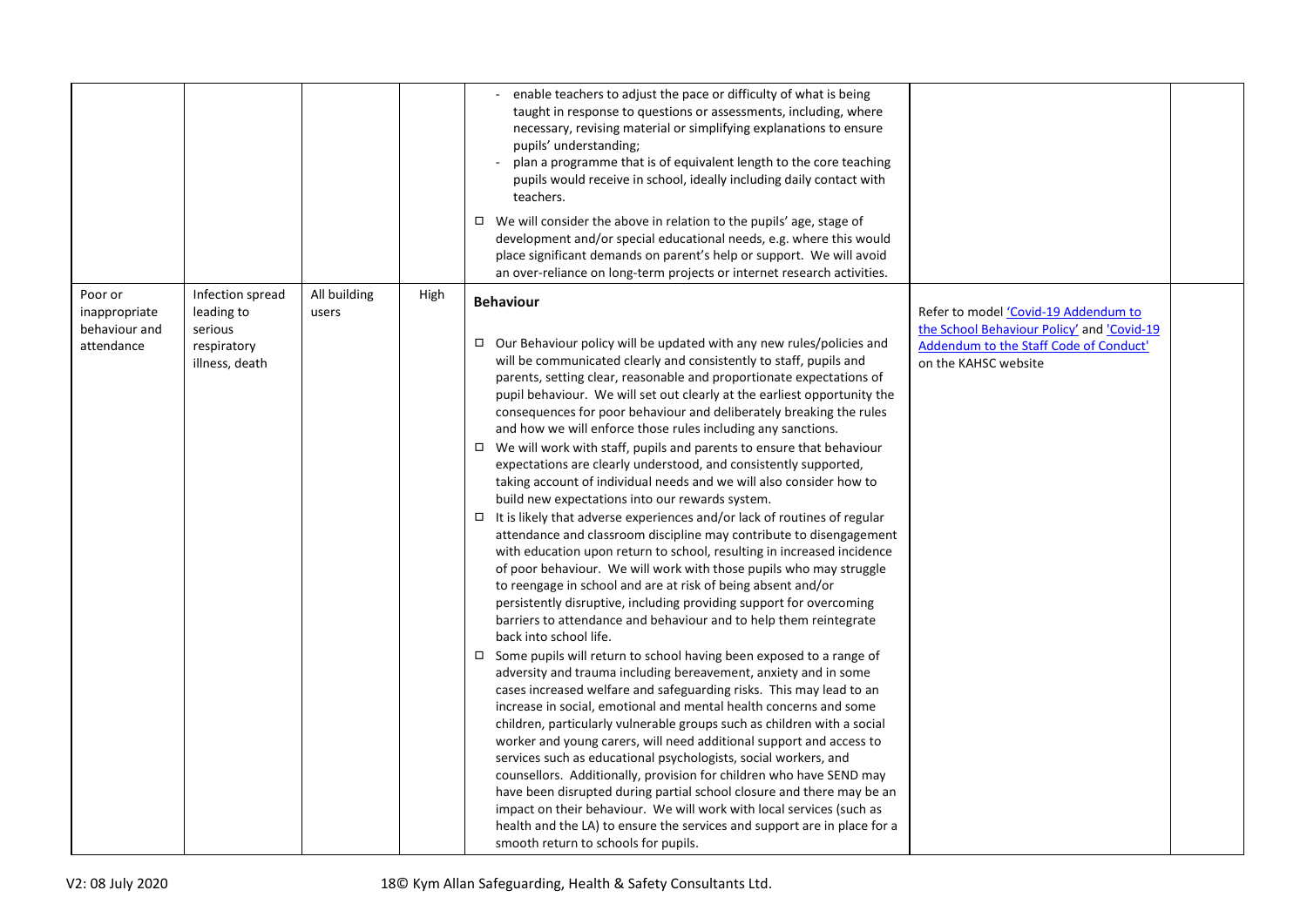|                                                                            |                                                                                                                                 |                                        |      | $\Box$ The disciplinary powers that schools currently have, including<br>exclusion, remain in place. Permanent exclusion will only be used as a<br>last resort. Where a child with a social worker is at risk of exclusion,<br>their social worker will be informed and involved in relevant<br>conversations.<br>$\Box$ Any disciplinary exclusion of a pupil, even for short periods of time,<br>must be consistent with the relevant legislation.<br><b>Attendance</b><br>$\Box$ School attendance will be mandatory again from the beginning of the<br>autumn term. From that point, the usual rules on school attendance<br>will apply, including:<br>- parents' duty to secure that their child attends regularly at school<br>where the child is a registered pupil at school and they are of<br>compulsory school age;<br>schools' responsibilities to record attendance and follow up<br>absence;<br>the availability to issue sanctions, including fixed penalty notices in<br>line with the LA code of conduct. | We will work to support attendance<br>where parents / children have extenuating<br>circumstances                                                                                                                                                                                                                                                                                                                                     |  |
|----------------------------------------------------------------------------|---------------------------------------------------------------------------------------------------------------------------------|----------------------------------------|------|----------------------------------------------------------------------------------------------------------------------------------------------------------------------------------------------------------------------------------------------------------------------------------------------------------------------------------------------------------------------------------------------------------------------------------------------------------------------------------------------------------------------------------------------------------------------------------------------------------------------------------------------------------------------------------------------------------------------------------------------------------------------------------------------------------------------------------------------------------------------------------------------------------------------------------------------------------------------------------------------------------------------------|--------------------------------------------------------------------------------------------------------------------------------------------------------------------------------------------------------------------------------------------------------------------------------------------------------------------------------------------------------------------------------------------------------------------------------------|--|
| Inadequate<br>arrangements in<br>place for<br>managing off-<br>site visits | Infection spread<br>leading to<br>serious<br>respiratory<br>illness, death                                                      | Staff and<br>pupils on<br>school trips | High | $\Box$ The Government continues to advise against domestic (UK) overnight<br>and overseas educational visits at this stage see <b>coronavirus: travel</b><br>guidance for educational settings.<br>$\Box$ In the autumn term, we can resume non-overnight domestic<br>educational visits This will be done in line with protective measures,<br>such as keeping children within their consistent group, and the<br>coronavirus (COVID-19) secure measures in place at the destination.<br>$\Box$ We will make use of outdoor spaces in the local area to support<br>delivery of the curriculum.                                                                                                                                                                                                                                                                                                                                                                                                                            | Refer to <b>health and safety guidance on</b><br>educational visits when considering visits.<br>As normal, we will undertake full and<br>thorough risk assessments in relation to all<br>educational visits to ensure they can be<br>done safely. As part of this risk<br>assessment, we will consider what control<br>measures need to be used and ensure we<br>are aware of wider advice on visiting<br>indoor and outdoor venues. |  |
| Inadequate<br>staffing ratios,<br>staff availability<br>and recruitment    | Inadequate<br>supervision of<br>children, access<br>to DSLs and<br>inadequate<br>statutory first aid<br>or medical<br>provision | Staff and<br>pupils                    |      | <b>Ratios and Qualifications</b><br>$\Box$ We will undertake an appropriate audit to ensure staffing levels are<br>appropriate.<br>$\Box$ The EYFS: disapplications and modifications allows for the temporary<br>disapplying and modifying of a number of requirements within EYFS,<br>giving settings flexibility to respond to changes in workforce availability<br>and potential fluctuations in demand while ensuring children are kept<br>safe.<br>$\Box$ We have contingency plans in place should staff be absent as a result<br>of COVID-19. Our possible approaches to managing a shortfall in<br>staffing include:                                                                                                                                                                                                                                                                                                                                                                                              | Refer to <b>Early Years Foundation Stage</b><br>Framework and the EYFS: disapplications<br>and modifications for early years provision<br>open during the coronavirus (COVID-19)<br>outbreak                                                                                                                                                                                                                                         |  |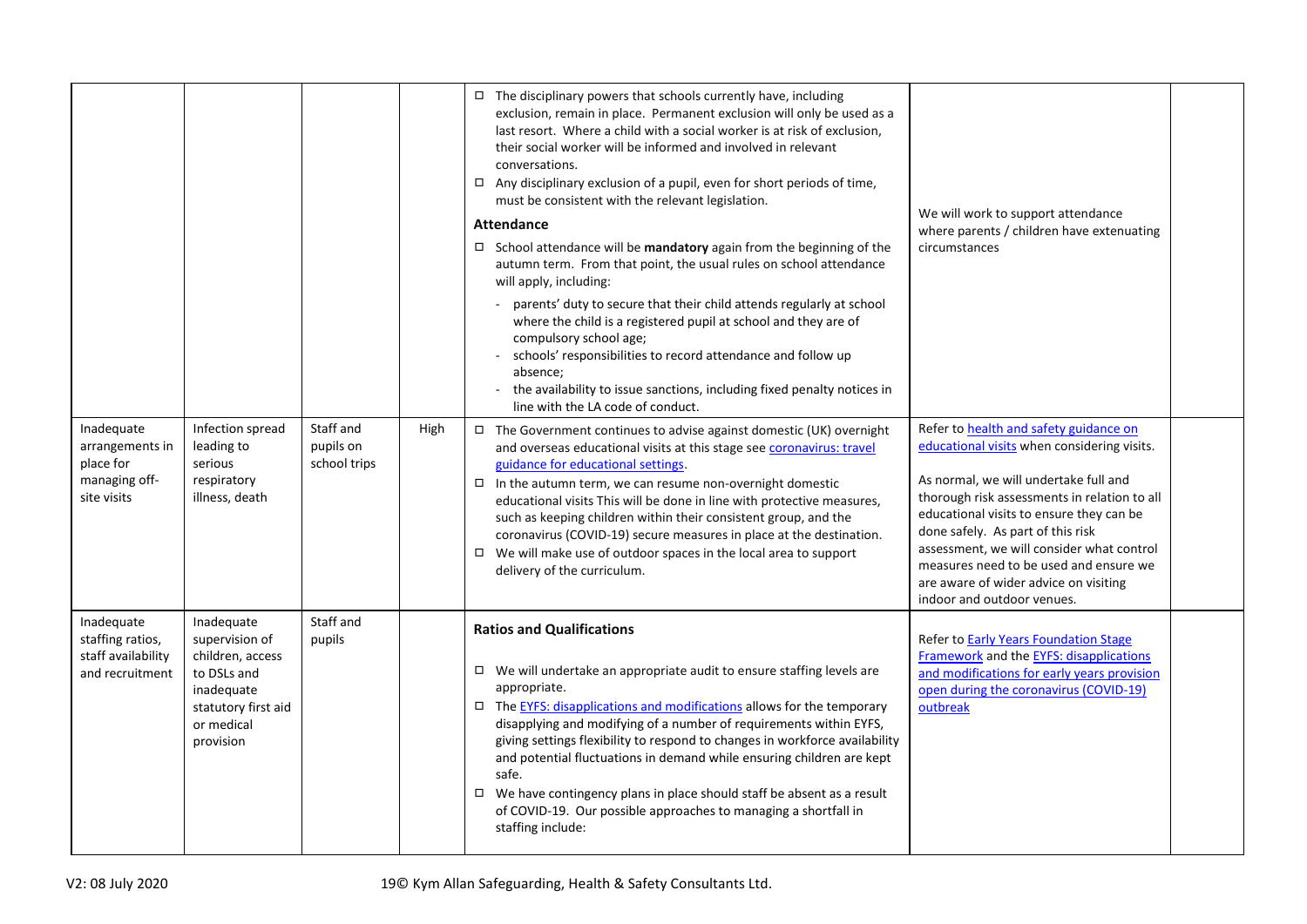|  |  | - We will ensure that appropriate support is made available for pupils<br>with SEND, e.g. by deploying teaching assistants and enabling<br>specialist staff from both within and outside the school to work<br>with pupils in different classes or year groups.<br>Where support staff capacity is available, we will consider using this<br>to support catch-up provision or targeted interventions. TAs may<br>also be deployed to lead groups or cover lessons, under the<br>direction and supervision of a qualified, or nominated, teacher. Any<br>redeployments will not be at the expense of supporting pupils with<br>SEND. The Head teacher will be satisfied that the person has the<br>appropriate skills, expertise and experience to carry out the work,<br>and discuss and agree any proposed changes in role or<br>responsibility with the member of staff. This includes ensuring that<br>safe ratios are met, and/or specific training undertaken, for any<br>Refer to making the best use of teaching<br>interventions or care for pupils with complex needs where specific<br>assistants.<br>training or specific ratios are required.<br>- We can continue to engage supply teachers and other supply staff<br>during this period.<br>Supply staff and other temporary workers can move between<br>schools, but we will minimise the number of visitors to the school<br>where possible. Where it is necessary to use supply staff and<br>peripatetic teachers, they will be expected to comply with our<br>arrangements for managing and minimising risk, including taking<br>particular care to maintain distance from other staff and pupils.<br>To minimise the numbers of temporary staff in school, we will use<br>longer assignments with supply teachers and agree a minimum<br>number of hours across the academic year (also applies to other<br>temporary staff, peripatetic teachers such sports coaches, and<br>those delivering before and after school clubs).<br>- Volunteers may be used to support the work of the school - they<br>will be properly supported and given appropriate roles.<br>School should have an adequate number<br>- Mixing of volunteers across classes should be kept to a minimum,<br>of Paediatric first aiders available as there<br>and they should remain 2m from pupils and staff where possible.<br>are 5 trained |  |
|--|--|---------------------------------------------------------------------------------------------------------------------------------------------------------------------------------------------------------------------------------------------------------------------------------------------------------------------------------------------------------------------------------------------------------------------------------------------------------------------------------------------------------------------------------------------------------------------------------------------------------------------------------------------------------------------------------------------------------------------------------------------------------------------------------------------------------------------------------------------------------------------------------------------------------------------------------------------------------------------------------------------------------------------------------------------------------------------------------------------------------------------------------------------------------------------------------------------------------------------------------------------------------------------------------------------------------------------------------------------------------------------------------------------------------------------------------------------------------------------------------------------------------------------------------------------------------------------------------------------------------------------------------------------------------------------------------------------------------------------------------------------------------------------------------------------------------------------------------------------------------------------------------------------------------------------------------------------------------------------------------------------------------------------------------------------------------------------------------------------------------------------------------------------------------------------------------------------------------------------------------------------------------------------------------------------------------------------------------------------------------------------------------------|--|
|  |  | □ We will use our 'best endeavours' to ensure at least one person with a<br>Best endeavours' means to identify and<br>full PFA certificate is on-site when children are present. If after using<br>take all the steps possible within your<br>best endeavours we are still unable to secure a member of staff with<br>power, which could, if successful, ensure<br>full PFA to be on site then we will carry out a written risk assessment<br>there is a paediatric first aider on site<br>and ensure that someone with a current First Aid at Work or<br>when a setting is open, as per the usual<br>emergency PFA certification is on site at all times children are on<br>EYFS requirement on PFA.<br>premises (refer to KAHSC Model COVID-19 Paediatric First Aid Risk<br>Assessment). The HSE have relaxed their advice in relation to first aid<br>If asked to do so, we should be able to<br>certificate expiry dates and have agreed to an extension for<br>explain why the first aider hasn't been<br>requalification to all First aid certificates to 30 September 2020 (HSE<br>able to requalify and demonstrate what<br>first aid requalification quidance). In line with the EYFS disapplication<br>steps have taken to access the training.<br>arrangements and Actions for early years and childcare providers                                                                                                                                                                                                                                                                                                                                                                                                                                                                                                                                                                                                                                                                                                                                                                                                                                                                                                                                                                                                                                                         |  |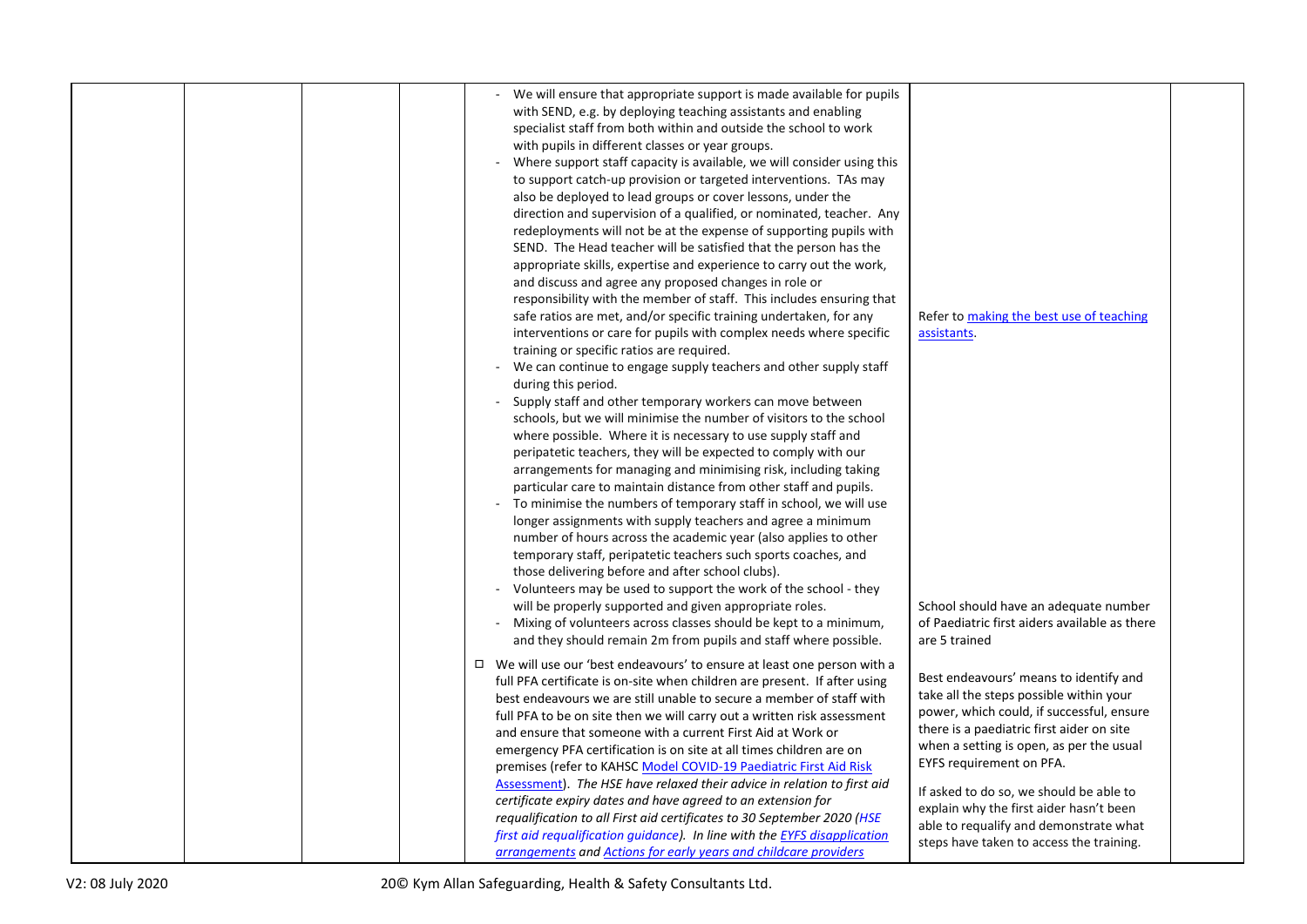|                                                                                  |                                                                            |                                                                                             |      | during the coronavirus outbreak if, exceptionally paediatric<br>requalification training is still unavailable, a further extension is<br>possible to no later than 30 September 2020.<br>$\Box$ Key telephone numbers of all available DSL's/deputies to be displayed<br>in school.<br>$\Box$ Ensure the contact details of the Safeguarding Hub/Early Help<br>Team/LADO are available to all staff on duty.<br>$\Box$ Ensure sufficient competent staff on duty to administer or supervise<br>the administration of medication. Wherever possible, children to self-<br>administer, witnessed by staff. Where not possible (age, SEND etc.)<br>social distancing cannot be maintained - think about how this can be<br>done safely - PPE, vigilant personal hygiene etc.                                                                                                                                                                                                                                                                                                                                                                                                                                                                                                                                                                                                                                                                                          | The school or certificate holders must do<br>their best to arrange requalification<br>training at the earliest opportunity.<br>Where it is not possible to have a DSL or<br>Deputy physically in school, arrangements<br>may be made for the DSL to be<br>contactable via phone or video link if they<br>are working from home. Alternatively,<br>arrangements may be made with an<br>alternative school to use the expertise of<br>their DSL. Further advice can be found in<br>'Safeguarding in schools' |  |
|----------------------------------------------------------------------------------|----------------------------------------------------------------------------|---------------------------------------------------------------------------------------------|------|--------------------------------------------------------------------------------------------------------------------------------------------------------------------------------------------------------------------------------------------------------------------------------------------------------------------------------------------------------------------------------------------------------------------------------------------------------------------------------------------------------------------------------------------------------------------------------------------------------------------------------------------------------------------------------------------------------------------------------------------------------------------------------------------------------------------------------------------------------------------------------------------------------------------------------------------------------------------------------------------------------------------------------------------------------------------------------------------------------------------------------------------------------------------------------------------------------------------------------------------------------------------------------------------------------------------------------------------------------------------------------------------------------------------------------------------------------------------|------------------------------------------------------------------------------------------------------------------------------------------------------------------------------------------------------------------------------------------------------------------------------------------------------------------------------------------------------------------------------------------------------------------------------------------------------------------------------------------------------------|--|
|                                                                                  |                                                                            |                                                                                             |      | $\Box$                                                                                                                                                                                                                                                                                                                                                                                                                                                                                                                                                                                                                                                                                                                                                                                                                                                                                                                                                                                                                                                                                                                                                                                                                                                                                                                                                                                                                                                             | Refer to experience of implementing<br>interviews remotely and how to prepare<br>for remote interviews                                                                                                                                                                                                                                                                                                                                                                                                     |  |
| Visiting children<br>in their own<br>homes and<br>contact with<br>COVID-19 virus | Infection spread<br>leading to<br>serious<br>respiratory<br>illness, death | Staff                                                                                       | High | $\Box$ Should we have a situation where a child requires a home visit<br>particularly in relation to safeguarding concerns, we will consider and<br>adhere to guidance issued in the Government document Safe working<br>in education, childcare and children's social care settings, including the<br>use of PPE.                                                                                                                                                                                                                                                                                                                                                                                                                                                                                                                                                                                                                                                                                                                                                                                                                                                                                                                                                                                                                                                                                                                                                 | Refer to model Covid-19 Home Visits Risk<br>Assessment on the KAHSC website                                                                                                                                                                                                                                                                                                                                                                                                                                |  |
| Visitors &<br>spread of Covid-<br>19 virus                                       | Infection spread<br>leading to<br>serious<br>respiratory<br>illness, death | All building<br>users,<br>visitors/<br>parents,<br>contractors/<br>maintenance<br>personnel | High | $\Box$ Visitors to the premises will be discouraged and meetings held<br>remotely where possible. Visitors will be by appointment only.<br>$\Box$ In instances where we need to use other essential professionals such<br>as occupational therapists, speech and language therapists or<br>counsellors, or professionals to support delivery of a child's EHC plan,<br>we will assess whether the professionals need to attend in person or<br>can do so virtually. If they need to attend in person, they should<br>closely follow the protective measures in the school, and the number<br>of attendances should be kept to a minimum. Where possible to do<br>so, social distancing should be maintained.<br>$\Box$ Site guidance on physical distancing and hygiene is explained to visitors<br>on or before arrival.<br>$\Box$ Access to contractors/external maintenance personnel will only be<br>granted by arrangement for essential maintenance / statutory<br>inspection needs only (guidance on what statutory inspections must<br>take place is available here) - see also 'Maintenance' - Part 2 below.<br>$\Box$ In an emergency situation where access is required urgently to<br>undertake maintenance - appropriate hygiene and social distancing<br>arrangements must be followed.<br>$\Box$ A record will be kept of all visitors. Create a signing in sheet – with<br>name; where in the building you are going to be for the majority of the | Undertake effective liaison with<br>contractors <b>BEFORE</b> they attend site $-\text{ask}$<br>contractors to provide key information in<br>relation to how they are managing<br>infection control. Contractors should be<br>working to Construction Leadership<br><b>Council - Site-Operating-Procedures</b>                                                                                                                                                                                             |  |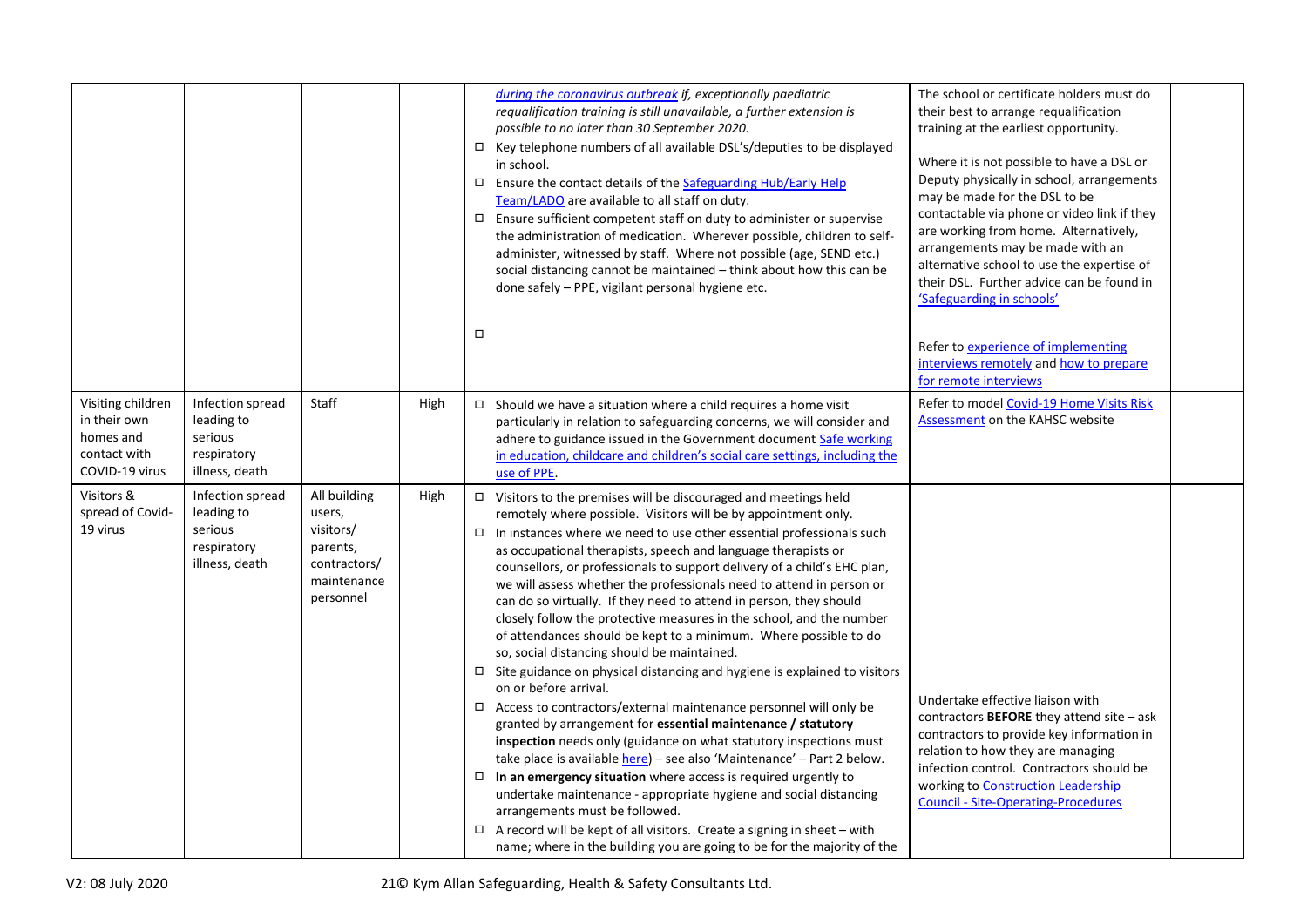|                                                                                     |      | time; time in; time out. Don't leave a pen available - visitors should<br>use their own.<br>□ Make it clear via a notice on the inner door that all visitors must wash<br>their hands as soon as they enter the building. Ensure that any<br>keypads or electronic entry systems are regularly sanitised throughout<br>the day (as above).<br>$\Box$ Lettings (private hire) will be put on hold for the time being.                                                                                                                                                                                                                                                                                                                                                                                                                                                                                                                                                                                                                                                                                                                                                                                                                                                                                                                                                                                                                                                                                                                                                                                                                                                                                                                                                                                                                                                                                                                                                                                                                                                                                                                        | Notices are in place                                                                                                                                                                                                                                                                                                                                                                                                                                                                                                                                                                 |
|-------------------------------------------------------------------------------------|------|---------------------------------------------------------------------------------------------------------------------------------------------------------------------------------------------------------------------------------------------------------------------------------------------------------------------------------------------------------------------------------------------------------------------------------------------------------------------------------------------------------------------------------------------------------------------------------------------------------------------------------------------------------------------------------------------------------------------------------------------------------------------------------------------------------------------------------------------------------------------------------------------------------------------------------------------------------------------------------------------------------------------------------------------------------------------------------------------------------------------------------------------------------------------------------------------------------------------------------------------------------------------------------------------------------------------------------------------------------------------------------------------------------------------------------------------------------------------------------------------------------------------------------------------------------------------------------------------------------------------------------------------------------------------------------------------------------------------------------------------------------------------------------------------------------------------------------------------------------------------------------------------------------------------------------------------------------------------------------------------------------------------------------------------------------------------------------------------------------------------------------------------|--------------------------------------------------------------------------------------------------------------------------------------------------------------------------------------------------------------------------------------------------------------------------------------------------------------------------------------------------------------------------------------------------------------------------------------------------------------------------------------------------------------------------------------------------------------------------------------|
| Lack of<br>Mental ill health<br>All pupils<br>wellbeing<br>management<br>for pupils | High | $\Box$ School staff will need to consider how to support:<br>- individual children who have found the long period at home hard to<br>manage;<br>those who have developed anxieties related to the virus;<br>those about whom there are safeguarding concerns;<br>- those who may make safeguarding disclosures once they are back<br>in schools;<br>- those who have experienced bereavements in their immediate<br>family or wider circle of friends or family or had increased/new<br>caring responsibilities.<br>$\Box$ We consider the provision of pastoral and extra-curricular activities to<br>all pupils designed to:<br>support the rebuilding of friendships and social engagement;<br>- address and equip pupils to respond to issues linked to coronavirus<br>$(COVID-19);$<br>- support pupils with approaches to improving their physical and<br>mental wellbeing.<br>$\Box$ We will also provide more focused pastoral support where issues are<br>identified that individual pupils may need help with, drawing on<br>external support where necessary and possible.<br>$\Box$ We will also consider support needs of particular groups they are<br>already aware need additional help (e.g. children in need), and any<br>groups they identify as newly vulnerable on their return to school. To<br>support this, teachers may wish to access the free MindEdlearning<br>platform for professionals, which includes a coronavirus (COVID-19)<br>staff resilience hub with materials on peer support, stress, fear and<br>trauma and bereavement.<br>$\Box$ We will consider how we are working with school nursing services to<br>support the health and wellbeing of our pupils; school nursing services<br>have continued to offer support as pupils return to school - school<br>nurses as leaders of the healthy child programme can offer a range of<br>support including:<br>- support for resilience, mental health and wellbeing including<br>anxiety, bereavement and sleep issues;<br>support for pupils with additional and complex health needs;<br>supporting vulnerable children and keeping children safe. | Refer to DfE - Supporting pupil and<br>student mental wellbeing and teaching<br>about mental wellbeing.<br>Additional resources are available to help<br>children learn about COVID-19 and how to<br>keep themselves and others safe:<br>Professional association for children<br>$\overline{\phantom{a}}$<br>and early years (PACEY): supporting<br>children in your setting<br>Dr Dog explains coronavirus<br>$\sim$<br><b>Busy Bees:</b><br>2 metres apart activity<br>Our hand washing song<br><b>Bright Horizons: Talking to Children</b><br>about COVID-19 (novel coronavirus) |

V2: 08 July 2020 22© Kym Allan Safeguarding, Health & Safety Consultants Ltd.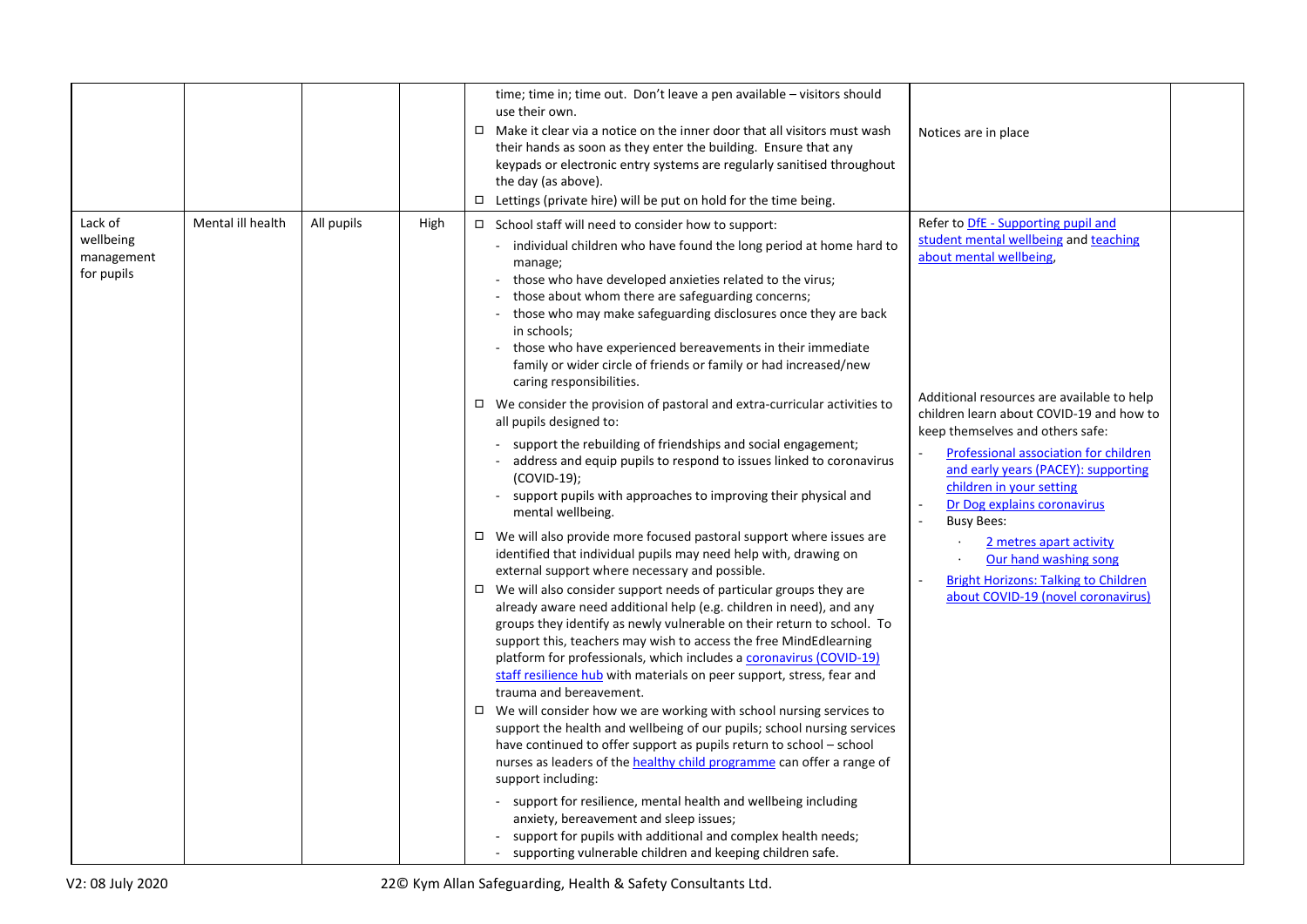|                                                 |                   |           |             | □ We will work together with school nurses to ensure delivery of the<br>healthy child programme (which includes immunisation), identifying<br>health and wellbeing needs which will underpin priorities for service<br>delivery.<br>□ Staff will need to strike an appropriate balance between reintegrating<br>pupils into a reassuring and familiar work ethic to support their mental<br>wellbeing on the one hand and identifying and taking time to address<br>explicitly individual concerns or problems on the other.<br>$\Box$ If parents of pupils with significant risk factors are concerned, we will<br>discuss their concerns and provide reassurance of the measures we are<br>putting in place to reduce the risk in school. We will be clear with<br>parents that pupils of compulsory school age must be in school unless<br>a statutory reason applies (e.g. the pupil has been granted a leave of<br>absence, is unable to attend because of sickness, is absent for a<br>necessary religious observance etc).<br>$\Box$ If safeguarding issues come to light they will be addressed using the<br>school's Child Protection policy. Head teachers should consider how<br>they might manage any increase in referrals as pupils return to school.                                                                                                                                                                                                                                                                                                                                                                                                                                    |                                                                                                                                                                    |  |
|-------------------------------------------------|-------------------|-----------|-------------|--------------------------------------------------------------------------------------------------------------------------------------------------------------------------------------------------------------------------------------------------------------------------------------------------------------------------------------------------------------------------------------------------------------------------------------------------------------------------------------------------------------------------------------------------------------------------------------------------------------------------------------------------------------------------------------------------------------------------------------------------------------------------------------------------------------------------------------------------------------------------------------------------------------------------------------------------------------------------------------------------------------------------------------------------------------------------------------------------------------------------------------------------------------------------------------------------------------------------------------------------------------------------------------------------------------------------------------------------------------------------------------------------------------------------------------------------------------------------------------------------------------------------------------------------------------------------------------------------------------------------------------------------------------------------------------------------------|--------------------------------------------------------------------------------------------------------------------------------------------------------------------|--|
| Lack of<br>wellbeing<br>management<br>for staff | Mental ill health | All staff | <b>High</b> | $\Box$ Governing bodies and senior leaders will be conscious of the wellbeing<br>of all staff, including senior leaders themselves, and the need to<br>implement flexible working practices in a way that promotes good<br>work-life balance and supports teachers and leaders.<br>□ Particular regard will be given to ensuring staff who are BAME (Black,<br>Asian and Minority Ethnic) and those with existing health conditions<br>(but do not fall into the category of critically vulnerable) are<br>appropriately supported, given that they may be at increased risk of<br>severe ill-health should they contract COVID-19.<br>$\Box$ Workload will be carefully managed and the school will assess whether<br>staff who are having to stay at home due to health conditions are able<br>to support remote education, while others focus on face-to-face<br>provision. This issue will be factored into our resource and curriculum<br>planning and consideration given to where additional resource could<br>be safely brought in if necessary.<br>$\Box$ We may need to alter the way in which we deploy staff and use<br>existing staff more flexibly to welcome back all pupils at the start of<br>the autumn term. We will discuss and agree any changes to staff roles<br>with individuals.<br>$\Box$ We will monitor the wellbeing of people who are working from home,<br>or who are shielding and help them stay connected to the rest of the<br>workforce, especially if the majority of their colleagues are on-site. We<br>will keep in touch with off-site workers on their working arrangements<br>including their welfare, mental and physical health and personal<br>security. | Refer to extra mental health support for<br>pupils and teachers.<br>Refer to the DfE workload reduction<br>toolkit and case studies to support remote<br>education |  |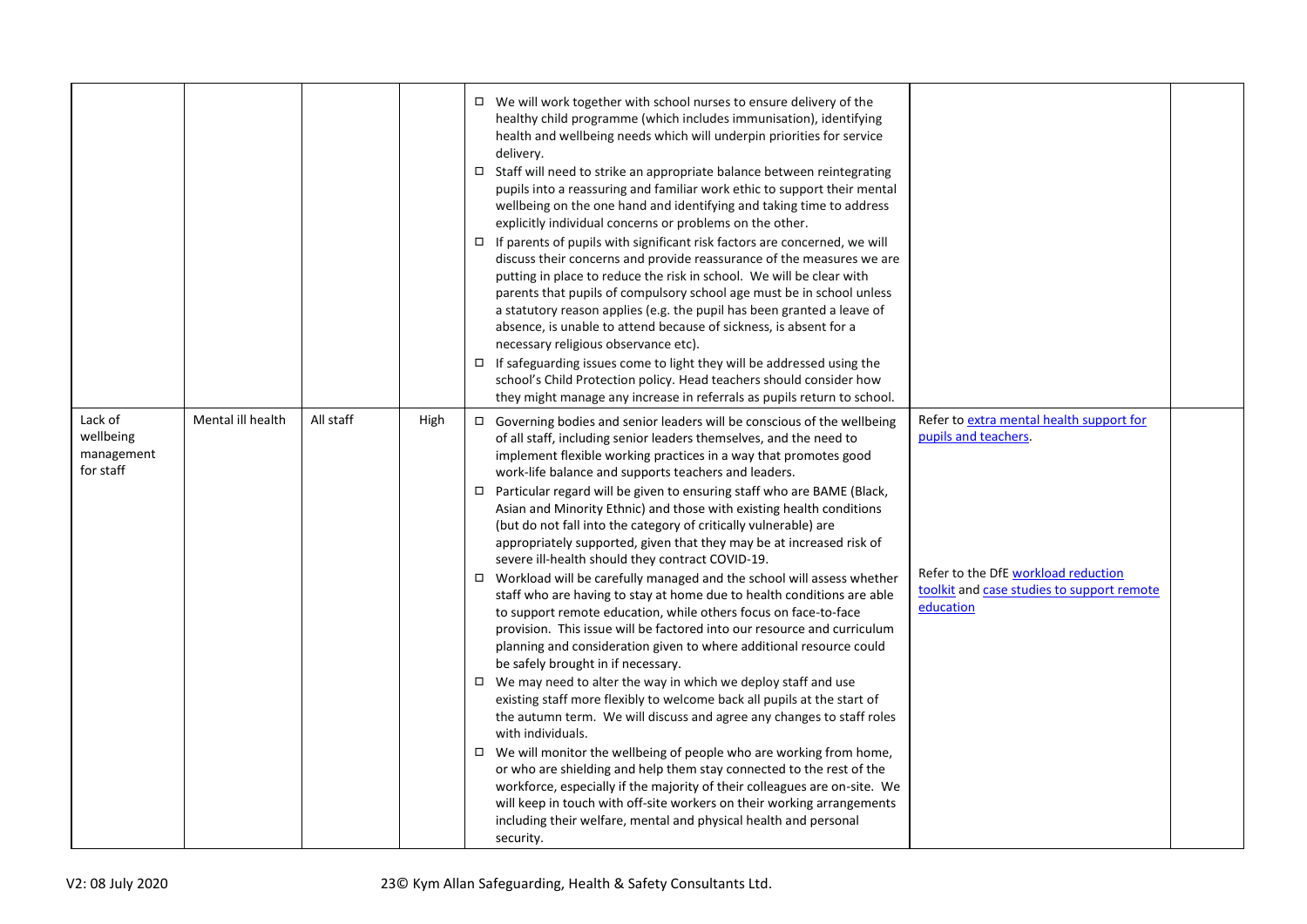|                                                               |                                                    |           |      | $\Box$ We will consider how to support the mental wellbeing of our staff who<br>are returning after a significant period of either home working, or<br>shielding. Where work-related issues present themselves, the HSE's<br>published stress Management Standards will be followed. We will also<br>review how we can support employees on broader issues, such as<br>bereavement support and general anxiety about the ongoing situation<br>(for example by signing up for a formal Employee Assistance<br>Programme providing confidential telephone advice and counselling).                                                                                                                                                                                                                                                                                                                                                                                                                                                                                                                                                                                                                    | <b>Education Support Partnership provides a</b><br>free helpline for school staff and targeted<br>support for mental health and wellbeing. |  |
|---------------------------------------------------------------|----------------------------------------------------|-----------|------|-----------------------------------------------------------------------------------------------------------------------------------------------------------------------------------------------------------------------------------------------------------------------------------------------------------------------------------------------------------------------------------------------------------------------------------------------------------------------------------------------------------------------------------------------------------------------------------------------------------------------------------------------------------------------------------------------------------------------------------------------------------------------------------------------------------------------------------------------------------------------------------------------------------------------------------------------------------------------------------------------------------------------------------------------------------------------------------------------------------------------------------------------------------------------------------------------------|--------------------------------------------------------------------------------------------------------------------------------------------|--|
| Inadequate<br>communications<br>with and<br>training of staff | Staff do not<br>understand<br>safety<br>procedures | All staff | High | <b>Returning to work</b><br>$\Box$ We will ensure all staff understand coronavirus related safety<br>procedures.<br>$\Box$ We will provide clear, consistent and regular communication to<br>improve understanding and consistency of ways of working amongst<br>staff.<br>$\Box$ We will engage with staff through existing communication routes and<br>staff representatives to explain and agree any changes in working<br>arrangements.<br>$\Box$ We will develop communication and training materials for staff prior to<br>returning to site, especially around new procedures for arrival at work.<br><b>Ongoing communications</b><br>$\Box$ We will ensure all staff are kept up to date with how safety measures<br>are being implemented or updated.<br>$\Box$ We will ensure ongoing engagement with staff, (including through<br>trades unions or employee representative groups) to monitor and<br>understand any unforeseen impacts of changes to working<br>environments.<br>$\Box$ We will promote awareness and focus on the importance of mental<br>health at times of uncertainty (see above).<br>$\Box$ We will use simple, clear messaging to explain guidelines using images | Documents have been shared with staff                                                                                                      |  |
|                                                               |                                                    |           |      | and clear language, with consideration of groups for which English may<br>not be their first language and those with protected characteristics<br>such as visual impairments.<br>$\Box$ We will use visual communications, e.g. whiteboards or signage, to<br>explain safe working practices around the working site to reduce the<br>need for face-to-face communications.                                                                                                                                                                                                                                                                                                                                                                                                                                                                                                                                                                                                                                                                                                                                                                                                                         |                                                                                                                                            |  |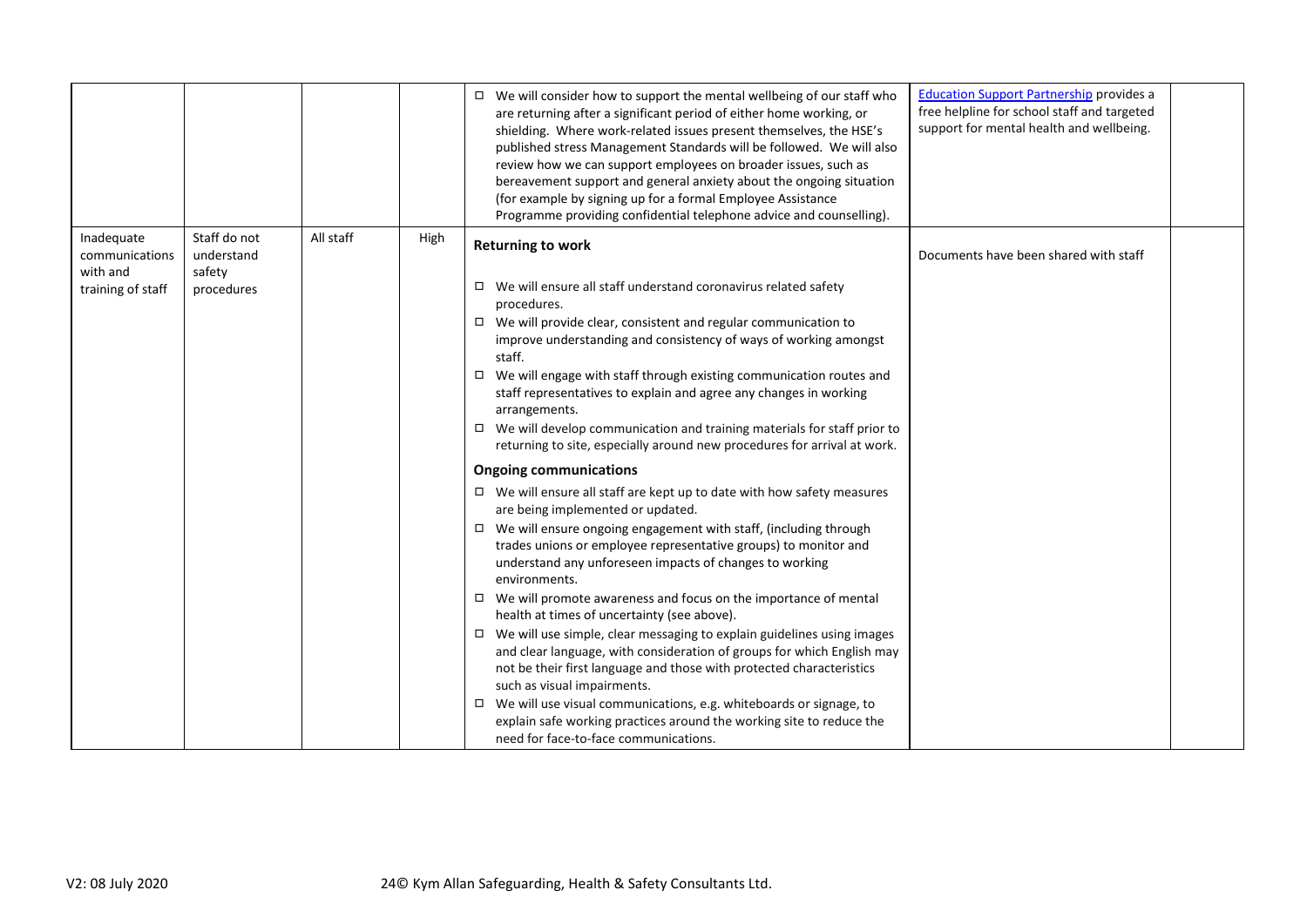

| PART 2 - PREMISES AND MAINTENANCE ISSUES REQUIRED PRIOR AND DURING OPENING |                                                                  |                                                                    |      |                                                                                                                                                                                                                                                                                                                                                                                                                                                                                                                                                                                                                                                                                                                                                                                                                                                                                                                                                                                                                                                                                                                                                                                                                                                                                                                                                                                                                                                                                                                                                                                                                                                                                                                                                                                                                                                                                                                                                                                                                                                                                                                                                                                                                                                                                                     |                                                                                                                                                                                                                  |                                |  |
|----------------------------------------------------------------------------|------------------------------------------------------------------|--------------------------------------------------------------------|------|-----------------------------------------------------------------------------------------------------------------------------------------------------------------------------------------------------------------------------------------------------------------------------------------------------------------------------------------------------------------------------------------------------------------------------------------------------------------------------------------------------------------------------------------------------------------------------------------------------------------------------------------------------------------------------------------------------------------------------------------------------------------------------------------------------------------------------------------------------------------------------------------------------------------------------------------------------------------------------------------------------------------------------------------------------------------------------------------------------------------------------------------------------------------------------------------------------------------------------------------------------------------------------------------------------------------------------------------------------------------------------------------------------------------------------------------------------------------------------------------------------------------------------------------------------------------------------------------------------------------------------------------------------------------------------------------------------------------------------------------------------------------------------------------------------------------------------------------------------------------------------------------------------------------------------------------------------------------------------------------------------------------------------------------------------------------------------------------------------------------------------------------------------------------------------------------------------------------------------------------------------------------------------------------------------|------------------------------------------------------------------------------------------------------------------------------------------------------------------------------------------------------------------|--------------------------------|--|
| <b>Risk</b><br><b>Hazard</b>                                               |                                                                  | <b>Individuals</b><br>at risk                                      |      | <b>Control Measures</b><br>What are we doing now?                                                                                                                                                                                                                                                                                                                                                                                                                                                                                                                                                                                                                                                                                                                                                                                                                                                                                                                                                                                                                                                                                                                                                                                                                                                                                                                                                                                                                                                                                                                                                                                                                                                                                                                                                                                                                                                                                                                                                                                                                                                                                                                                                                                                                                                   | <b>Notes/Additional Control Measures</b><br>What more do we need to<br>explain/do?                                                                                                                               | <b>Residual</b><br><b>Risk</b> |  |
| Fire and<br>emergencies                                                    | Inability to<br>operate<br>emergency<br>systems or<br>procedures | All building<br>users,<br>contractors/<br>maintenance<br>personnel | High | $\Box$ In preparing for reoccupation, review the fire risk assessment and the<br>fire management arrangements contained within it. Not only should<br>this review consider any changes to fire safety systems and equipment<br>(see 'Maintenance' below), but also issues such as adequate provision<br>of fire wardens and the suitability of Personal Emergency Evacuation<br>Plans (PEEPS) - especially if working hours are elongated and/or<br>previous role holders are no longer available to continue.<br>$\Box$ Consider whether assembly points need to be reviewed (or more<br>points created to allow for social distancing) - how will the person in<br>charge at each assembly point communicate with the others? How<br>will pupils line up - is marking required? You may also need to make<br>adjustments to your fire drill and practise it in the first week when<br>pupils return.<br>$\Box$ Regular fire updates provided to staff and pupils, particularly where<br>pupils are not being taught in their 'normal classroom' so that they can<br>familiarise themselves with the nearest fire route and ultimate exit.<br>$\Box$ We will consider the layout of muster points and whether the schools<br>existing system works appropriately in relation to social distancing and<br>the advice not to mix groups or bubbles.<br>$\Box$ Review the first aid 'assessment of need' to ensure that it is still<br>sufficient. Based on this, more first aiders may need to be trained to<br>ensure that there is adequate coverage. Review levels of first aid<br>equipment to ensure that these are still adequate. In particular,<br>consideration will be given to the purchase of additional resuscitation<br>face shields, disposable gloves and aprons.<br>$\Box$ Where necessary, staff to undergo induction in the fire and emergency<br>routines and accident/first aid procedures. This may not be the usual<br>routes and normal nominated fire wardens may not be in attendance.<br>Repeat as necessary.<br>$\Box$ Review site staff cover to ensure the site is safe - including the<br>operation of intruder and fire alarms.<br>$\Box$ Ensure staff are inducted/ familiarised with key emergency/<br>management information - e.g. security / access procedures, | Refer to advice on Fire safety in new and<br>existing school buildings<br>The layout of muster points works<br>appropriately in relation to social<br>distancing and the advice not to mix<br>groups or bubbles. |                                |  |
|                                                                            |                                                                  |                                                                    |      | emergency and fire risk etc.<br>$\Box$ Clarify means of summoning emergency assistance, particularly when<br>operating social distancing.                                                                                                                                                                                                                                                                                                                                                                                                                                                                                                                                                                                                                                                                                                                                                                                                                                                                                                                                                                                                                                                                                                                                                                                                                                                                                                                                                                                                                                                                                                                                                                                                                                                                                                                                                                                                                                                                                                                                                                                                                                                                                                                                                           | Brief rota staff on operation of fire and<br>intruder alarms.                                                                                                                                                    |                                |  |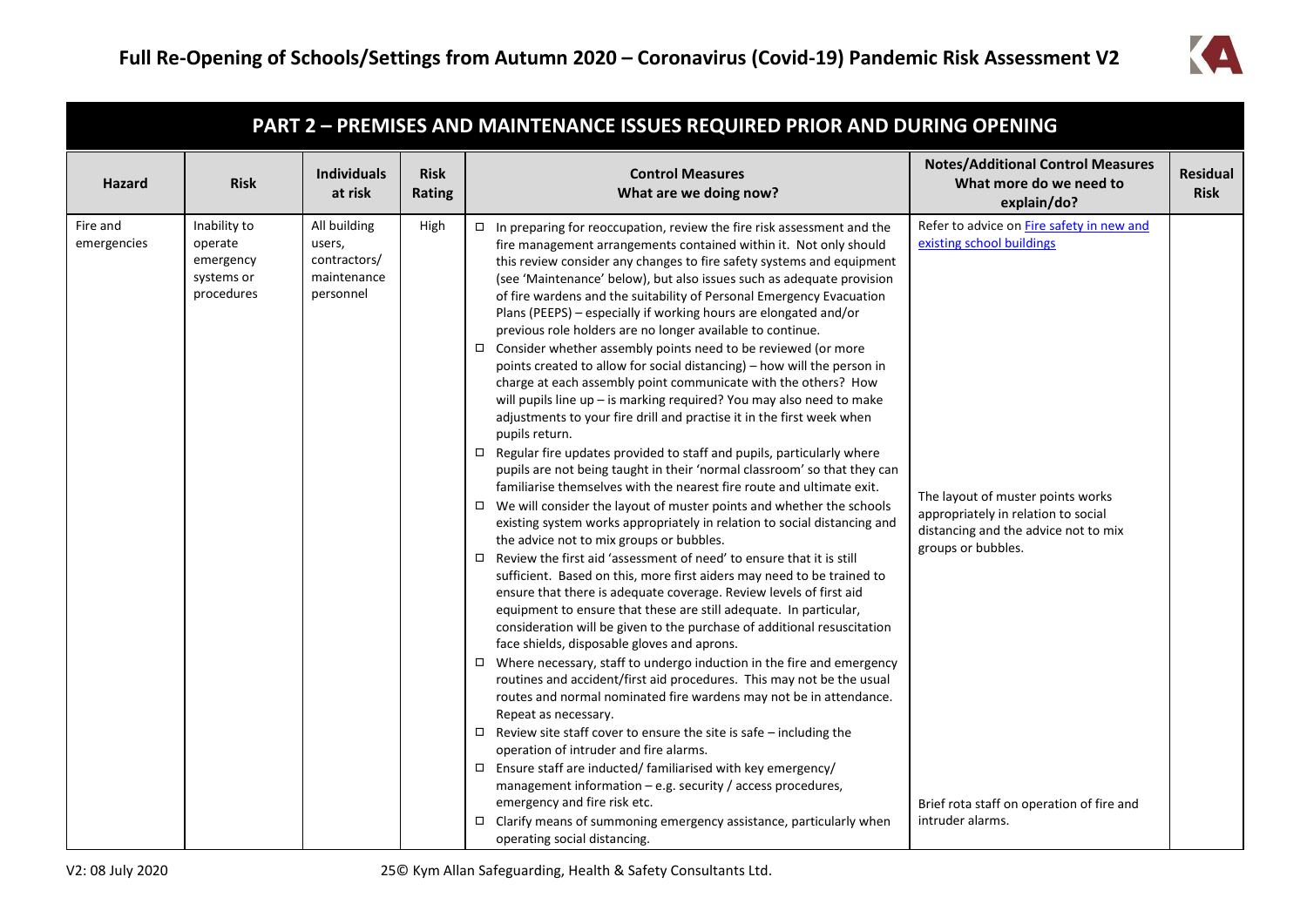|                                                                            |                                                               |                                                                    |      | $\Box$ Make available any instruction on the use of any relevant equipment -<br>e.g. emergency controls for fire panels, lifts, automatic doors etc.<br>$\Box$ Access to essential contractors / statutory inspections will need to be<br>considered and managed.<br>$\Box$ Ensure that emergency cut-off points for water, gas and electric are<br>clearly marked and known by the senior member of staff and that<br>details of emergency contacts for utilities are readily available.<br>$\Box$ Propping fire doors open by any other means other than proprietary | Make available the codes on and off site<br>and ensure all know how to access should<br>it be required.                                                                          |  |
|----------------------------------------------------------------------------|---------------------------------------------------------------|--------------------------------------------------------------------|------|------------------------------------------------------------------------------------------------------------------------------------------------------------------------------------------------------------------------------------------------------------------------------------------------------------------------------------------------------------------------------------------------------------------------------------------------------------------------------------------------------------------------------------------------------------------------|----------------------------------------------------------------------------------------------------------------------------------------------------------------------------------|--|
|                                                                            |                                                               |                                                                    |      | hold open devices triggered by the fire alarm is normally not<br>permitted. However, as a temporary measure, all reasonable methods<br>of preventing infection spread will need to be introduced. The risk of a<br>fire starting is probably lower than the risk of infection spread.                                                                                                                                                                                                                                                                                  | Ensure key staff know gas, water &<br>electric cut-off points and how to operate<br>them.<br>Review fire doors appropriate to setting.                                           |  |
|                                                                            |                                                               |                                                                    |      | $\Box$ If fire doors are held open, alter your documented and practical<br>procedures to ensure that more staff are appointed to ensure ALL fire<br>doors are closed if the fire alarm sounds or fire is discovered.<br>$\Box$ Where fire doors are temporarily held open, these will be closed by a<br>member of staff using the room in the event of the fire alarm                                                                                                                                                                                                  | We will consider installing proprietary<br>hold open devices triggered by the fire<br>alarm as a longer-term objective.                                                          |  |
|                                                                            |                                                               |                                                                    |      | activating.<br>□ Use wedges to hold open doors $-$ these can be easily kicked out should<br>there be an emergency situation. Only hold doors open where access<br>through them is required during the day and where the room beyond<br>is occupied. This will reduce the risk of contamination. Rooms which<br>are not being used will have the doors closed at all times.<br>$\Box$ At the end of each day, ALL fire doors must be closed. Wipe down                                                                                                                  | Train staff in the correct procedures in the<br>event of fire emergency - repeat as<br>necessary - monitor via fire drills                                                       |  |
|                                                                            |                                                               |                                                                    |      | contact points with a proprietary cleaning product ready for the next<br>day.<br>$\Box$ We will consider the closing of windows should the fire alarm activate.<br>Because of the need for increased ventilation in the school during the<br>COVID-19 pandemic, there may not be time to close all windows prior<br>to evacuation. This situation is only permissible where to close all the<br>windows would result in increased risk to staff and pupils.                                                                                                            | Where fire doors are temporarily held<br>open, these will be closed by a member of<br>staff using the room in the event of the<br>fire alarm activating.                         |  |
| Lack of building/<br>property<br>maintenance -<br>preparing to re-<br>open | Faulty<br>equipment<br>services leading<br>to injury or death | All building<br>users,<br>contractors/<br>maintenance<br>personnel | High | It is important that, prior to reopening for the autumn term, all the usual<br>pre-term building checks are undertaken to make the school safe.<br><b>Health &amp; Safety Inspections</b><br>$\Box$ If the whole school site or buildings have been closed for many weeks,<br>or if parts of the building have been out of use for a long period,<br>undertake a health and safety check of the buildings, grounds and<br>equipment concerned.<br>$\Box$ All routine in-house monitoring, testing and inspection to commence /<br>continue as normal.                  | Refer to DfE Managing school premises<br>during the coronavirus outbreak and the<br>Chartered Institute of Building Services<br>Engineers' guidance on emerging from<br>lockdown |  |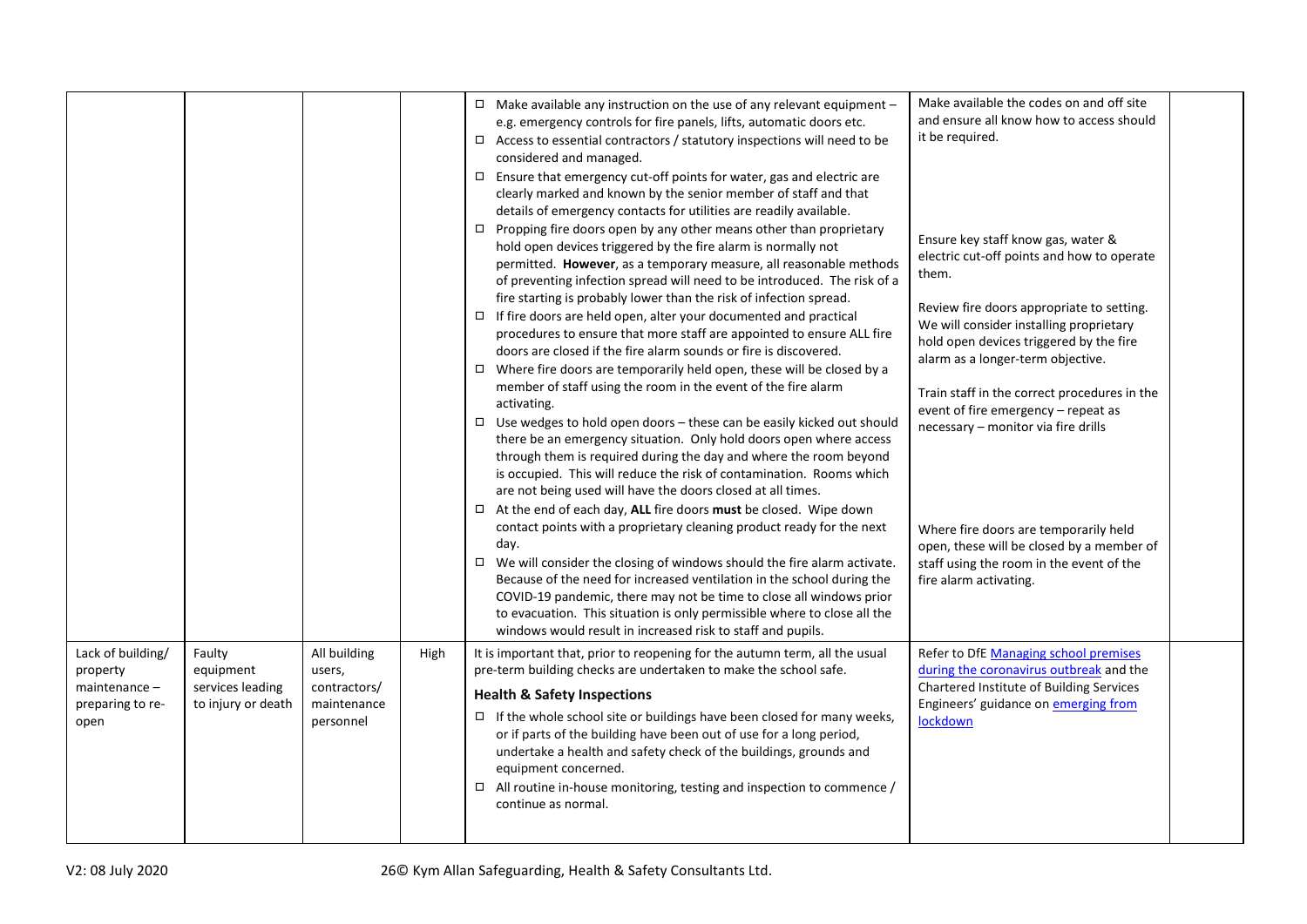| <b>Fire Safety Systems</b>                                                                                                                                                                                                                                                                                                                                                                                                                                                                                                                                                                                                                                                                                                        |                                                                                                                                                                                   |
|-----------------------------------------------------------------------------------------------------------------------------------------------------------------------------------------------------------------------------------------------------------------------------------------------------------------------------------------------------------------------------------------------------------------------------------------------------------------------------------------------------------------------------------------------------------------------------------------------------------------------------------------------------------------------------------------------------------------------------------|-----------------------------------------------------------------------------------------------------------------------------------------------------------------------------------|
| $\Box$ In terms of reoccupation, all relevant fire safety equipment and<br>systems must be tested before employees and others are allowed back<br>on site. This would typically include:                                                                                                                                                                                                                                                                                                                                                                                                                                                                                                                                          |                                                                                                                                                                                   |
| - a full functional test of the fire detection and alarm system (using<br>multiple call points across the site and involving the call receiving<br>centre if appropriate);<br>a full discharge test of the emergency lighting system across the<br>site;<br>a visual inspection of all fire extinguishers to ensure that they are<br>correctly located, full and not obviously damaged;<br>checking that fire escape routes are clear of any obstructions;<br>checking that final fire escape doors are unlocked and operational;<br>checking the operation of internal fire doors to ensure that they<br>close properly;<br>checking that automatic fire dampers, smoke venting and smoke<br>extraction systems are operational. |                                                                                                                                                                                   |
| Water management - control of Legionella bacteria                                                                                                                                                                                                                                                                                                                                                                                                                                                                                                                                                                                                                                                                                 |                                                                                                                                                                                   |
| $\Box$ Water systems                                                                                                                                                                                                                                                                                                                                                                                                                                                                                                                                                                                                                                                                                                              | Refer to Managing school premises during<br>the coronavirus outbreak and HSE:                                                                                                     |
| - Schools increasing operational capacity or re-opening should follow<br>their usual water system building management procedures as they<br>would at the end of the summer holidays.<br>Chlorinating and flushing water systems may not be necessary if the<br>system has remained operational through routine flushing as<br>advised in the cold water systems and domestic hot water services                                                                                                                                                                                                                                                                                                                                   | Legionella Risks during the Coronavirus<br><b>Outbreak</b><br>Schools to contact the competent<br>organisation that carried out the last<br>Legionella Risk Assessment for advice |
| sections above.<br>You should contact your school's legionella competent person who<br>will advise on the action required. If a full system flush is required<br>but not immediately available, seek advice from your competent<br>person on alternative options.                                                                                                                                                                                                                                                                                                                                                                                                                                                                 | and/or to carry out any necessary<br>recommissioning work                                                                                                                         |
| $\Box$ Drinking water                                                                                                                                                                                                                                                                                                                                                                                                                                                                                                                                                                                                                                                                                                             |                                                                                                                                                                                   |
| - If it has not been possible to maintain system throughput of water<br>from routine flushing to all outlets or a competent person has not<br>tested the water and provided satisfactory bacterial test results, the<br>water may not be safe to drink. In these circumstances, you should<br>supply bottled drinking water until a thorough flushing and<br>chlorination can be undertaken by a water treatment specialist.                                                                                                                                                                                                                                                                                                      | No plant or equipment has been taken out<br>of service during lockdown                                                                                                            |
| $\Box$ Hot water services                                                                                                                                                                                                                                                                                                                                                                                                                                                                                                                                                                                                                                                                                                         |                                                                                                                                                                                   |
| - Water temperatures must be kept within limits recommended for<br>the control of legionella bacteria in water systems.                                                                                                                                                                                                                                                                                                                                                                                                                                                                                                                                                                                                           |                                                                                                                                                                                   |
|                                                                                                                                                                                                                                                                                                                                                                                                                                                                                                                                                                                                                                                                                                                                   |                                                                                                                                                                                   |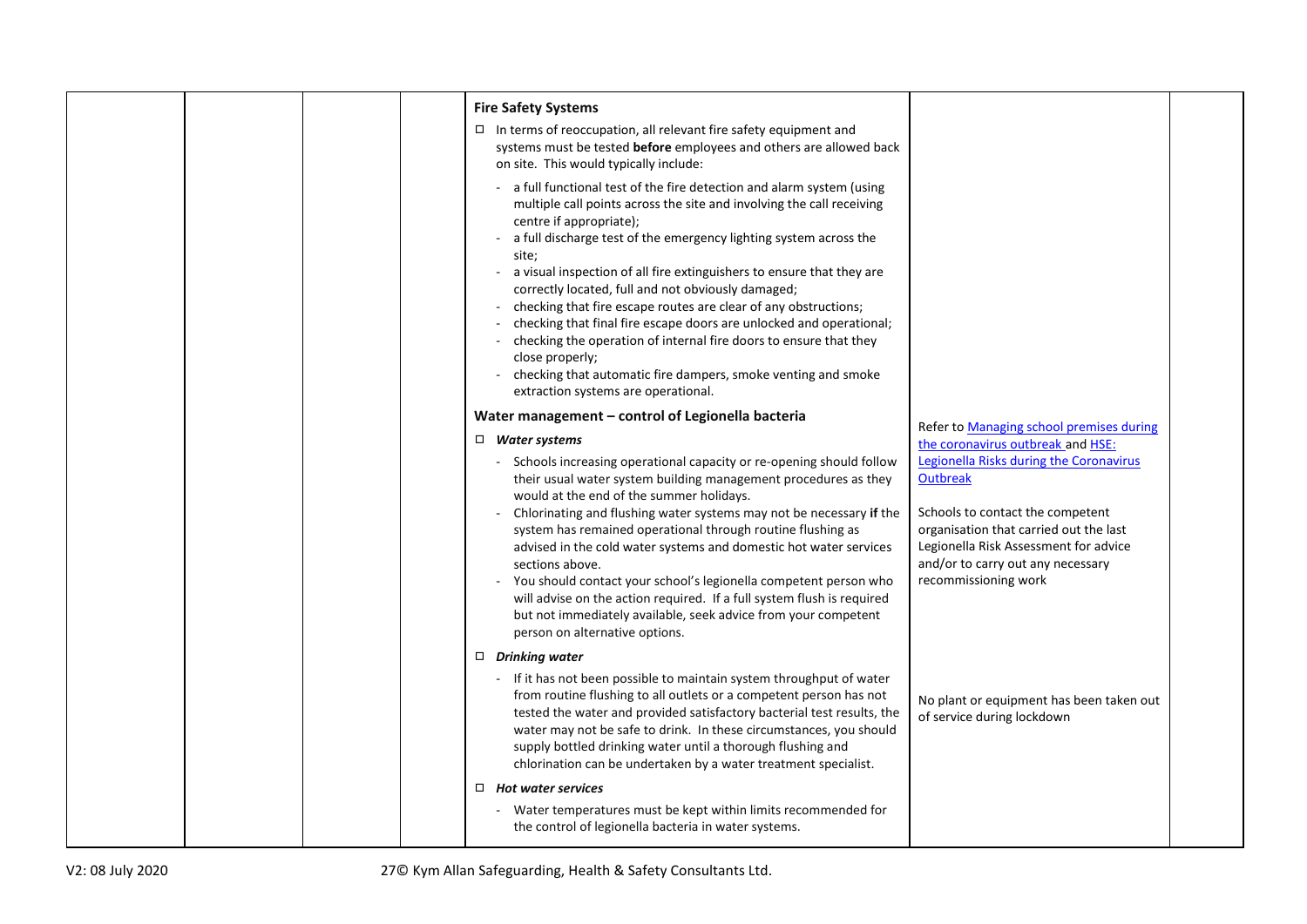| Regularly check hot water generation for functionality and if<br>required, temperature recording.<br>If the hot water system has been left operational the hot water<br>should be circulating as normal and regular checks should be<br>carried out.                                                                                                                                                                                                                                                                                                                                                                                                                                                                                                                          |                                                                                         |
|-------------------------------------------------------------------------------------------------------------------------------------------------------------------------------------------------------------------------------------------------------------------------------------------------------------------------------------------------------------------------------------------------------------------------------------------------------------------------------------------------------------------------------------------------------------------------------------------------------------------------------------------------------------------------------------------------------------------------------------------------------------------------------|-----------------------------------------------------------------------------------------|
| <b>Ventilation</b>                                                                                                                                                                                                                                                                                                                                                                                                                                                                                                                                                                                                                                                                                                                                                            |                                                                                         |
| $\Box$ Good ventilation is essential at all times in classrooms and particularly<br>during this period. Schools should ensure all systems are working in<br>their normal operating mode.<br>$\Box$ Natural ventilation via windows or vents should be used as far as<br>possible and where available occupied room windows (particularly<br>classrooms) should be open.<br>□ Ventilation in toilets should be kept running where possible. When in<br>use, avoid opening windows in toilets to assure the right direction of<br>ventilation.                                                                                                                                                                                                                                  | Refer to the HSE air conditioning and<br>ventilation during the coronavirus<br>outbreak |
| <b>Asbestos Containing Materials (ACMs)</b>                                                                                                                                                                                                                                                                                                                                                                                                                                                                                                                                                                                                                                                                                                                                   |                                                                                         |
| $\Box$ Complete a thorough visual inspection of all ACMs prior to<br>reoccupation to confirm that there has been no damage during<br>lockdown. Where any damage to ACMs is observed, the area should<br>be isolated immediately and advice sought from a specialist asbestos<br>management company.                                                                                                                                                                                                                                                                                                                                                                                                                                                                           | All ACM's have had a visual inspection on<br>8.7.20                                     |
| <b>Restarting plant and equipment</b>                                                                                                                                                                                                                                                                                                                                                                                                                                                                                                                                                                                                                                                                                                                                         |                                                                                         |
| $\Box$ Recommission all systems before re-opening, as would normally be<br>done after a long holiday period. This includes:                                                                                                                                                                                                                                                                                                                                                                                                                                                                                                                                                                                                                                                   |                                                                                         |
| $\overline{\phantom{a}}$<br>gas<br>heating<br>$\sim$<br>water supply<br>mechanical and electrical systems<br>catering equipment                                                                                                                                                                                                                                                                                                                                                                                                                                                                                                                                                                                                                                               |                                                                                         |
| $\Box$ Establish a clear plan for restarting any equipment that has been taken<br>out of service during lockdown to ensure the safety of those who are<br>undertaking the maintenance as well as protecting the equipment<br>from damage. The restart process may require electrical and<br>mechanical isolations to be reconnected, fluids to be refilled and plant<br>and equipment to be reenergised in a specific sequence or order.<br>Planning should therefore be based on manufacturers' instructions,<br>commonly accepted technical guidance and by making reference to<br>specialist contractors (where required). Ensure that those who are<br>carrying out the work are competent to do so and the work is correctly<br>coordinated between them to avoid risks. |                                                                                         |